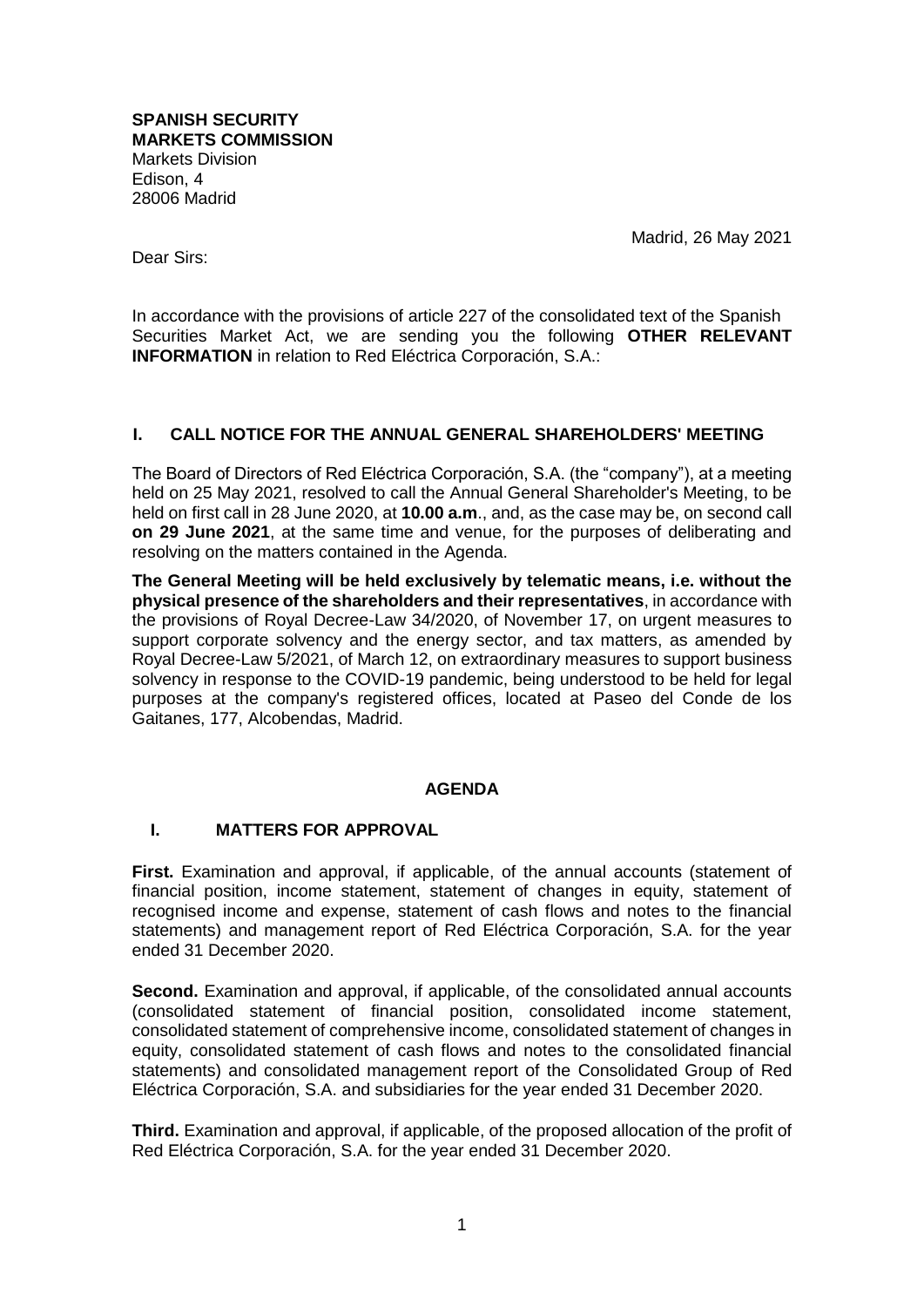**Fourth.** Examination and approval, if applicable, of the report on non-financial information for the Consolidated Group of Red Eléctrica Corporación, S.A. for the 2020 financial year, in accordance with the terms of Act 11/2018 of 28 December 2018 amending the Commercial Code, the restated text of the Spanish Companies Act, approved by Legislative Royal Decree 1/2010 of 2 July 2010, and Act 22/2015, of 20 July 2015, on the Auditing of Accounts, on matters of non-financial information and diversity.

**Fifth.** Examination and approval, if applicable, of the management performance of the Board of Directors of Red Eléctrica Corporación, S.A. during the 2020 financial year.

**Sixth.** Appointment of directors of the company.

- **6.1** Appointment as an independent director of Mr. Marcos Vaquer Caballería.
- **6.2** Appointment as an independent director of Ms. Elisenda Malaret García.
- **6.3** Appointment as an independent director of Mr. José María Abad Hernández.
- **6.4** Ratification and appointment as a proprietary director of Mr. Ricardo García Herrera.

**Seventh.** Amendment of the Bylaws to adapt them to Law 5/2021, of April 12, amending the Consolidated Text of the Capital Companies Law, approved by Royal Legislative Decree 1/2010, of July 2, and other financial regulations, with respect to the promotion of long-term shareholder involvement in listed companies, and to the partial amendment of the Good Governance Code approved by the CNMV on June 26, 2020, as well as to introduce certain technical and drafting clarifications.

- **7.1** Amendments relating to Title I ("Name, purpose, registered office and term of the Company") of the Bylaws (articles 2 "Corporate purpose" and 3 "Nationality and registered office").
- **7.2** Amendments relating to Title II ("Capital stock and shares") of the Bylaws (articles 5 "Capital stock" and 9 "Shareholders' preemptive rights").
- **7.3** Amendments relating to Section One ("General Shareholders' Meeting") of Title III ("Company Bodies") of the Bylaws (articles 11 "General Shareholders' Meeting", 12 "Types of Meetings", 14 "Quorum", 15 "Right to information", 17 " Presiding Board, mode of deliberation" and 17 bis "Voting by remote means of communication prior to the Meeting").
- **7.4** Addition of a new article 15 bis ("Rights of attendance and representation").
- **7.5** Amendments relating to Section Two ("Managing Body") of Title III ("Company Bodies") of the Bylaws (articles 20 "Board of Directors", 23 "Audit Committee", 24 "Appointments and Remuneration Committee" and new 24 bis "Sustainability Committee").
- **7.6** Amendments relating to Title IV ("Financial Year, Accounting Documents and Distribution of Profits") of the Bylaws (articles 28 "Formulation of Accounts" and 29 "Auditing of accounts").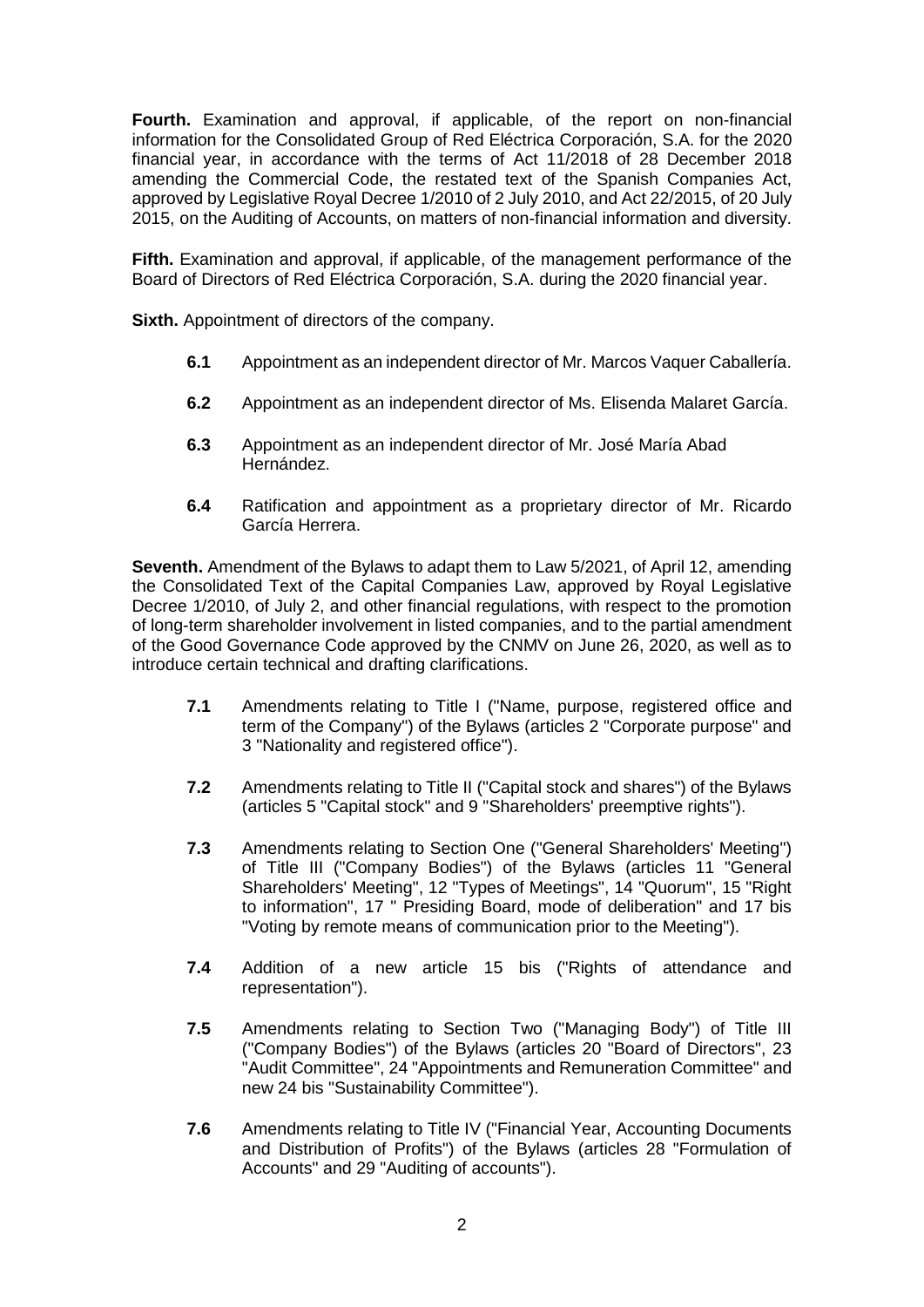**Eighth.** Amendment of the Regulations of the General Shareholders' Meeting to adapt them to Law 5/2021, of April 12, amending the Consolidated Text of the Spanish Companies Act, approved by Royal Legislative Decree 1/2010, of July 2, and other financial regulations, with regard to the promotion of long-term shareholder involvement in listed companies, and to the partial amendment of the Code of Good Governance approved by the CNMV on June 26, 2020, as well as to introduce certain technical and drafting clarifications.

- **8.1** Amendments to the articles relating to the Regulations of the General Shareholders' Meeting (articles 1 "Purpose and entry into force of the Regulations" and 19 "Publication of the Regulations of the Meeting").
- **8.2** Amendment of article 2 ("Company Website").
- **8.3** Amendments to the articles relating to the types of Meetings and their powers (articles 3 "Competences of the Meeting" and 4 "Types of Meetings").
- **8.4** Amendments to the articles relating to shareholders' rights (articles 6 "Shareholders' rights", 7 "Shareholders' right of participation", 8 "Shareholders' right of information", 9 "Right of attendance", new 9 bis "Remote attendance by electronic or telematic means" and 10 "Proxies").
- **8.5** Amendments to the articles relating to the conduct of the General Meeting (articles 11 "Quorum", 12 "Chair of the General Meeting", 15 "Constitution, deliberation and adoption of resolutions" and 17 "Publicity").

**Ninth.** Remuneration of the company's Board of Directors.

- **9.1** Approval of the Annual Report on Remuneration of the Directors of Red Eléctrica Corporación, S.A.
- **9.2** Approval of the remuneration of the Board of Directors of Red Eléctrica Corporación, S.A. for the 2021 financial year.
- **9.3** Approval of the remuneration through the delivery of shares of the company provided for in the new Long-Term Incentive Plan for the Promotion of the Energy Transition, Reduction of the Digital Divide and Diversification.
- **9.4** Approval of the Remuneration Policy for the Directors of Red Eléctrica Corporación, S.A. 2022-2024.

**Tenth.** Reappointment of the statutory auditor of the parent company and of the Consolidated Group.

**Eleventh.** Delegation for full implementation of resolutions adopted at the General Shareholders' Meeting.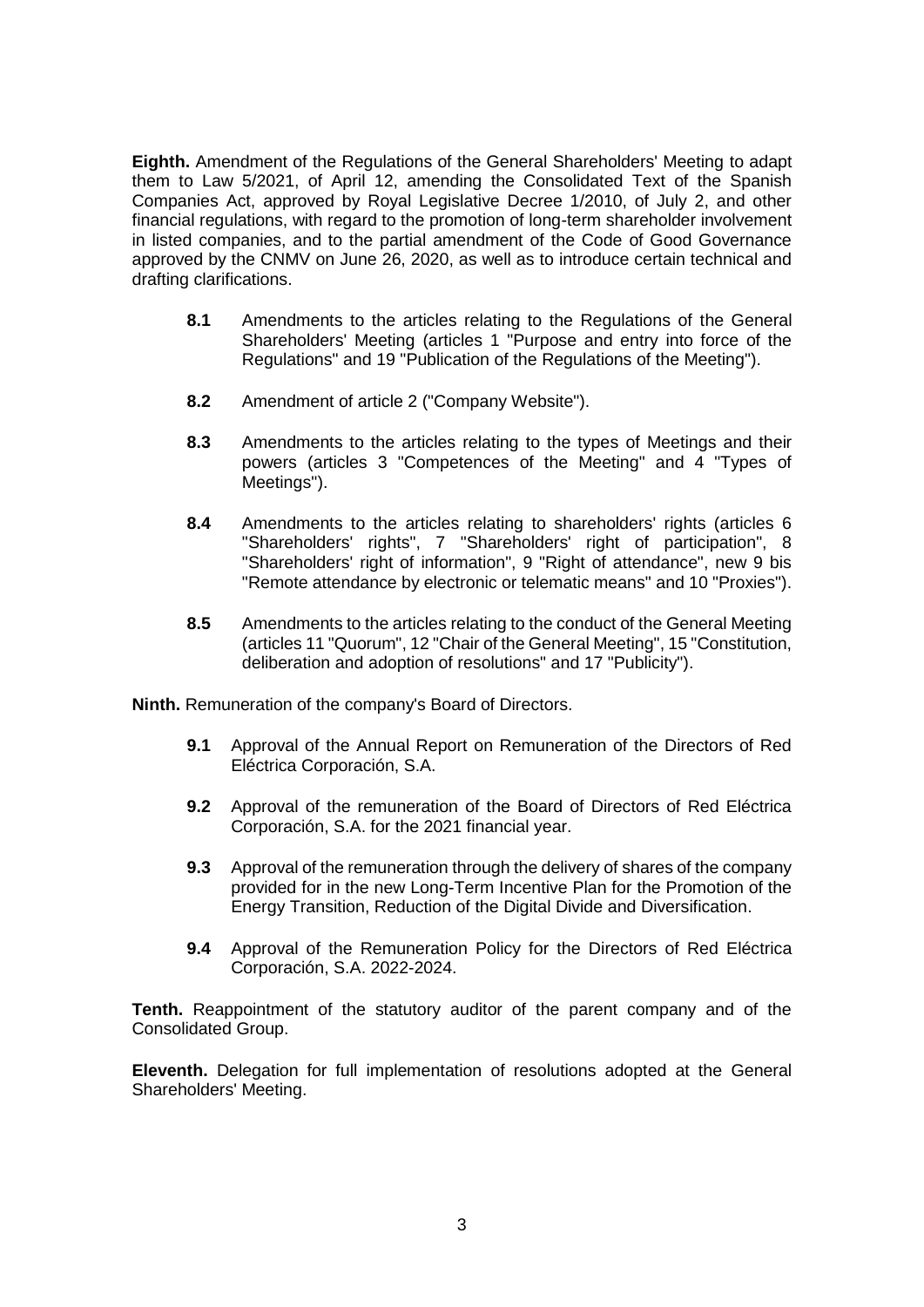# **II. MATTERS REPORTED**

**Twelfth.** Report to the General Shareholders' Meeting on the Annual Corporate Governance Report of Red Eléctrica Corporación, S.A. for the 2020 financial year.

**Thirteenth.** Report to the General Shareholders' Meeting on the amendment of the Board of Directors Regulations of Red Eléctrica Corporación, S.A.

# **SUPPLEMENT TO CALL NOTICE FOR THE GENERAL SHAREHOLDERS' MEETING AND PRESENTATION OF PROPOSED RESOLUTIONS**

In accordance with the provisions of article 519 of the Spanish Companies Act, shareholders representing at least three percent of the share capital are informed that they may request the publication of a supplement to the call notice for the Annual General Shareholders' Meeting, including one or more items on the Agenda, provided that the new items are accompanied by a justification or, as the case may be, a justified proposed resolution. This right must be exercised by serving duly authenticated notice on the company which must be received at the registered office (Paseo del Conde de los Gaitanes, 177, 28109 Alcobendas, Madrid), within five days after the publication of the call notice. The supplement to the call notice must be published at least fifteen days prior to the date set for holding the General Shareholders' Meeting.

Shareholders representing at least three percent of the share capital may submit reasoned proposals for resolutions on items already included or to be included in the Agenda for the General Shareholders' Meeting called. Moreover, they may make suggestions regarding those activities and interests of the company that they believe should be discussed at the General Meeting. In both cases they will be entitled to make these proposals and suggestions by serving duly authenticated notice on the company which must be received at the registered office, (Paseo del Conde de los Gaitanes, 117, 28109 Alcobendas, Madrid), within five days as of the publication of this call.

# **RIGHT TO INFORMATION**

In compliance with the provisions of the Spanish Companies Act, the company's Bylaws and the Regulations of the General Shareholders' Meeting, shareholders who so wish may examine and obtain free of charge and immediately, as from the publication of this notice, at the company's registered offices (Paseo del Conde de los Gaitanes, 177, 28109 Alcobendas, Madrid), on the company's website [\(www.ree.es\)](http://www.ree.es/) in the Shareholders and Investors section or in the Corporate Governance section, as well as at the Shareholders' Office, whose details appear in the subsequent section "General Information" of this announcement, and request the delivery or sending, also free of charge and immediately, of: the Annual Financial Statements and Management Reports, both individual and consolidated, which will be submitted for the approval of the General Shareholders' Meeting under items One and Two of the Agenda, respectively, together with the respective Auditors' Reports; the full text of the report on the non-financial information corresponding to fiscal year 2020, which will be submitted to the approval of the General Shareholders' Meeting under item Four of the Agenda, together with the corresponding verification report issued by Ernst & Young, S.L. The full text of the notice of meeting and of all the proposed resolutions and reports that the Board of Directors has already adopted, without prejudice in the latter case that they may be amended up to the date of the General Meeting, when legally possible, as well as the proposed resolutions presented by the shareholders, if any, as they are received; and, in particular, to request, also free of charge and immediately, the delivery or sending of: the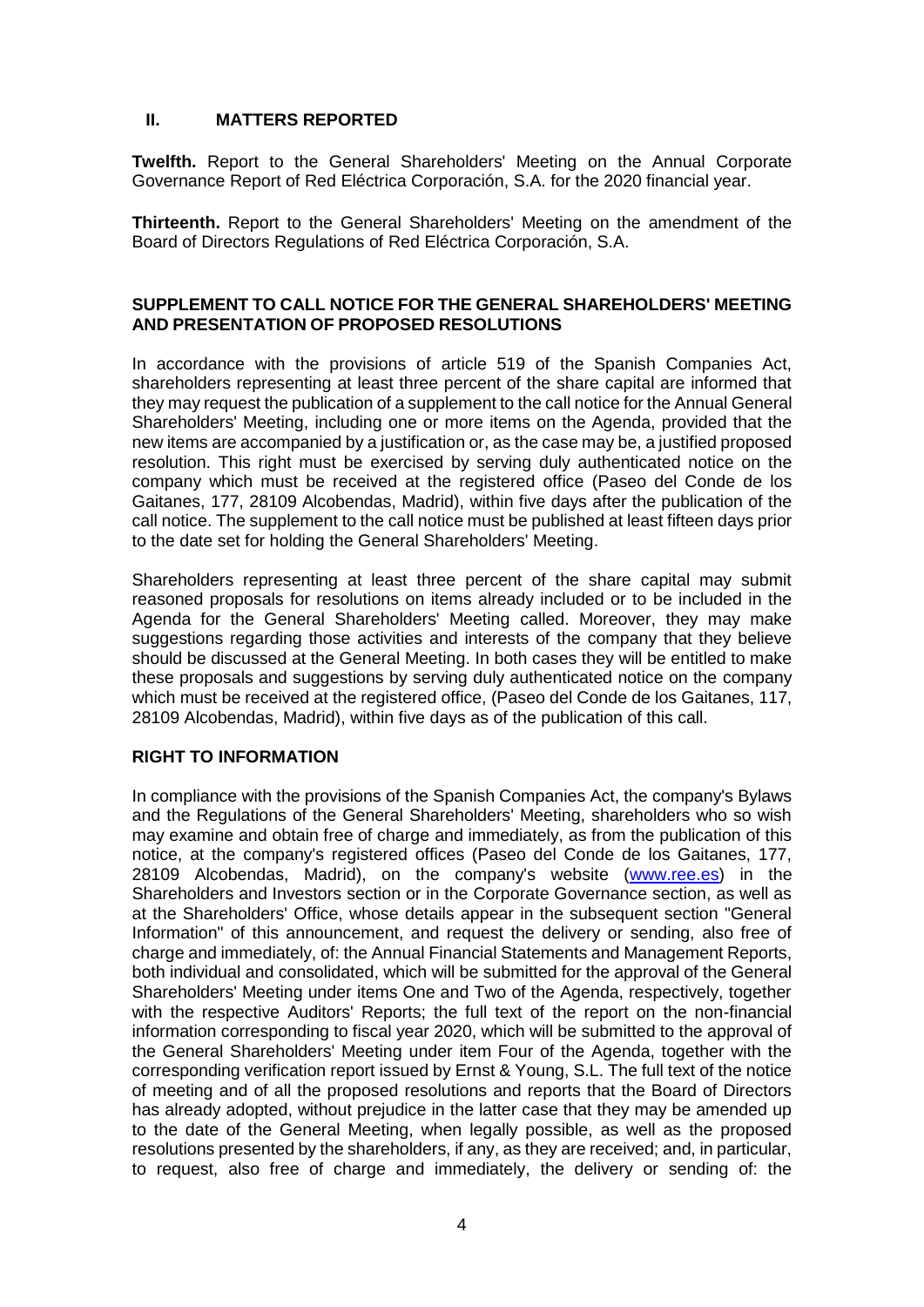professional profiles, including the identity, curriculum vitae and category of the Board Members whose ratification or appointment is proposed to the General Shareholders' Meeting under item Six of the Agenda and the mandatory proposals and reports of the Appointments and Remuneration Committee and the Board of Directors on the ratification or appointment of said Board Members; the full text of the proposed resolutions to amend the company's Bylaws, which will be submitted for approval under sections 1, 2, 3, 4, 5 and 6 of item Seven of the Agenda, the General Shareholders' Meeting, which will be submitted for approval in sections 1, 2, 3, 4 and 5 of item Eight of the Agenda, as well as the respective reports of the directors on the aforementioned proposed resolutions to amend the company's Bylaws and the Regulations of the General Shareholders' Meeting; the Annual Report on Remuneration of the company's Directors regulated in Article 541 of the Spanish Companies Act, the proposed remuneration of the company's Board of Directors for the 2021 financial year, the proposed remuneration through the delivery of shares of the company provided for in the new Long-Term Incentive Plan to Promote the Energy Transition, Reduction of the Digital Divide and Diversification and the full text of the proposed Remuneration Policy for the company's Directors 2022-2024, the reasoned proposal of the Board of Directors and the mandatory report of the Appointments and Remuneration Committee, proposals that will be submitted to the approval of the General Shareholders' Meeting in sections 1, 2, 3 and 4, respectively, of item Nine of the Agenda; the full text of the proposed resolution relating to item Ten of the Agenda on the re-election of the auditor of the parent company and of the Consolidated Group; the full text of the Annual Corporate Governance Report of the company corresponding to fiscal year 2020, regulated in Article 540 of the Spanish Companies Act, and the Report of the Board of Directors in relation to the amendment of its Regulations, as well as the full text of the Regulations of the Board of Directors amended by the Board of Directors at the meeting held on 25 May2021, which will be submitted for information to the General Shareholders' Meeting under the Twelfth and Thirteenth items, respectively, of the Agenda of the same.

Pursuant to the provisions of Articles 197 and 520 of the Spanish Companies Act, shareholders may submit to the directors, in writing, up to the fifth day prior to the date scheduled for the General Meeting, any questions or requests for information or clarifications that refer to matters included in the Agenda. In addition, the shareholders may request from the directors, in writing and within the same period, the clarifications they deem necessary regarding the information accessible to the public that has been provided by the company to the National Securities Market Commission since 14 May 2020, the date of the last General Meeting, and regarding the auditor's report. Valid requests for information, clarifications or questions made in writing and the answers provided in writing by the directors will be included on the company's website [\(www.ree.es\)](http://www.ree.es/). Shareholders may submit their queries through the Shareholder Service Office, after providing proof of their identity as shareholders, subject to due verification.

Any other additional information regarding the General Meeting that is not expressly included in this announcement may be consulted on the company's website [\(www.ree.es\)](http://www.ree.es/).

#### **RIGHT TO ATTEND, RIGHT TO VOTE AND RIGHT OF REPRESENTATION**

According to the Bylaws, the Regulations of the General Shareholders' Meeting and the Spanish Companies Act, shareholders may attend the General Shareholders' Meeting if they prove their share ownership by means of a certificate issued in their name on the accounting record of book entries five days before the date on which the General Shareholders' Meeting is to be held. Shareholders may request, through any of the member institutions (banks, savings banks, financial institutions, in general) of Sociedad de Gestión de los Sistemas de Registro, Compensación y Liquidación de Valores, S.A.,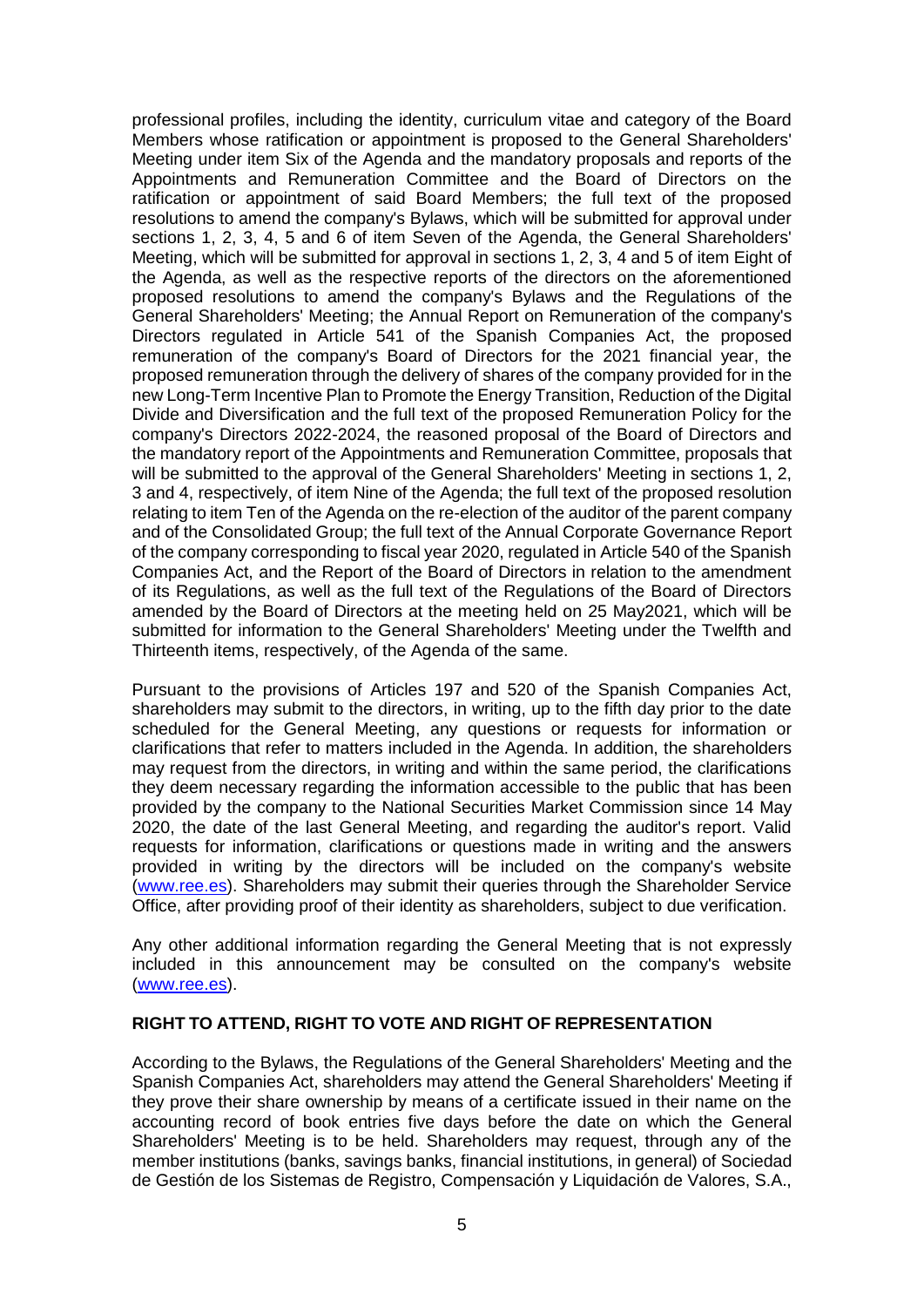Unipersonal (Iberclear), the appropriate certificate of entitlement or equivalent document from the accounting record of book entries of the company's securities in order to obtain, as the case may be, the relevant attendance card.

Shareholders who are entitled to attend may cast their vote by attending the Meeting in person by telematic means or by casting their vote prior to the General Shareholders' Meeting and casting their vote in person by delivery or postal correspondence and electronic means, provided that the identity of the individual exercising his right to vote and the security of the electronic communications are duly guaranteed, in accordance with the provisions of this notice, the applicable legislation, as well as of the Bylaws, the Regulations of the General Shareholders' Meeting and all such supplementary rules and rules implementing the aforementioned Regulations as may be approved by the Board of Directors and published in the web page of the company [\(www.ree.es\)](http://www.ree.es/).

In accordance with the provisions of the Electricity Sector Act and article 5 of the Bylaws, no shareholder may exercise voting rights exceeding three percent of the share capital. Parties that engage in activities in the electricity industry, and individuals or legal entities that directly or indirectly hold more than five percent of the capital of such parties, may not exercise voting rights exceeding one percent of the share capital. The above limits will not apply to Sociedad Estatal de Participaciones Industriales (SEPI), according to the Electricity Sector Act.

Shareholders who are entitled to attend may be represented at the General Shareholders' Meeting by another person, even where such person is not a shareholder. Where instructions are issued by the represented shareholder, the proxy-holder shall cast his vote in accordance with such instructions and shall be obliged to keep the instructions for a period of one year as from the date of the General Meeting.

Representation will be conferred in writing and the proxy clause on the attendance cards issued specifically for this General Shareholders' Meeting by the Iberclear participant entities or by the company, if applicable, may be used.

The appointment and revocation of the proxy-holder may also be made by means of postal or electronic correspondence, provided that the identity of the individual granting the proxy and the security of the electronic communications is duly guaranteed, pursuant to the provisions of this notice and the applicable legislation and subject, if appropriate, to the provisions of article 17 bis of the Bylaws and article 15.8 of the Regulations of the General Shareholders' Meeting on the casting of votes by the aforesaid means, insofar as this is not incompatible with the nature of the proxy granted.

The same means as provided in the preceding paragraph may be used to notify the company of the appointment of the proxy-holder and of the revocation of the appointment.

The possibility of granting the proxy to the Chairwoman of the General Meeting by remote means of communication is recalled.

Personal attendance by telematic means at the General Shareholders' Meeting by the shareholder represented shall revoke any vote or proxy cast or granted beforehand, both inclusive.

Proxy-holders may hold the proxies of more than one shareholder with no limit on the number of shareholders they may represent. Where a proxy-holder holds several proxies, he may cast votes in different directions, in accordance with the instructions received from each shareholder. Prior to his appointment, the proxy-holder must provide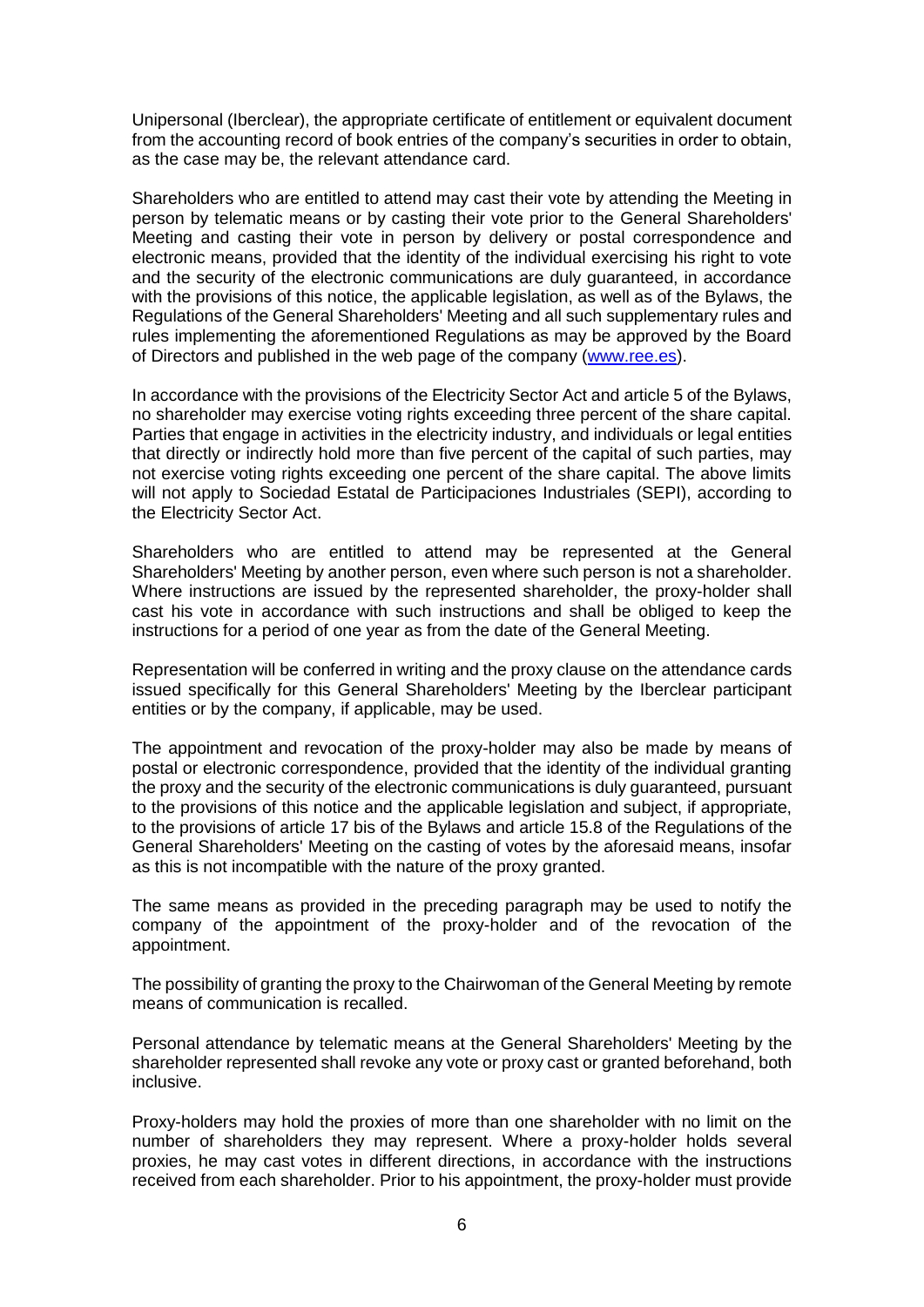detailed information to the shareholder on whether he has any conflict of interest, in accordance with the provisions of article 523 of the Spanish Companies Act. If the conflict arises after his appointment and the proxy-holder has not warned the represented shareholder of its potential existence, he must inform the shareholder immediately. In both cases, if no new specific voting instructions have been received for each of the items on which the proxy-holder is to vote in the name of the shareholder, the proxyholder must refrain from casting the vote.

Where a public proxy solicitation is made, the director obtaining it may not exercise the right to vote attaching to the shares represented on those items on the Agenda in respect of which he has a conflict of interest unless he has received specific voting instructions from the represented shareholder for each item.

The proxy may include items which, while not included on the Agenda, may be addressed as permitted by Law, and the provisions on conflict of interests contained in the preceding paragraphs will also apply in these cases.

In accordance with the provisions of article 524 of the Spanish Companies Act, intermediary entities that hold shareholder status by virtue of the share accounting register, but which act behalf of several ultimate beneficial owners, may in any case fraction their vote and cast their vote in a different direction, further to different voting instructions, if received as such. Said financial intermediaries may delegate the vote to each of the ultimate beneficiaries or third party designated by the same, without there being any limit on the number of proxies granted.

No person may accumulate proxies in the name of the same shareholder which confer on him voting rights in the name of that shareholder that exceed the limits established in article 5 of the Bylaws and pursuant to the Electricity Sector Act.

# **PROCEDURE FOR PROXY VOTING, VOTING AND INFORMATION BY MEANS OF REMOTE COMMUNICATION PRIOR TO THE MEETING**

# **1. PROXIES AND VOTING BY REMOTE MEANS OF COMMUNICATION**

# **1.1. Proxies by remote means of communication**

The remote means of communication valid for granting proxies for the General Shareholders' Meeting are: (i) electronic and (ii) delivery or postal correspondence.

# **1.1.1. Electronic means**

Shareholders wishing to grant their representation by electronic means must be in possession of an electronic national identity document or electronic user certificate issued by the Spanish National Mint (*Fábrica Nacional de Moneda y Timbre*, or "FNMT-RCM"), as provided for in the applicable legislation in force, in its capacity as Certification Services Provider.

The user certificate will be obtained by the shareholder, without any charge to the company, and must be current at the time of granting the proxy.

A shareholder having the corresponding electronic national identity document or user certificate showing its identity, may, by way of the remote proxy, voting and information service available in the section established for that purpose on the website of the company [www.ree.es,](http://www.ree.es/) grant the proxy, by completing the "proxy form" in accordance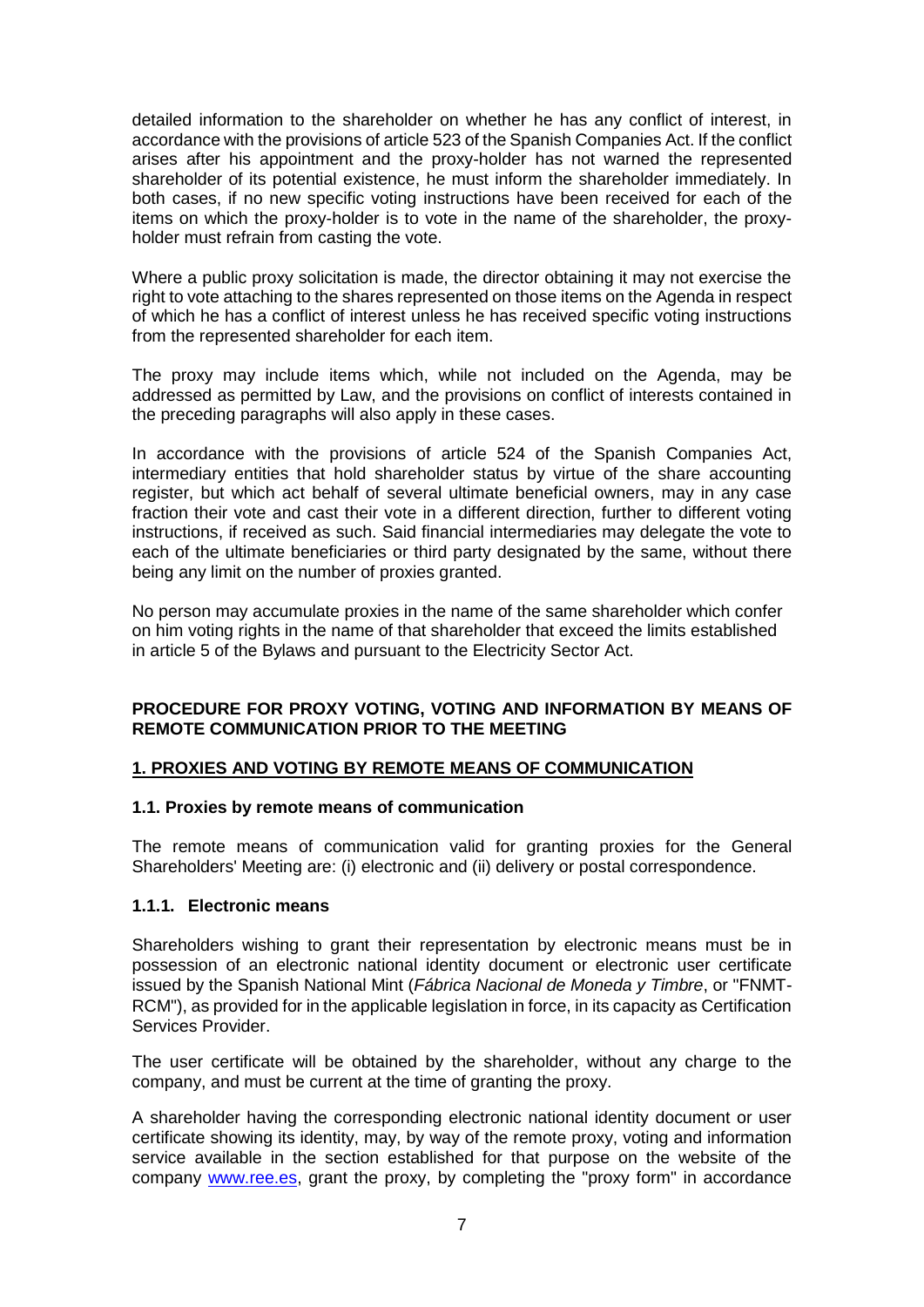with the instructions set forth in that form, and any others that may be specified on each of the corresponding screens of the computer application, being required to make use of the electronic signature by using the corresponding electronic national identity document or user certificate.

In order to be valid and effective, the electronic proxy must be granted **after zero (00:00) hours on 13 June 2021** and must be received by the company **before twenty-four (24:00) hours on the day immediately prior to the date set for the holding of the General Shareholders' Meeting on first call, that is, before twenty-four (24:00) hours on 27 June 2021**. Proxies received outside the indicated time limits will be taken not to have been granted.

For these purposes the company will implement a system of electronic time stamping, through a third party, based on an objective source of time, to evidence the time of receipt of the electronic proxy and, if applicable, the acceptance or rejection thereof.

The purpose of the establishment of the aforesaid term is to allow the company to verify the shareholder status of the person granting the electronic proxy, and that the number of shares corresponding to the proxy that is granted is correct. For that purpose, the company will compare the information provided by each shareholder with the information provided by Sociedad de Gestión de los Sistemas de Registro, Compensación y Liquidación de Valores, S.A. Unipersonal (IBERCLEAR), in its capacity as the entity responsible for book entry of the shares of the company.

In addition, in order for the electronic proxies to be valid and effective, they must be accepted by each proxy holder, to which end they must be signed and sent to the company through the Shareholder Atention Office by the proxy holder appointed in each case, **before twenty-four (24:00) hours on the day immediately prior to the date set for the holding of the General Shareholders' Meeting on first call, that is, before twenty-four (24:00) hours on 27 June 2021**, with the exception of those that are granted in favour of the Chair of the General Shareholders' Meeting or in favour of any director, which will be understood to be accepted at the time they are received by the company.

Electronic proxies will only be considered to be valid if they satisfy all of the conditions established in this procedure and are granted and received by the company within the term established for that purpose, once status as a shareholder of the one granting the proxy is verified.

The person to whom the vote is delegated may only exercise it by personally attending the General Shareholders' Meeting through the mechanisms for telematic assistance of the representative, in the terms foreseen in the section "Telematic Attendance to the General Shareholders' Meeting" of this notice and published by the company on its website [www.ree.es.](http://www.ree.es/)

# **1.1.2. Delivery or postal correspondence**

Shareholders wishing to use this form of proxy must complete and sign the "proxy" subsection of the attendance, proxy and voting card issued by the corresponding depositaries of their shares, or by the company using the mechanism established for that purpose on its website, in the subsection on remote proxies, voting and information.

In addition, in order for proxies to be valid and effective, they must be accepted by each representative, for which purpose the relevant card, duly completed and signed, must be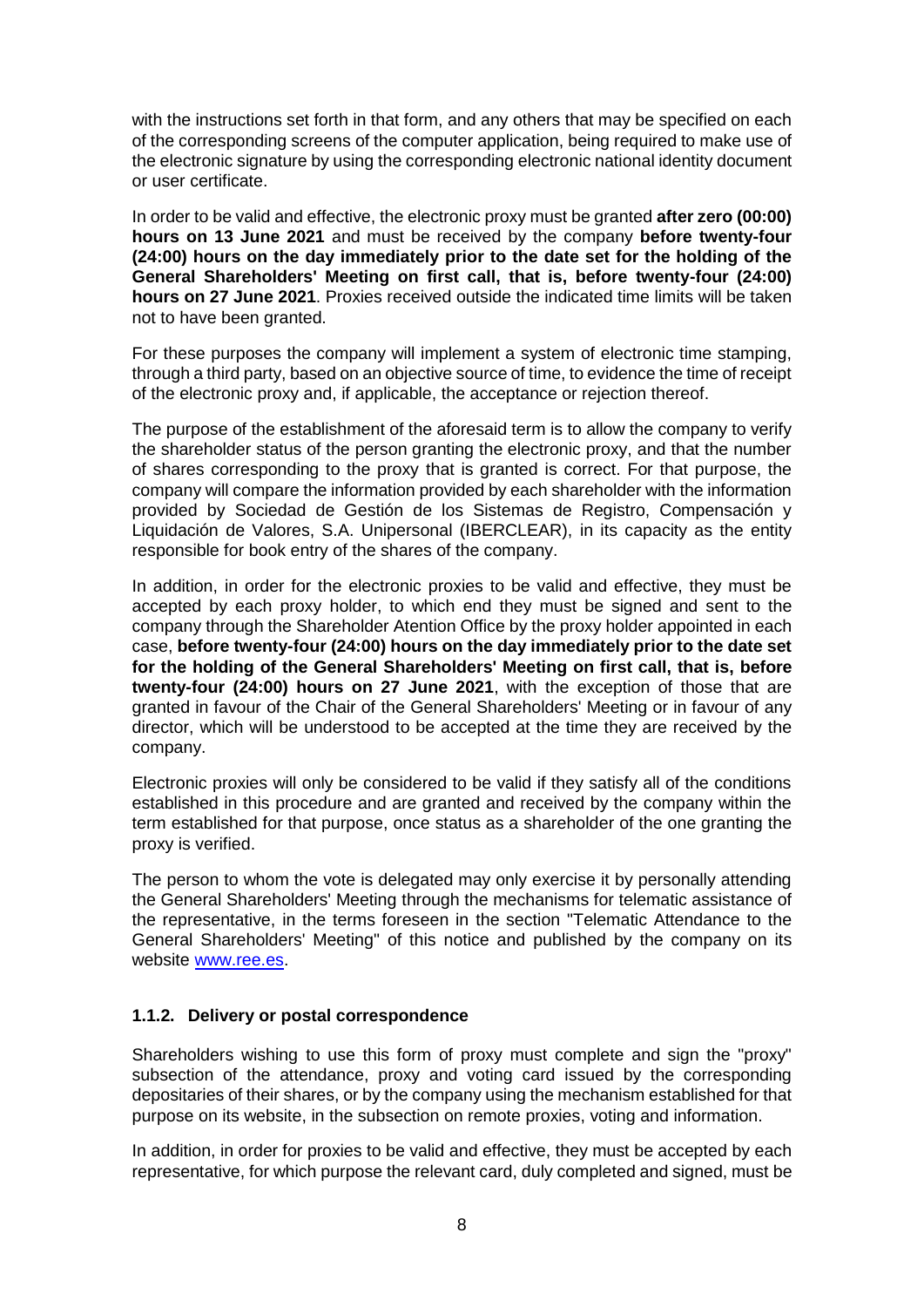sent by post to the company's registered office (Paseo Conde de los Gaitanes, 117, Alcobendas, Madrid) or through the Shareholder Attention Office, **before twenty-four (24:00) hours on the day immediately prior to the date set for the holding of the General Shareholders' Meeting on first call, this is, before twenty-four (24:00) hours on 27 June 2021**, with the exception of those made in favour of the Chair of the General Shareholders' Meeting or in favour of any director, which will be understood to to accepted at the time they are received by the company.

The person to whom the vote is delegated may only exercise it by personally attending the Shareholders' Meeting through the mechanisms for telematic assistance by proxy, in accordance with the terms set out in the "Telematic Attendance to the General Shareholders Meeting" section of this announcement and published by the company on its website [www.ree.es.](http://www.ree.es/)

# **1.1.3. Revocation**

Revocation of a proxy and notice thereof to the company may be accomplished using the same means as indicated above for granting the proxy.

# **1.2. Voting by remote means of communication prior to the Meeting**

The shareholders may use the following means of remote voting prior to the General Shareholders Meeting: (i) electronic and (ii) delivery or postal correspondence.

Shareholders who cast their votes by these means shall be deemed to be present for the purposes of the constitution of the General Shareholders' Meeting.

# **1.2.1. Electronic means**

Shareholders wishing to cast their vote by electronic means must be in possession of an electronic national identity document or electronic user certificate issued by the Spanish National Mint (*Fábrica Nacional de Moneda y Timbre*, or "FNMT-RCM"), as provided for in the applicable legislation in force, in its capacity as Certification Services Provider.

The user certificate will be obtained by the shareholder, without charge to the company, and must be current at the time of casting the vote.

A shareholder having the corresponding electronic national identity document or user certificate showing its identity may, by way of the electronic voting service available in the section established for that purpose on the website of the company [www.ree.es,](http://www.ree.es/) cast its vote, by completing the "voting form" in accordance with the instructions set forth in that form, and any others that may be specified on each of the corresponding screens of the computer application, being required to make use of the electronic signature by using the corresponding electronic national identity document or user certificate.

In order to be valid and effective, votes cast electronically must be cast after **zero (00:00) hours on 13 June 2021** and must be received by the company **before twenty-four (24:00) hours on the day immediately prior to the date set for the holding of the General Shareholders' Meeting on first call**, that is, before **twenty-four (24:00) hours on 27 June 2021**. Votes received outside the indicated time limits will be taken not to have been cast.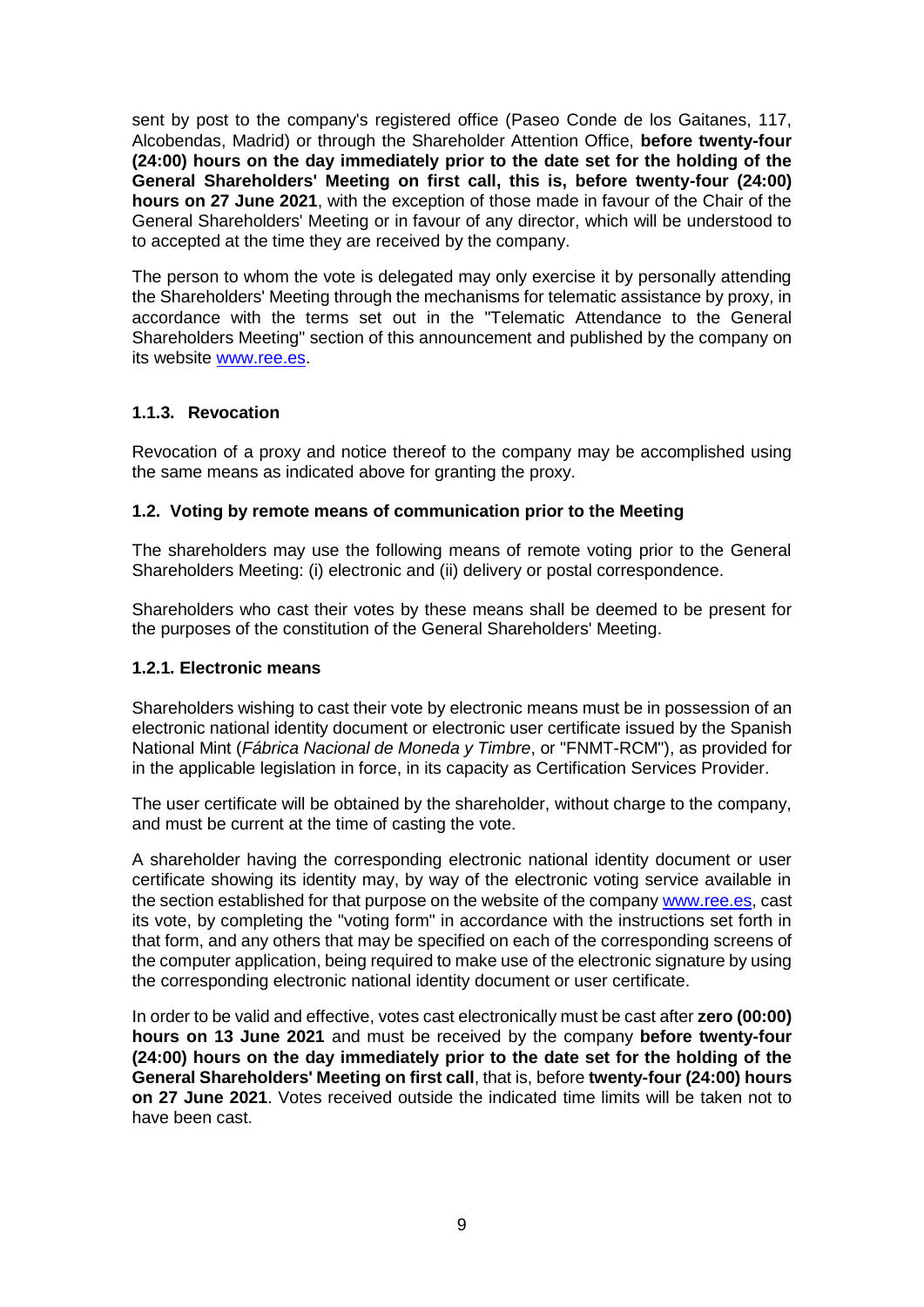As in the case of electronic proxies, and for the same purpose, a system of electronic time stamping will be implemented, to evidence the time of receipt of the electronic vote and, if applicable, the acceptance or rejection thereof.

Votes cast electronically will only be considered to be valid if they satisfy the conditions established in this procedure and are received by the company within the term established for that purpose, once the status as a shareholder of the one voting is verified.

# **1.2.2. Delivery or postal correspondence**

To cast a remote vote by delivery or postal correspondence, shareholders must complete and sign the "remote voting" subsection of the hard-copy attendance, proxy and voting card issued either by the corresponding depositaries, or by the company by way of the mechanism established for that purpose on its website **www.ree.es**, in the subsection on remote proxies, voting and information.

The duly completed and signed card must be delivered or sent to the company, either at its registered office (Paseo del Conde de los Gaitanes, 177, 28109 Alcobendas, Madrid) or through the Shareholder Atention Office.

In order to be valid and effective, votes cast by postal correspondence must be received by the company **by the time the meeting is scheduled to commence, on first or second call, as the case may be**. Votes received outside the indicated time limits will be taken not to have been cast.

# **1.2.3 Revocation**

Remote voting by electronic means or by postal correspondence will be revocable by those means.

# **1.3. Issuance of duplicates of the attendance, proxy and voting card**

Shareholders not having the corresponding hard-copy attendance, proxy and voting card, may obtain a duplicate thereof by way of the section established for that purpose on the website of the company [www.ree.es](http://www.ree.es/) in the subsection regarding remote proxies, voting and information.

In order to guarantee the security of the system used and the identity of the shareholder wishing to use this option, the issue of duplicates of cards will require that the shareholder has an electronic national identity document or the corresponding user certificate issued by the Spanish National Mint (FNMT-RCM), on the same terms as set forth in this procedure for the use of electronic proxies and voting.

# **2. ELECTRONIC REQUEST FOR INFORMATION**

Without prejudice to the usual channels of communication and information which the company makes available to its shareholders by way of ordinary email and the shareholder services offices, they may exercise their right of information electronically using the special mechanism established by the company on its website [www.ree.es,](http://www.ree.es/) in the corresponding subsection on remote proxies, voting and information related to the General Shareholders' Meeting.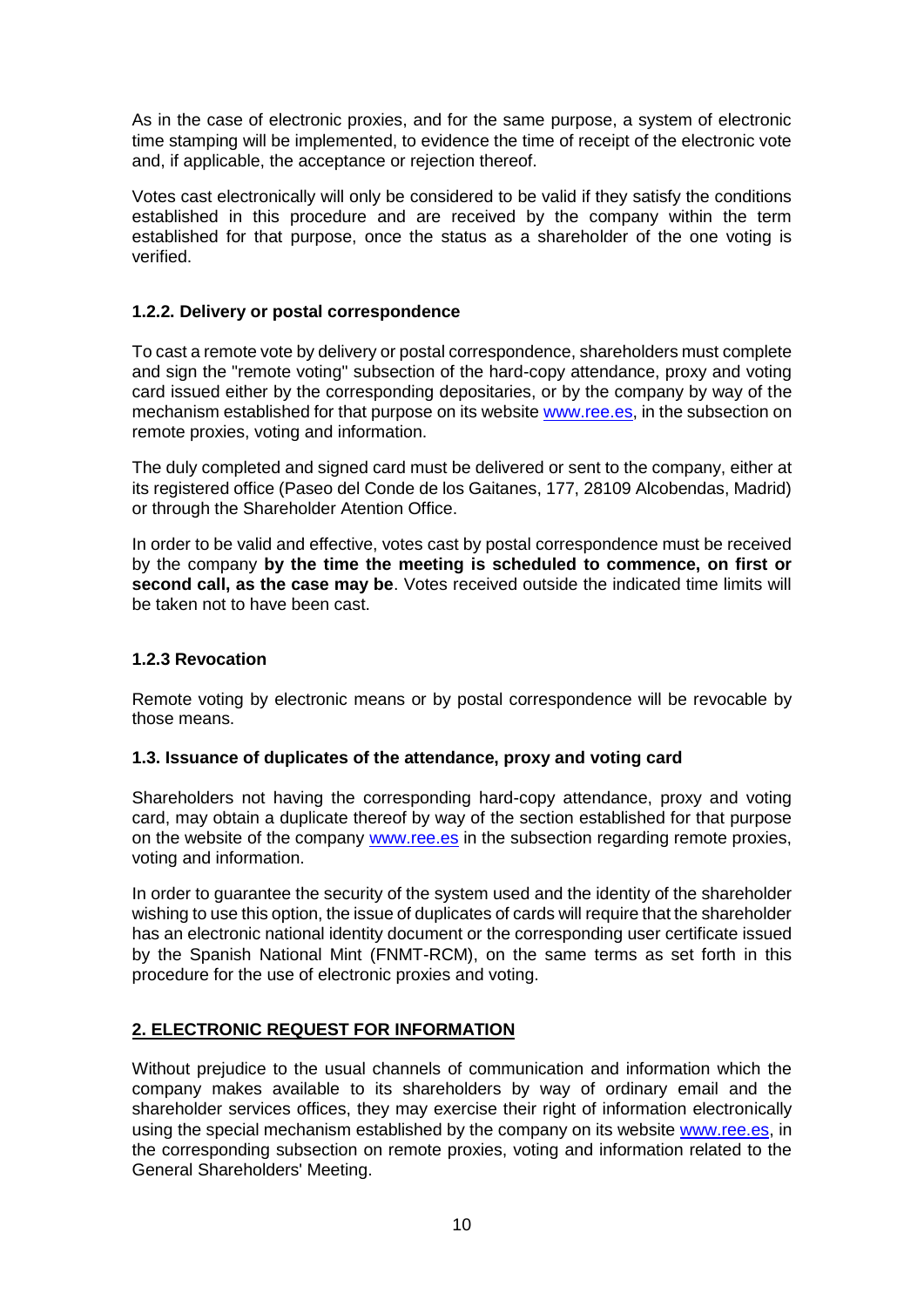Shareholders wishing to use this procedure must have an electronic national identity document or the corresponding user certificate issued by the Spanish National Mint (FNMT-RCM), as referred to in the preceding subsections, for the same purpose of guaranteeing the authenticity and identification of each shareholder.

The company may honour the request for information by sending a response to the email address specified by the requesting shareholder, or by delivery or postal correspondence to the address specified by the shareholder.

# **3. AVAILABILITY OF SERVICE**

The company reserves the right to modify, suspend, cancel or restrict remote proxy, voting and information request procedure when technical or security reasons prevent assurance of the guarantees indicated herein, and that circumstance is publicised in due form, sufficiently in advance, by any means the company deems to be appropriate.

The company will not be liable for such damages as may be caused to the shareholder by breakdowns, overloaded lines, dropped lines, connection failures or any other equivalent or similar occurrences, beyond the control of the company, that prevent use of the procedure for remote proxies, voting and information requests.

# **4. PROTECTION OF PERSONAL DATA**

The personal data provided will be processed by RED ELÉCTRICA CORPORACIÓN, S.A. (hereinafter, REC), with tax ID number (CIF) A-78003662 and registered office at Paseo Conde de los Gaitanes nº 177, La Moraleja, 28109 Alcobendas (Madrid), for the following purposes:

- To permit proper pursuit of the procedure for remote proxies, voting and requests for information, which includes, amongst other matters, actions to control, verify and validate the remote proxies and votes, the issuance of duplicate cards and the requests for information made electronically by the shareholders in said General Shareholders' Meeting, all in accordance with the request and subject to the remote proxy and voting obligations set out in Legislative Royal Decree 1/2010 of 2 July 2010 approving the Recast Text of the Spanish Companies Act.
- To perform statistical studies on the composition of the REC shareholder base pursuant to the legitimate interests of the company.

The data will be processed for the time period strictly required for proper pursuit of the purposes specified above, and on the basis of the consent given by filling in the registration form for access to the remote delegation, voting and information request platform.

Shareholders may exercise their rights of access, correction, objection, erasure, portability and limitation of the processing on the terms set out in the applicable laws by e-mailing a request to such effect to [juntaaccionistas@ree.es](mailto:juntaaccionistas@ree.es) or [digame@ree.es](mailto:digame@ree.es) indicating in the matter "Data protection" or by filing a claim with the competent control authority (in Spain, the AEPD). Furthermore, shareholders may also file their complaint through the Data Protection Officer [\(dpd@ree.es\)](file:///C:/Users/melrebre/AppData/Local/Microsoft/Windows/INetCache/Content.Outlook/YM8D3OXQ/dpd@ree.es).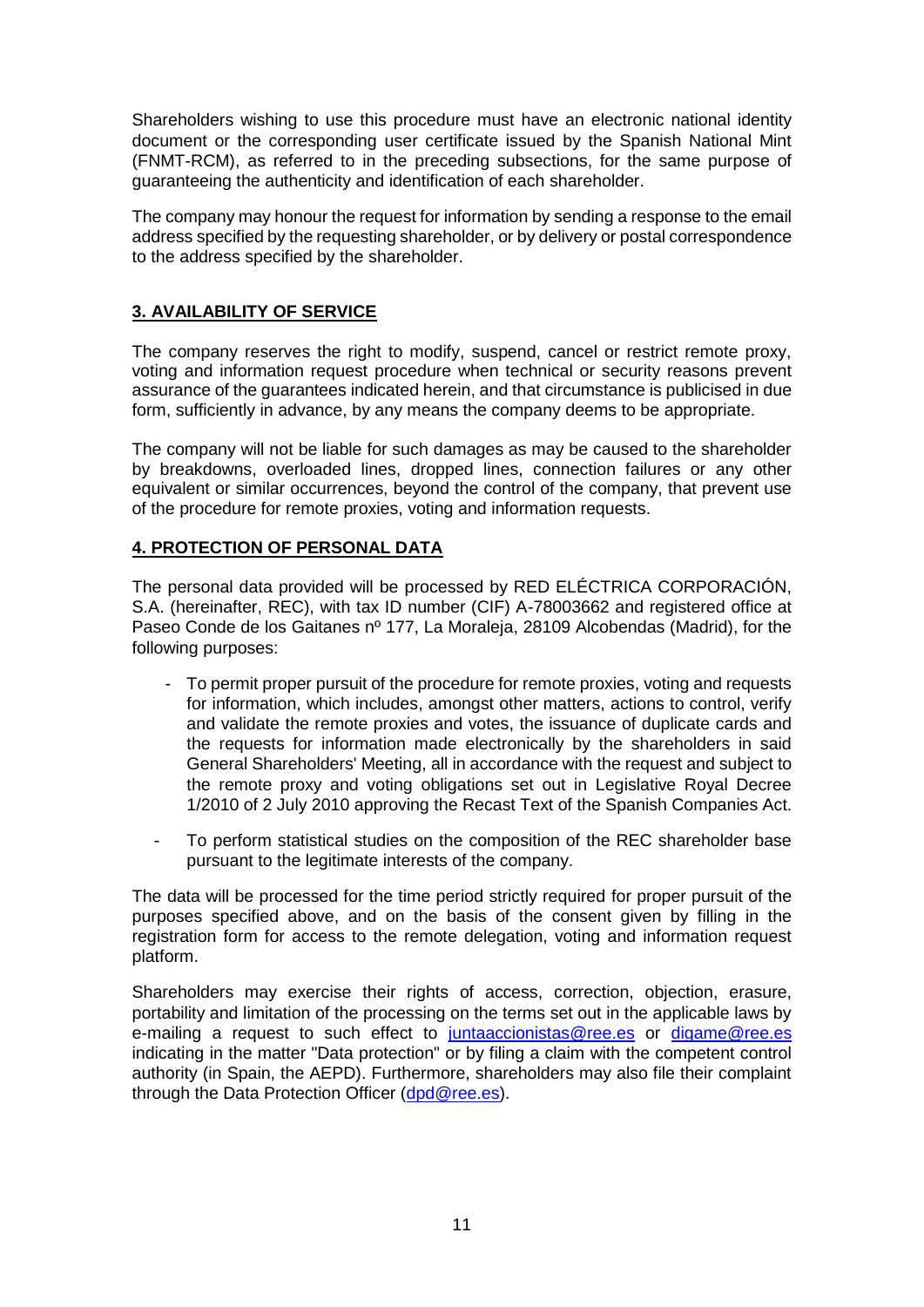# **TELEMATIC ATTENDANCE TO THE GENERAL SHAREHOLDERS' MEETING**

Notwithstanding the possibility to opt for the procedure for remote delegation, voting and information prior to the holding of the Ordinary General Meeting, shareholders and their proxies may **attend the General Meeting by telematic means** and cast their vote through this mechanism, under the terms approved by the Board of Directors and in accordance with the norms and instructions for the development of their operations as foreseen in this announcement and published in the Company website [\(www.ree.es\)](http://www.ree.es/), under the following terms:

# **1. Registry, access and attendance**

# **1.1. Previous registry**

Shareholders wishing to attend by this mean or their proxies must register from 00:00 hours on 13 June 2021 and no later than 24:00 hours on 27 June 2021 on the Telematic Attendance Platform, made available on the corporate website [\(www.ree.es\)](http://www.ree.es/), accrediting its identity by one of the following means:

- i. The Electronic National Identity Card.
- ii. A recognised, valid and current electronic user certificate, in accordance with the provisions of the applicable legislation in force, issued by the Spanish Public Certification Authority (CERES) under the National Mint and Stamp Factory Spanish Mint (*Fábrica Nacional de Moneda y Timbre*).
- iii. The "username and password" credentials that the shareholder or its representative will receive at its e-mail address, after verification of its identity and status as shareholder or representative, through a special registration form available in the section destined for this purpose in the *Corporate Governance* section, under the heading *General Meeting of Meeting* of the corporate website.

Likewise, in order for the proxy to be registered in accordance with this section, the proxy must have been granted by the shareholder under the terms set forth in the "Proxy by remote means of communication" section of this notice and in the rules published for this purpose on the Company's website [\(www.ree.es\)](file:///C:/Users/melrebre/AppData/Local/Microsoft/Windows/INetCache/Content.Outlook/YM8D3OXQ/www.ree.es).

# **1.2. Connexion and attendance**

Shareholders or their proxies that have registered previously in accordance to section 1.1 above to attend the General Meeting telematically must log in on the Telematic Assistance Platform enabled for this purpose on the corporate website [\(www.ree.es\)](http://www.ree.es/) on the day in which the General Shareholders' Meeting is held, 28 June 2021 or, as the case may be, 29 June 2021, depending on whether it is held on first or second call, respectively, between 8:45 a.m. and 9:45 a.m., and identify themselves as indicated in the corresponding instructions.

Attendees will not be allowed to connect outside this time slot. The Company reserves the right to ask shareholders or their representatives for any additional means of identification it deems necessary to verify their status as shareholders and to guarantee their authenticity.

# **2. Interventions, information and proposal**

Pursuant to the provisions of the Spanish Companies Act, those who are to attend by telematic means and, in the exercise of their rights, intend to make an intervention at the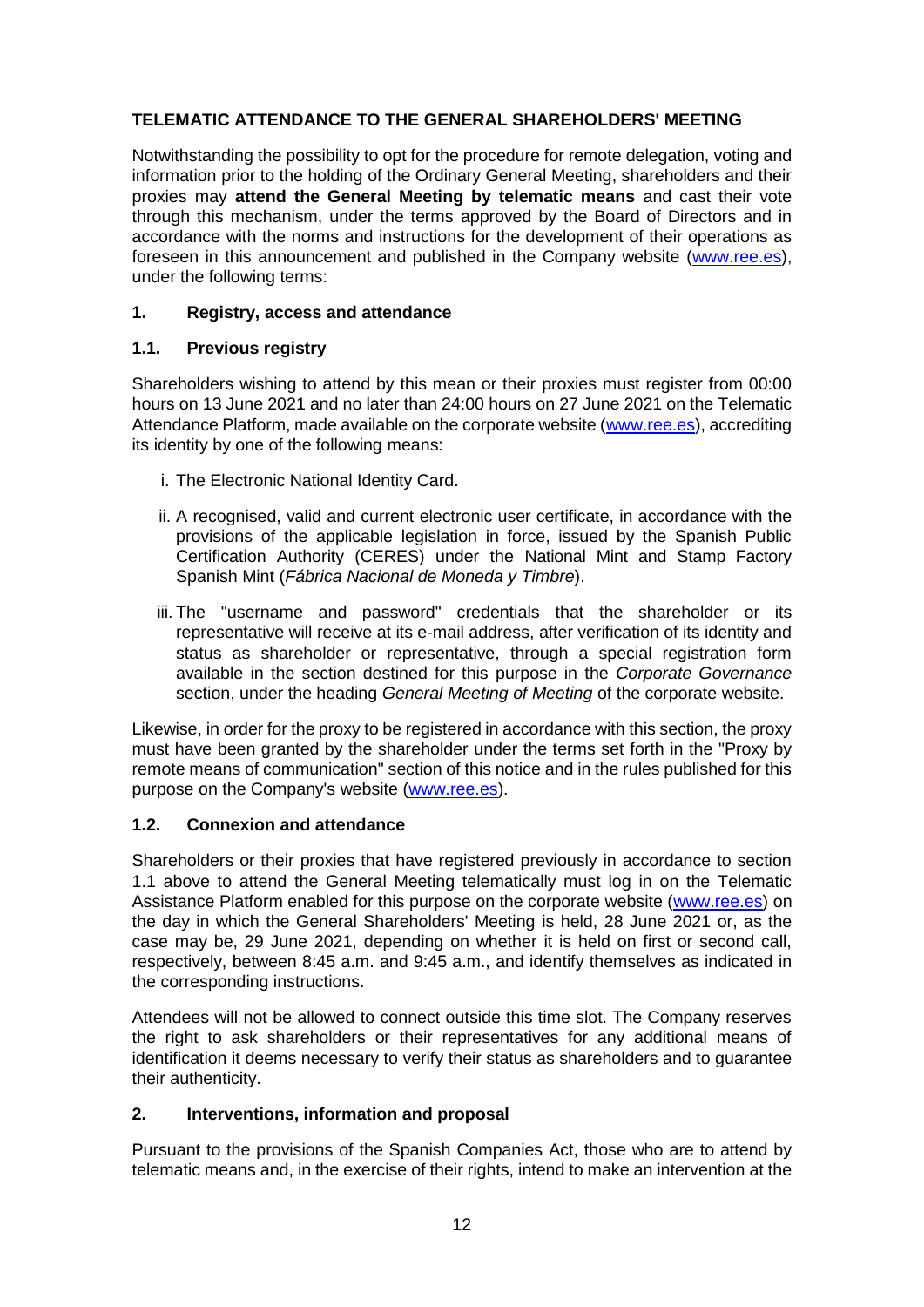General Meeting and, when applicable, request information or clarifications regarding the points in the Agenda, the publicly available information that the Company provided the National Securities and Market Commission in relation to the prior General Meeting, or regarding the auditor report, or carrying out the proposals permitted by the Law, shall direct their intervention question or proposal to the Company through the Telematic Attendance Platform made available on the corporate website, in writing, and in any case, in the form and on the terms and conditions established on the aforesaid website of the Company, from their connection as a telematic attendee on the day the General Shareholders' Meeting is held, in accordance to section 1.2 above, and until 10:30 a.m. on the day the General Shareholders' Meeting is held, that is, on the 28 June 2021 or, as the case may be, on the 29 June 2021, depending on whether the General Meeting will be held on first or second call, respectively, or by such later time as may be indicated by the Chairwoman of the Ordinary General Shareholders' Meeting.

In the event that the shareholder or its representative wishes to have its presentation appear literally in the minutes of the meeting, it must expressly so state on the aforesaid form, attaching the aforesaid presentation, as the case may be.

Requests for information or clarifications from shareholders or their representatives attending telematically shall be answered verbally during the General Meeting or in writing, within seven days following the Meeting.

# **3. Voting**

Shareholders or their duly registered representatives attending telematically may cast their vote on proposals relating to items included in the Agenda, through the corresponding voting form made available in the Telematic Attendance Platform of the Company website and in accordance to the operating rules foreseen in such platform, as of the moment of their connection as a telematic attendee, in accordance to section 2.1 above.

Likewise, with respect to the proposed resolutions on those matters which, in accordance with the law, do not appear on the Agenda, those attending by telematic means may cast their votes from the moment when the Secretary of the General Meeting reads the said proposals and they have been made available on the Telematic Attendance Platform of the corporate website in order to proceed to vote on them.

The voting process by telematic means in respect of all the proposals submitted to the General Meeting shall end when the Chairwoman declares the conclusion of the voting period for the proposed resolutions during the General Meeting, which will be duly communicated during the course of the General Meeting.

# **4. Exit**

Those attending by telematic means and wishing to state their exit from the General Meeting, shall do so by sending an electronic communication by means of the Telematic Attendance Platform made available on the corporate website. Once their express will to exit the meeting has been communicated, the actions carried out thereafter shall be deemed not to have taken place.

# **5. Other matters**

The Company reserves the right to adopt the necessary measures in relation to the mechanisms for telematic attendance at the General Meeting when required or forced to do so for technical or security reasons. The Company shall not be liable of the damages which may be incurred by shareholders or their representatives derived from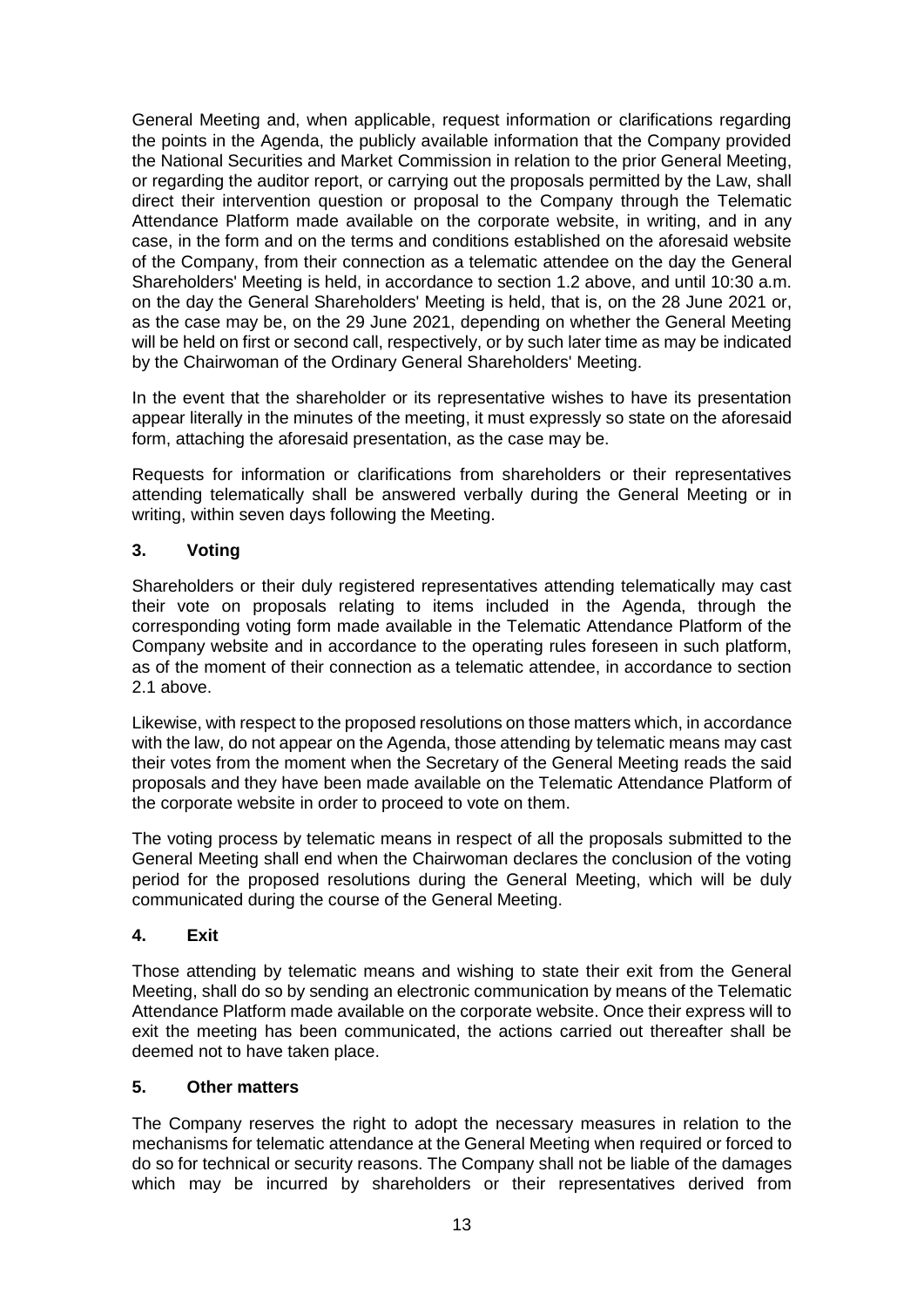breakdowns, overloads, connection failures, or any other event of a similar nature, beyond the Company's control, that may temporarily prevent the use of mechanisms for telematic attendance to the General Meeting or the temporary unavailability of the Company website, notwithstanding the adoption of measures as required by each situation, including, the occasional temporary suspension or extension of the Ordinary General Shareholders' Meeting, if it were necessary to guarantee the full exercise of the rights of shareholders and their representatives.

For the appropriate purposes, the telematic attendance of the shareholder shall be equivalent to in-person attendance at the Ordinary General Shareholders' Meeting.

The telematic attendance of the shareholder shall render ineffective the vote or proxy previously granted by any other procedure established by the Company.

As previously indicated, the Ordinary General Shareholders' Meeting of the Company in 2021 will be held exclusively by telematic means, that is, without the physical attendance of the shareholders or their representatives and, in general, of any other person except those who are absolutely indispensable for its organization.

Likewise, if deemed necessary, the Chairwoman and the Secretary of the General Meeting, the notary required to draw up the minutes of the General Meeting, as well as the Chief Executive Officer (*Consejero Delegado*) and the rest of the members of the Board of Directors may physically attend the General Meeting. If necessary, and provided the correct development and holding of the General Meeting is guaranteed, these persons may also attend by audio or videoconference or by any other means of remote communication in real time that adequately guarantees the fulfilment of their functions.

# **SHAREHOLDER'S ELECTRONIC FORUM**

Pursuant to article 539.2 of the Spanish Companies Act as well as article 8.4 of the Regulations of the General Shareholders' Meeting, the company has set up on its website [\(www.ree.es\)](http://www.ree.es/) a Shareholder's Electronic Forum on the occasion of holding its General Meetings, the Operating Rules for which were approved by the Board of Directors at its meeting held on 25 May 2021.

The forum will be activated on the company's website from the day the General Shareholders' Meeting is called until the day on which the General Shareholders' Meeting is held, both included.

The forum is not a mechanism for on-line conversations between shareholders, nor a place for virtual debate. Nor does the forum constitute a channel for communication between the company and its shareholders.

The forum is provided for the purpose of facilitating communication among the shareholders of the company related to the holding of the General Meetings of Shareholders. In this sense, shareholders may send, for posting on the Forum, communications which, in accordance with the Law, consist of posting proposals that are intended to be submitted as a supplement to the Agenda announced in the call notice, requests for seconding such proposals, initiatives for achieving a sufficient percentage to exercise a minority right provided for in the Law, or offers or solicitations for voluntary proxies.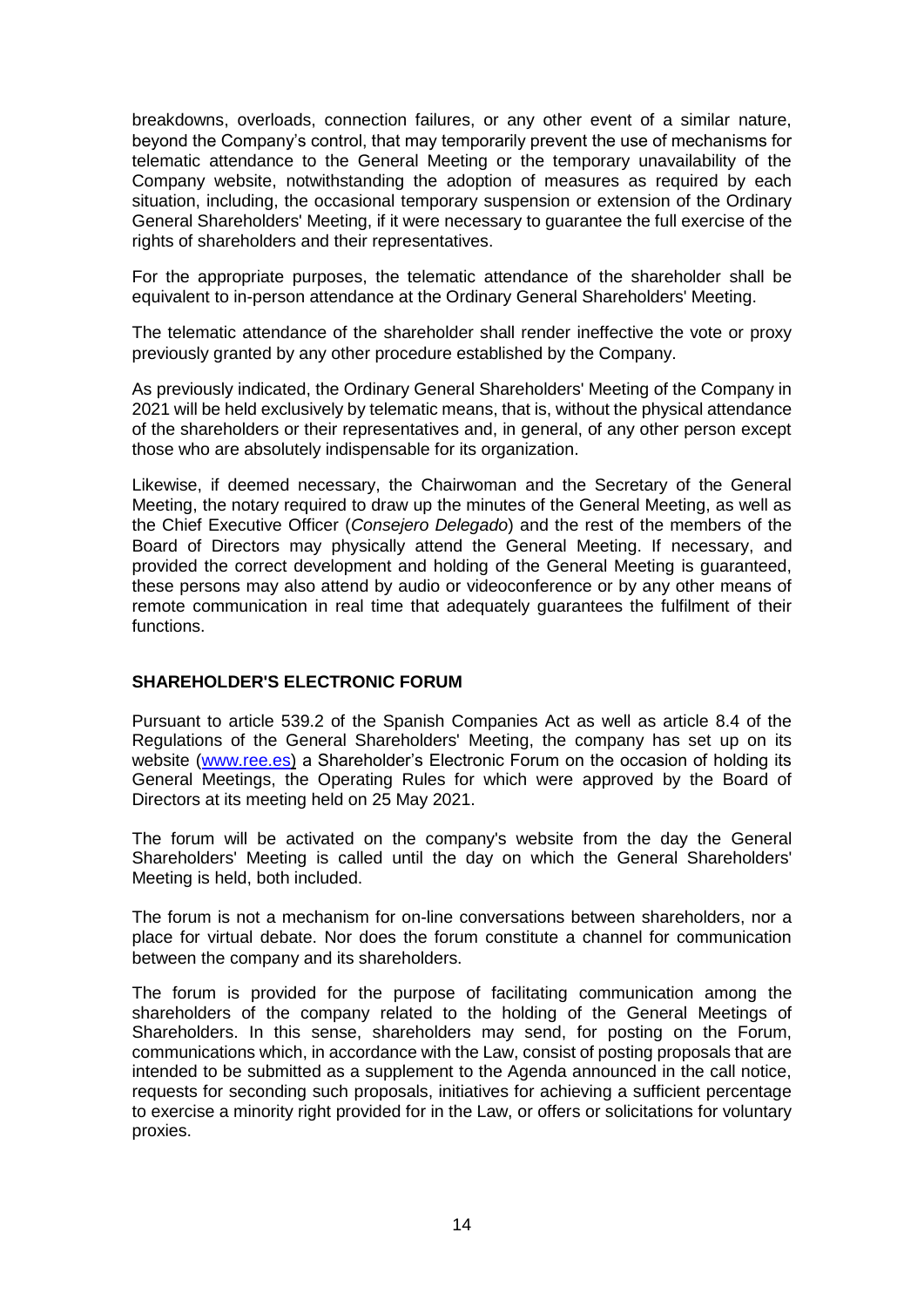The personal data provided will be processed by RED ELÉCTRICA CORPORACIÓN, S.A. (hereinafter, REC), with tax ID number (CIF) A-78003662 and registered office at Paseo Conde de los Gaitanes nº 177, La Moraleja, 28109 Alcobendas (Madrid), for the following purposes:

- To manage and supervise the functioning of the Shareholder E-Forum, for which the data subject may voluntarily sign up and register and submit proposals regarding the questions described in the Purpose of the operating rules of the forum for consultation by the rest of the shareholders.
- To perform statistical studies on the composition of the REC shareholder base pursuant to the legitimate interests of the company.

The data will be processed for the time period strictly required for proper pursuit of the purposes specified above, and on the basis of the consent given by filling in the registration form for access to the e-forum platform.

Shareholders may exercise their rights of access, correction, objection, erasure, portability and limitation of the processing on the terms set out in the applicable laws by e-mailing a request to such effect to [juntaaccionistas@ree.es](mailto:juntaaccionistas@ree.es) or [digame@ree.es,](mailto:digame@ree.es) indicating in the matter "Data Protection" or by filing a claim with the competent control authority (in Spain, the AEPD). Furthermore, shareholders may also file a complaint before our Data Protection Officer [\(dpd@ree.es\)](file:///C:/Users/melrebre/AppData/Local/Microsoft/Windows/INetCache/Content.Outlook/YM8D3OXQ/dpd@ree.es). If in the exercise of said rights the data communicated by a shareholder to the company are corrected or erased at the request of said shareholder, RED ELÉCTRICA CORPORACIÓN, S.A. will proceed to correct or erase such communications as they have been posted in the forum at the request of the shareholder.

For more information on accessing and using the Shareholders' Electronic Forum, the Operating Rules can be consulted on the company website [\(www.ree.es\)](http://www.ree.es/) in the section called *Shareholders' Electronic Forum*.

# **LIVE BROADCASTING OF THE GENERAL MEETING**

It is foreseen that the General Shareholders' Meeting will be broadcast live (streaming).

In order to facilitate the live monitoring of the General Shareholders' Meeting, the channels and systems set up for this purpose will be announced on the company's website [\(www.ree.es\)](http://www.ree.es/) sufficiently in advance of the day of the meeting.

#### **INTERVENTION OF A NOTARY PUBLIC AT THE GENERAL MEETING**

The Board of Directors has agreed to require the presence of a Notary Public to take the Minutes of the General Meeting.

#### **GENERAL INFORMATION**

For any aspects relating to the General Shareholders' Meeting not covered in this announcement, shareholders may consult the Bylaws and the Regulations of the General Shareholders' Meeting, which are available on the company's website [\(www.ree.es\)](http://www.ree.es/).

Likewise, as of the date of publication of this announcement, a Shareholders' Attention Office will be set up at telephone number **900 100 182** and, if applicable, at the telephone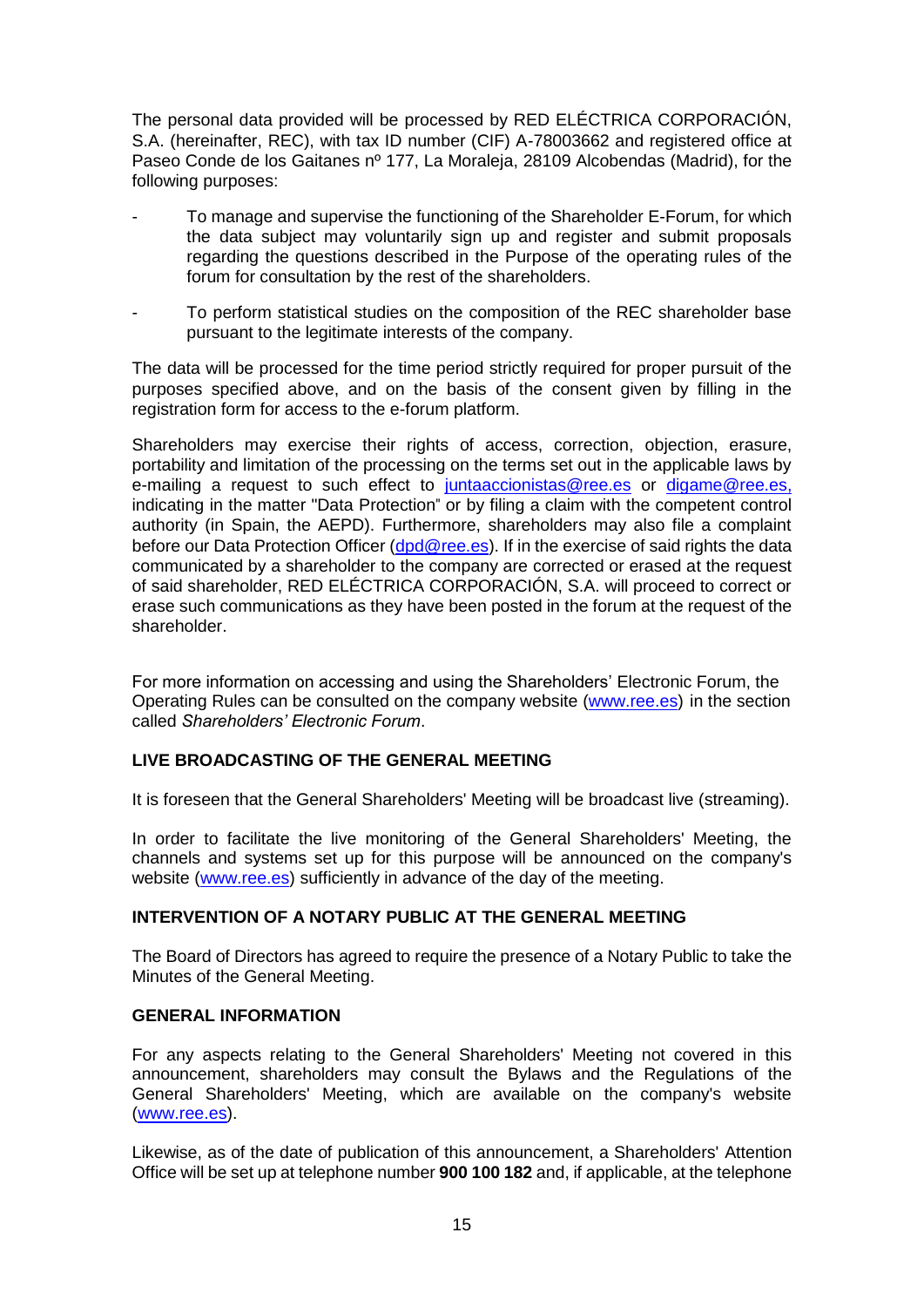numbers that the company sets up for this purpose and communicates on its web page [www.ree.es,](http://www.ree.es/) with the following opening hours: Monday to Friday from 8:00 to 18:00 hours, or at the e-mail addresses juntaaccionistas@ree.es or [accionistas@ree.es.](mailto:accionistas@ree.es)

For further information: [www.ree.es](http://www.ree.es/)

# **EXPECTED DATE OF THE GENERAL SHAREHOLDERS' MEETING**

Shareholders are informed that, in light of previous years' experience, the General Shareholders' Meeting is expected to be held on **SECOND CALL** on **29 June 2021** at the time and venue stipulated above, and exclusively by telematic means.

> Alcobendas (Madrid), 26 May 2021. The General Secretary and Secretary of the Board of Directors Carlos Méndez-Trelles García

# **I. PROPOSED RESOLUTIONS SUBMITTED BY THE BOARD OF DIRECTORS TO THE ANNUAL SHAREHOLDERS' MEETING**

The resolutions proposed by the Board of Directors in the above-mentioned meeting held on May 25, 2021, to be submitted to the Annual Shareholders' meeting, are the following:

# I. **MATTERS FOR APPROVAL**

# **PROPOSED RESOLUTION REGARDING ITEM FIRST ON THE AGENDA**:

**EXAMINATION AND APPROVAL, IF APPLICABLE, OF THE ANNUAL ACCOUNTS (STATEMENT OF FINANCIAL POSITION, INCOME STATEMENT, STATEMENT OF CHANGES IN EQUITY, STATEMENT OF RECOGNISED INCOME AND EXPENSE, STATEMENT OF CASH FLOWS AND NOTES TO THE FINANCIAL STATEMENTS) AND MANAGEMENT REPORT OF RED ELÉCTRICA CORPORACIÓN, S.A. FOR THE YEAR ENDED 31 DECEMBER 2020**.

To approve the Annual Accounts (Statement of Financial Position, Income Statement, Statement of Changes in Equity, Statement of Recognised Income and Expense, Statement of Cash Flows and Notes to the Financial Statements) and Management Report of Red Eléctrica Corporación, S.A. for the 2020 financial year.

The Annual Accounts and Management Report of Red Eléctrica Corporación, S.A. submitted for approval hereby are those that were authorised for issue by the Board of Directors at its meeting held on 23 February 2021 and have been duly audited by KPMG Auditores, S.L.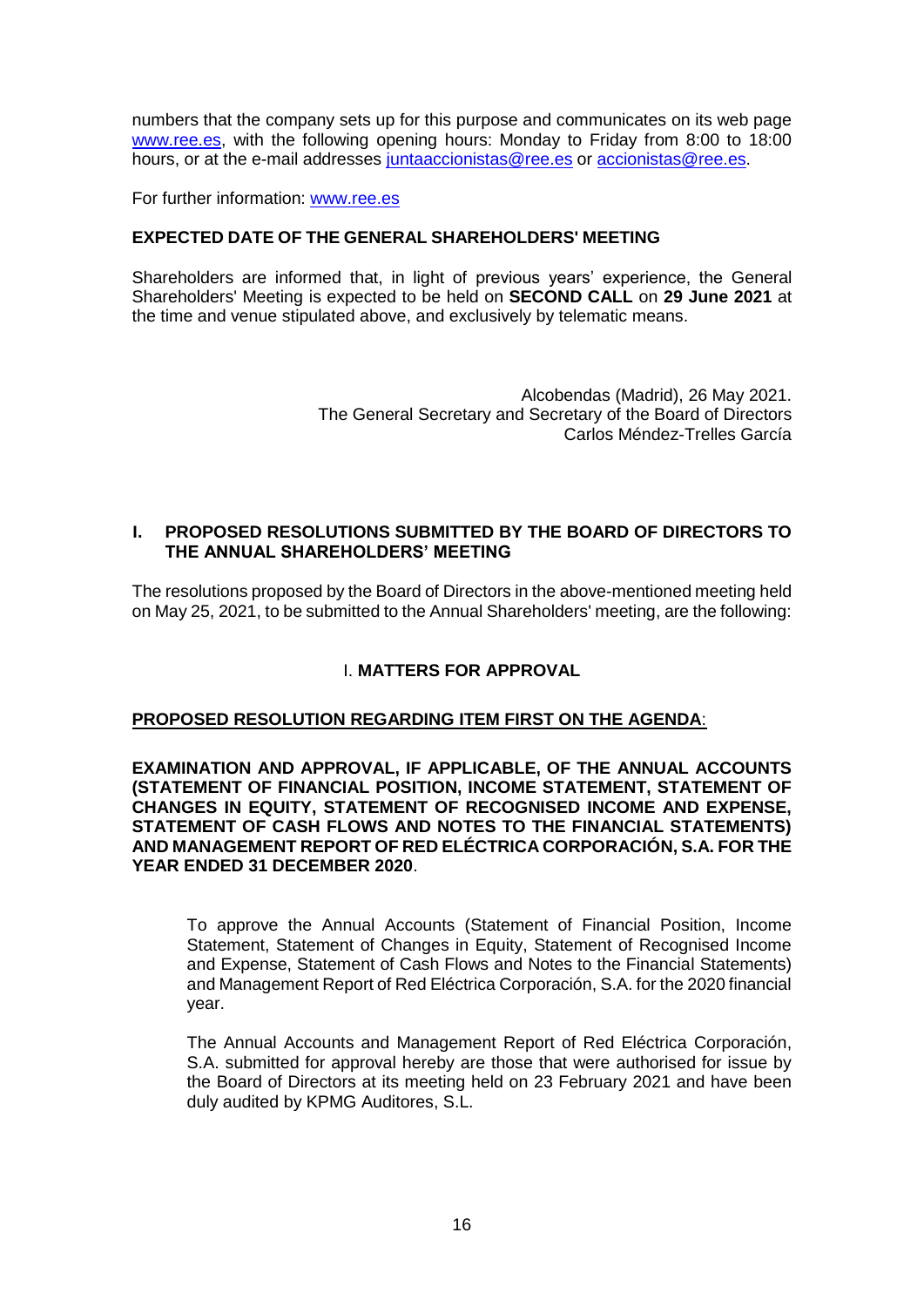# **PROPOSED RESOLUTION REGARDING ITEM SECOND ON THE AGENDA**:

**EXAMINATION AND APPROVAL, IF APPLICABLE, OF THE CONSOLIDATED ANNUAL ACCOUNTS (CONSOLIDATED STATEMENT OF FINANCIAL POSITION, CONSOLIDATED INCOME STATEMENT, CONSOLIDATED STATEMENT OF COMPREHENSIVE INCOME, CONSOLIDATED STATEMENT OF CHANGES IN EQUITY, CONSOLIDATED STATEMENT OF CASH FLOWS AND NOTES TO THE CONSOLIDATED FINANCIAL STATEMENTS) AND CONSOLIDATED MANAGEMENT REPORT OF THE CONSOLIDATED GROUP OF RED ELÉCTRICA CORPORACIÓN, S.A. AND SUBSIDIARIES FOR THE YEAR ENDED 31 DECEMBER 2020.**

To approve the Consolidated Annual Accounts (Consolidated Statement of Financial Position, Consolidated Income Statement, Consolidated Statement of Comprehensive Income, Consolidated Statement of Changes in Equity, Consolidated Statement of Cash Flows and Notes to the Consolidated Financial Statements) and Consolidated Management Report of the Consolidated Group of Red Eléctrica Corporación, S.A. and subsidiaries for the 2020 financial year.

The Annual Accounts and Management Report of the Consolidated Group of Red Eléctrica Corporación, S.A. submitted for approval hereby are those that were authorised for issue by the Board of Directors at its meeting held on 23 February 2021 and have been duly audited by KPMG Auditores, S.L.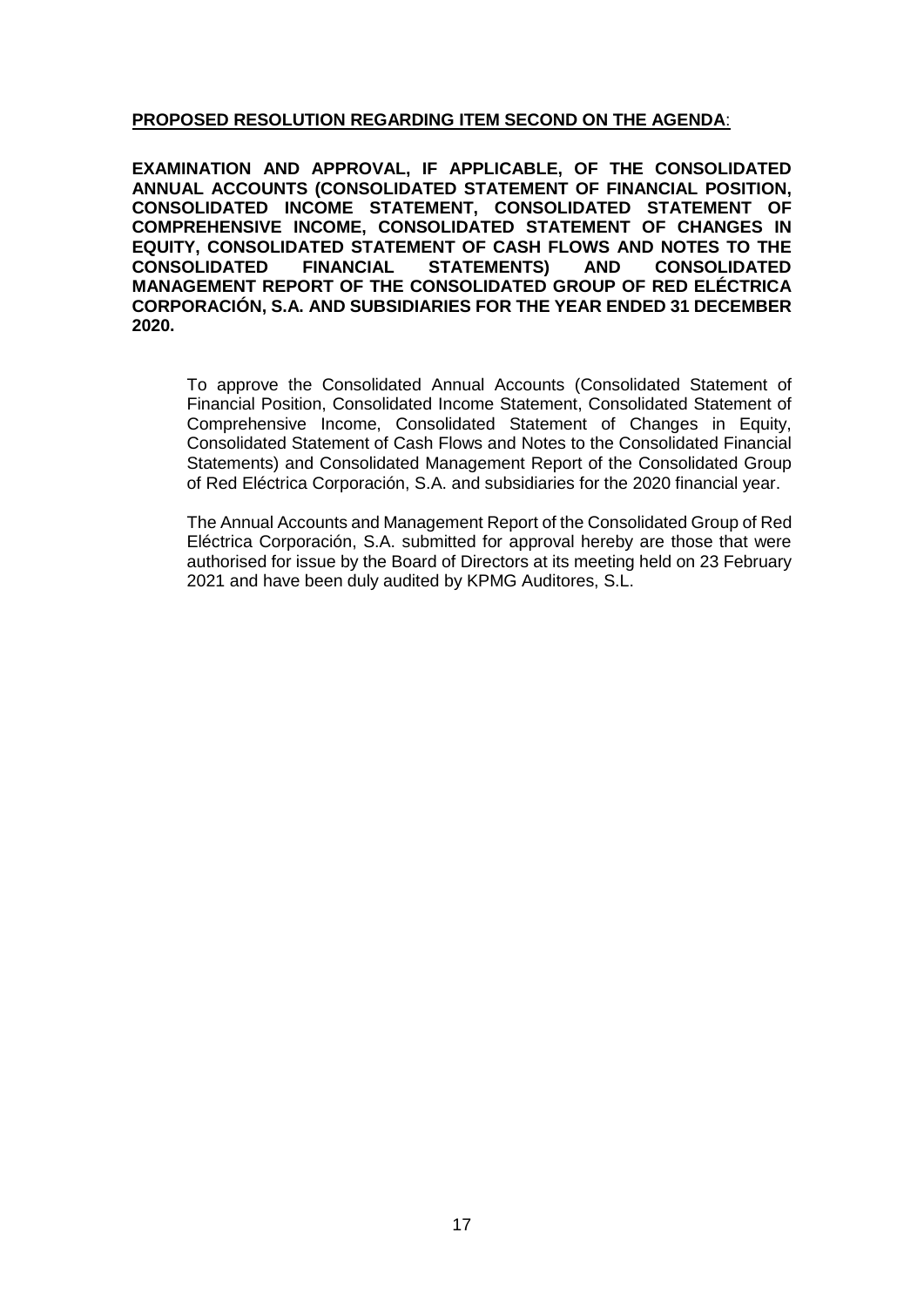# **PROPOSED RESOLUTION REGARDING ITEM THIRD ON THE AGENDA:**

# **EXAMINATION AND APPROVAL, IF APPLICABLE, OF THE PROPOSED ALLOCATION OF THE PROFIT OF RED ELÉCTRICA CORPORACIÓN, S.A. FOR THE YEAR ENDED 31 DECEMBER 2020.**

To approve the proposed allocation of profits adopted by the Board of Directors at its meeting held on 23 February 2021 and consequently allocate the profits for the 2020 financial year, amounting to 730,263,196.87 euros, as follows:

| Distribution of income                                      |       | Amount in euros |
|-------------------------------------------------------------|-------|-----------------|
| To voluntary reserves                                       |       | 181,591,815.98  |
| A final dividend (calculated on the total number of shares) |       | 393,527,484.00  |
| Interim dividend                                            |       | 146,984,010.40  |
| To capitalization reserve                                   |       | 8,159,886.49    |
|                                                             | Total | 730,263,196.87  |

It is expressly resolved to pay to the shares having a par value of fifty cents on the euro  $(60.50)$  with a dividend right the gross amount of 1 euro per share. The dividend will be paid to the banks and financial institutions that will be announced in due course, deducting from the gross amount of 0.2727 euros per share, paid on account of the dividend on 7 January 2021, by virtue of the resolution of the Board of Directors dated 27 October 2020.

In accordance with the resolution of the Board of Directors approved at the meeting held on May 25, 2021, the dividend will be paid on 2 July 2021.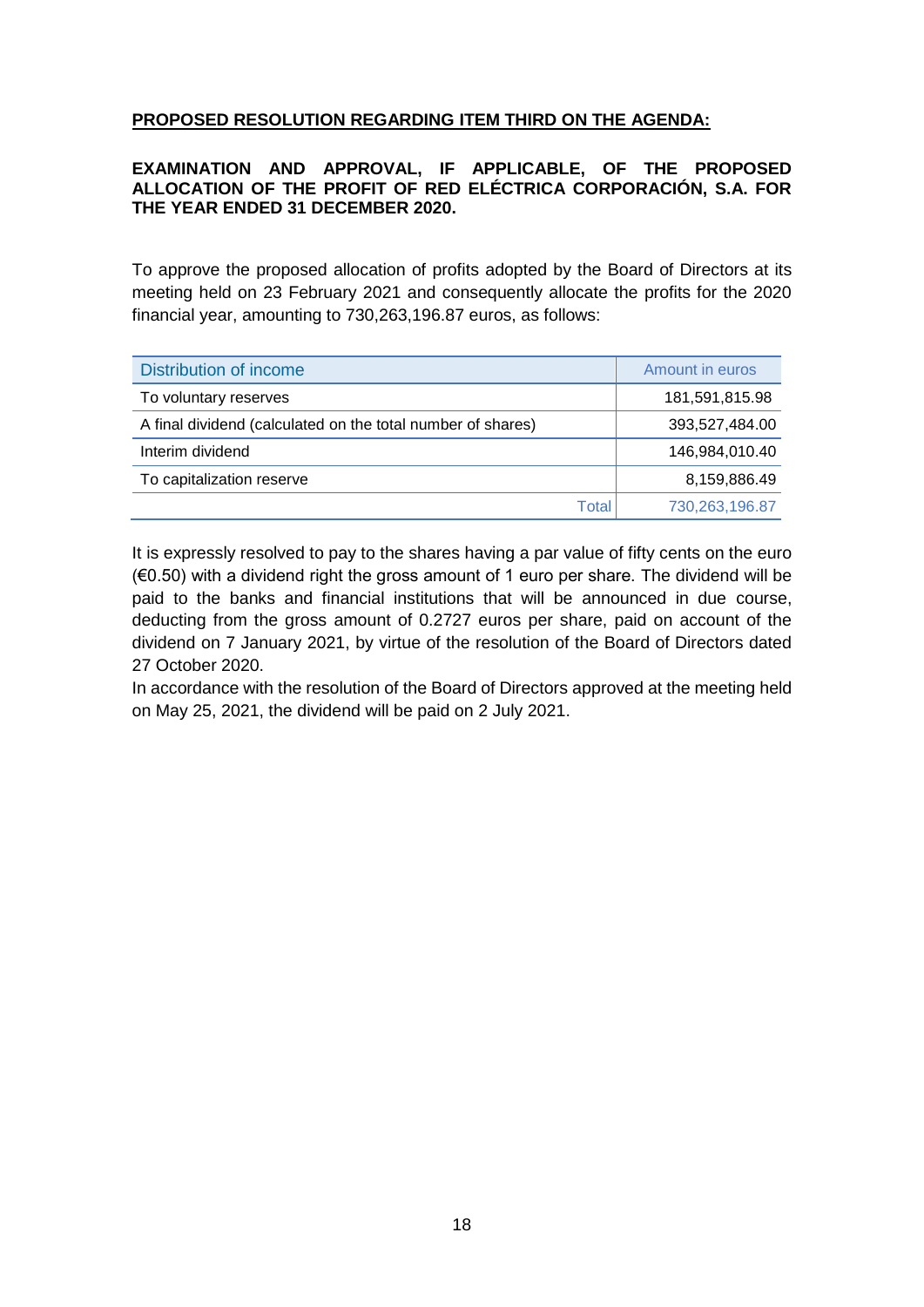# **PROPOSED RESOLUTION REGARDING ITEM FOURTH ON THE AGENDA:**

**EXAMINATION AND APPROVAL, IF APPLICABLE, OF THE REPORT ON NON-FINANCIAL INFORMATION FOR THE CONSOLIDATED GROUP OF RED ELÉCTRICA CORPORACIÓN, S.A. FOR THE 2020 FINANCIAL YEAR, IN ACCORDANCE WITH THE TERMS OF ACT 11/2018 OF 28 DECEMBER 2018 AMENDING THE COMMERCIAL CODE, THE RESTATED TEXT OF THE SPANISH COMPANIES' ACT, APPROVED BY LEGISLATIVE ROYAL DECREE 1/2010 OF 2 JULY 2010, AND ACT 22/2015 OF 20 JULY 2015 ON THE AUDITING OF ACCOUNTS, ON MATTERS OF NON-FINANCIAL INFORMATION AND DIVERSITY.**

To approve the report on non-financial information for the Consolidated Group of Red Eléctrica Corporación, S.A. for the 2020 financial year, in accordance with the terms of Act 11/2018 of 28 December 2018 amending the Commercial Code, the restated text of the Spanish Companies Act, approved by Legislative Royal Decree 1/2010 of 2 July 2010, and Act 22/2015 of 20 July 2015 on the auditing of accounts, on matters of non-financial information and diversity.

The report on non-financial information for the Consolidated Group of Red Eléctrica Corporación, S.A., the approval of which is proposed in this act, mirrors the information contained in point 11 of the Directors' Report of the Consolidated Group of Red Eléctrica Corporación, S.A. for the year ended 31 December 2020, that was authorised for its issuance by the Board of Directors at its meeting of 23 February 2021.

The statement of non-financial information contained in that report has been examined by Ernst & Young, S.L. and may be consulted on the company's corporate website, in the section on the General Shareholders' Meeting.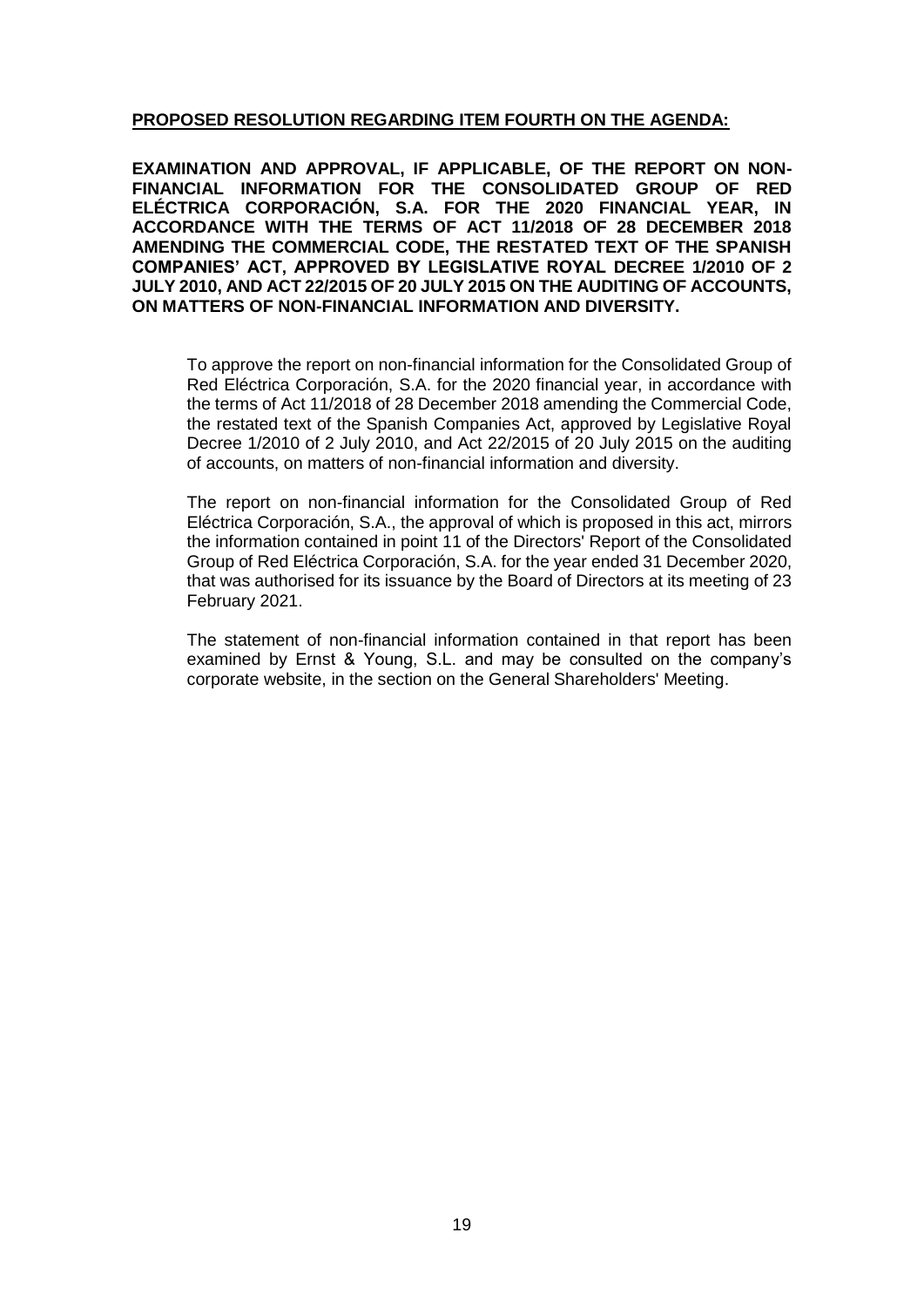# **PROPOSED RESOLUTION REGARDING ITEM FIFTH ON THE AGENDA:**

## **EXAMINATION AND APPROVAL, IF APPLICABLE, OF THE MANAGEMENT PERFORMANCE OF THE BOARD OF DIRECTORS OF RED ELÉCTRICA CORPORACIÓN, S.A. DURING THE 2020 FINANCIAL YEAR.**

To approve the management performance of the Board of Directors of Red Eléctrica Corporación, S.A. during the 2020 financial year.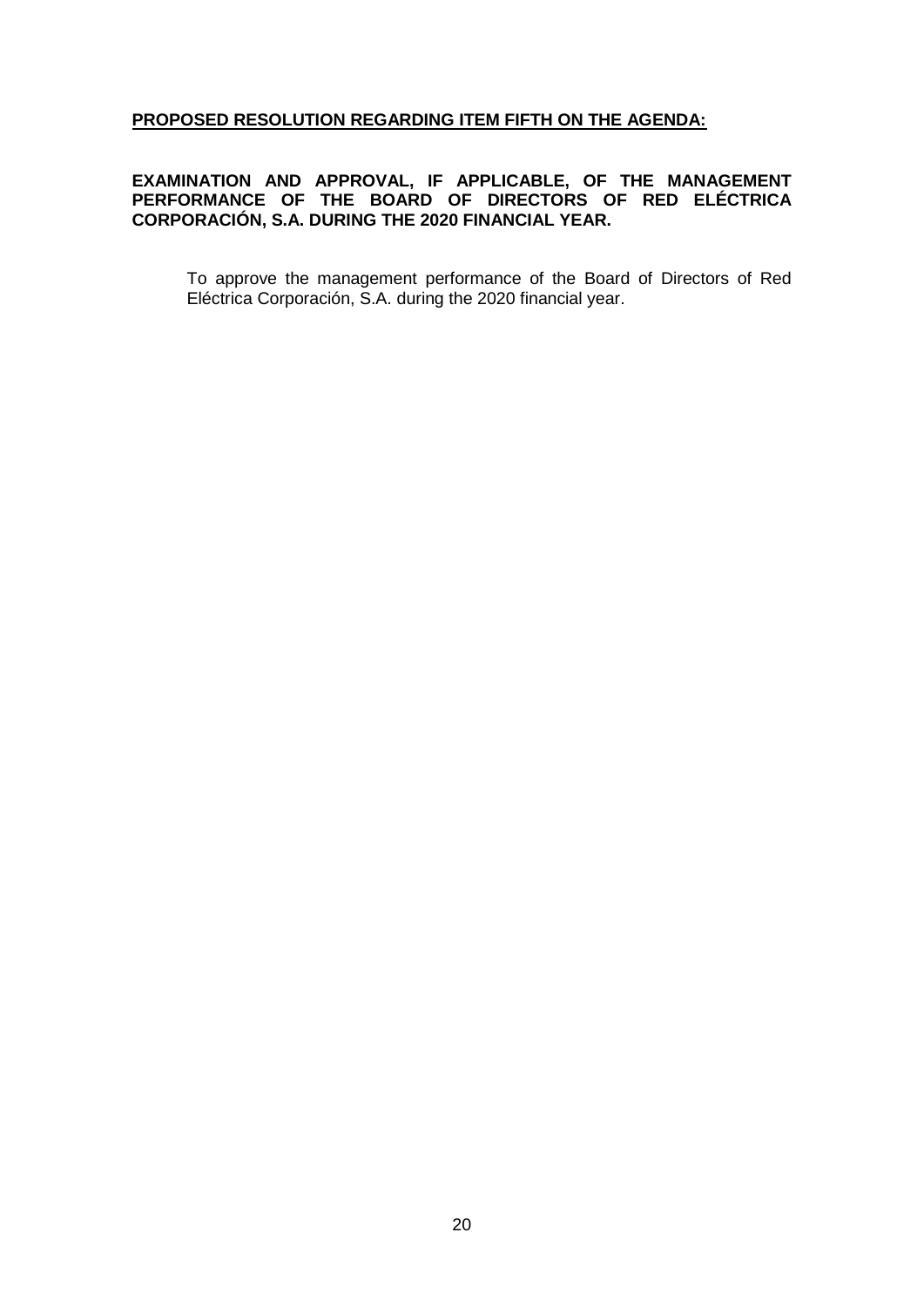# **PROPOSED RESOLUTIONS REGARDING ITEM SIXTH ON THE AGENDA:**

### **APPOINTMENT OF DIRECTORS OF THE COMPANY**

#### **First. - Appointment as an independent director of Mr. Marcos Vaquer Caballería.**

To appoint Mr. Marcos Vaquer Caballería independent director of Red Eléctrica Corporación, S.A., for the four-year term stipulated by the Bylaws, for the replacement of Ms. María José García Beato as independent director, according to the proposal of the Appointments and Remuneration Committee, in accordance with Article 529 decies of the Spanish Companies Act.

#### **Second. - Appointment as an independent director of Ms. Elisenda Malaret García.**

To appoint Ms. Elisenda Malaret García independent director of Red Eléctrica Corporación, S.A., for the four-year term stipulated by the Bylaws, for the replacement of Mr. Alberto Francisco Carbajo as independent director, according to the proposal of the Appointments and Remuneration Committee, in accordance with Article 529 decies of the Spanish Companies Act.

#### **Third. - Appointment as an independent director of Mr. José María Abad Hernández.**

To appoint Mr. José María Abad Hernández independent director of Red Eléctrica Corporación, S.A., for the four-year term stipulated by the Bylaws, for the replacement of Mr. Arsenio Fernández de Mesa y Díaz del Río as independent director, according to the proposal of the Appointments and Remuneration Committee, in accordance with Article 529 decies of the Spanish Companies Act.

### **Fourth. - Ratification and appointment as a proprietary director of Mr. Ricardo García Herrera.**

To ratify the appointment of Mr. Ricardo García Herrera as proprietary director of Red Eléctrica Corporación, S.A., resolved by the Board of Directors at its meeting of 22 December 2020 and accordingly appoint him as a proprietary director representing the Spanish State's Industrial Holding Company (Sociedad Estatal de Participaciones Industriales; SEPI) for the four-year term stipulated by the Bylaws, in accordance with Article 529 decies of the Spanish Companies Act.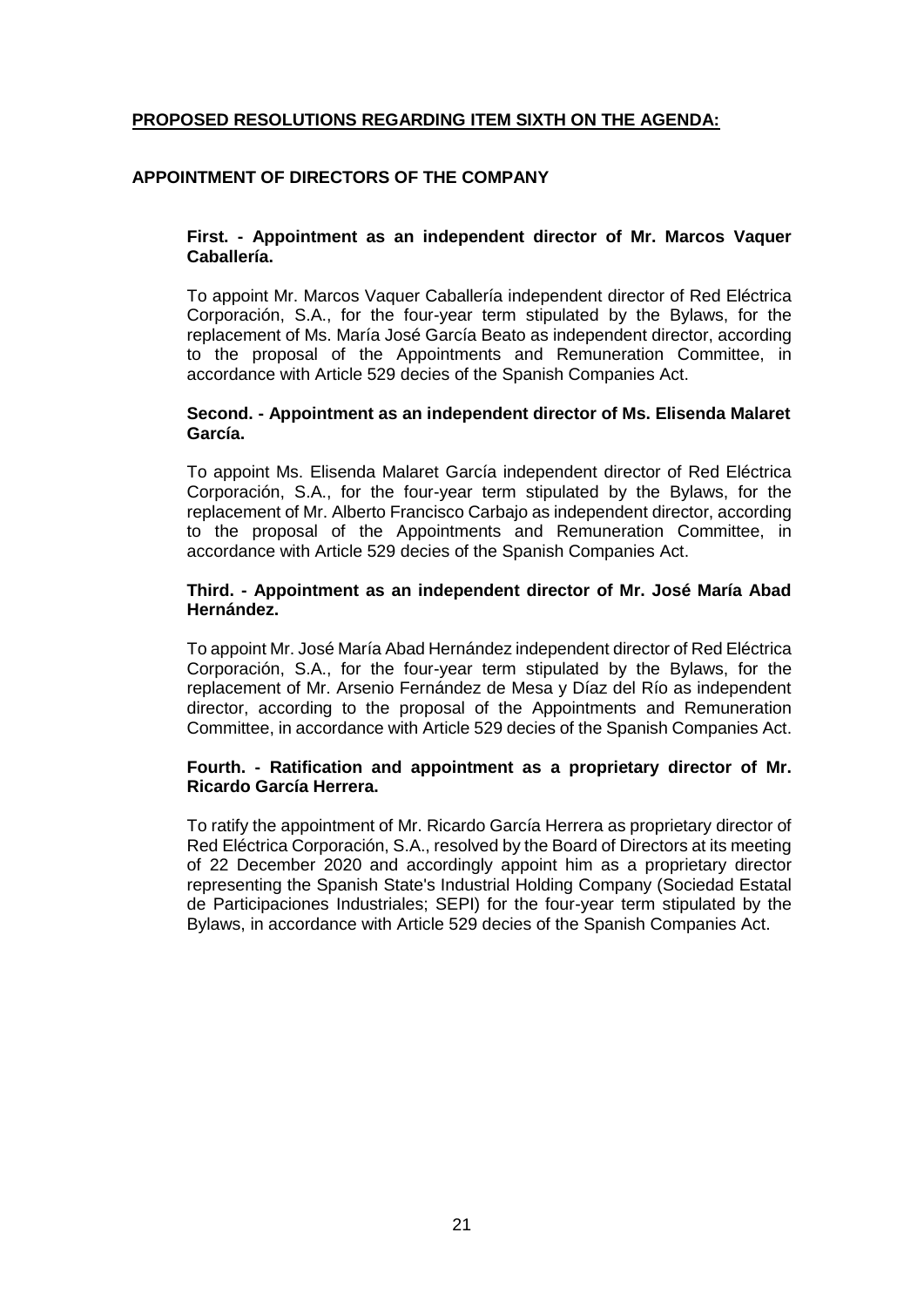# **PROPOSED RESOLUTION REGARDING ITEM SEVENTH ON THE AGENDA**:

**AMENDMENT OF THE BYLAWS TO ADAPT THEM TO LAW 5/2021, OF APRIL 12, AMENDING THE REVISED TEXT OF THE SPANISH COMPANIES ACT, APPROVED BY ROYAL LEGISLATIVE DECREE 1/2010, OF JULY 2, AND OTHER FINANCIAL REGULATIONS, WITH RESPECT TO THE PROMOTION OF LONG-TERM SHAREHOLDER INVOLVEMENT IN LISTED COMPANIES, AND TO THE PARTIAL AMENDMENT OF THE CODE OF GOOD GOVERNANCE APPROVED BY THE CNMV ON 26 JUNE 2020, AS WELL AS TO INTRODUCE CERTAIN TECHNICAL AND DRAFTING CLARIFICATIONS.**

**First. - Amendments relating to Title I ("Name, purpose, registered office and term of the Company") of the Bylaws (articles 2 "Corporate purpose" and 3 "Nationality and registered office").** 

To amend Articles 2 ("Corporate Purpose") and 3 ("Nationality and registered office") of Title I ("Name, purpose, domicile and duration of the Company") of the Company's Bylaws, which shall be worded as follows:

# *"Article 2. Corporate Purpose*

*The Company's corporate purpose shall be:*

- *1. To hold, pursuant to the legislation in force from time to time, the capital stock of the company to which the functions of system operator and electricity transmission network manager and electricity transmitter correspond, pursuant to the provisions of Law 54/1997 of 27 November, on the Electricity Industry (the "Electricity Industry Law") and in Electricity Industry Act 24/2013 of 26 December 2013.*
- *2. The management of its business group, constituting the holdings in the capital stock of the companies comprising it.*
- *3. The research, study and plan investment and corporate organization projects, as well as to promote, create and develop industrial, commercial or services enterprises; to research, develop and operate communications, information technologies and other new technologies in all respects; to provide assistance or support services to investees, for which purpose it may provide to those companies such guarantees and deposits as may be appropriate.*
- *4. The design, development, implementation and operation of services relating to the corporate information, management and organization specific to its activity.*
- *5. This corporate purpose includes all activities which are necessary for or enable its fulfillment, provided that they comply with the law."*

# **"***Article 3. Nationality and Registered Office*

*The Company is Spanish by nationality and its registered office is located at Paseo del Conde de los Gaitanes, 177, Alcobendas (Madrid).The Board of Directors may resolve to relocate its registered office within the national territory, as well as to open, close or relocate such branches, agencies or offices as may*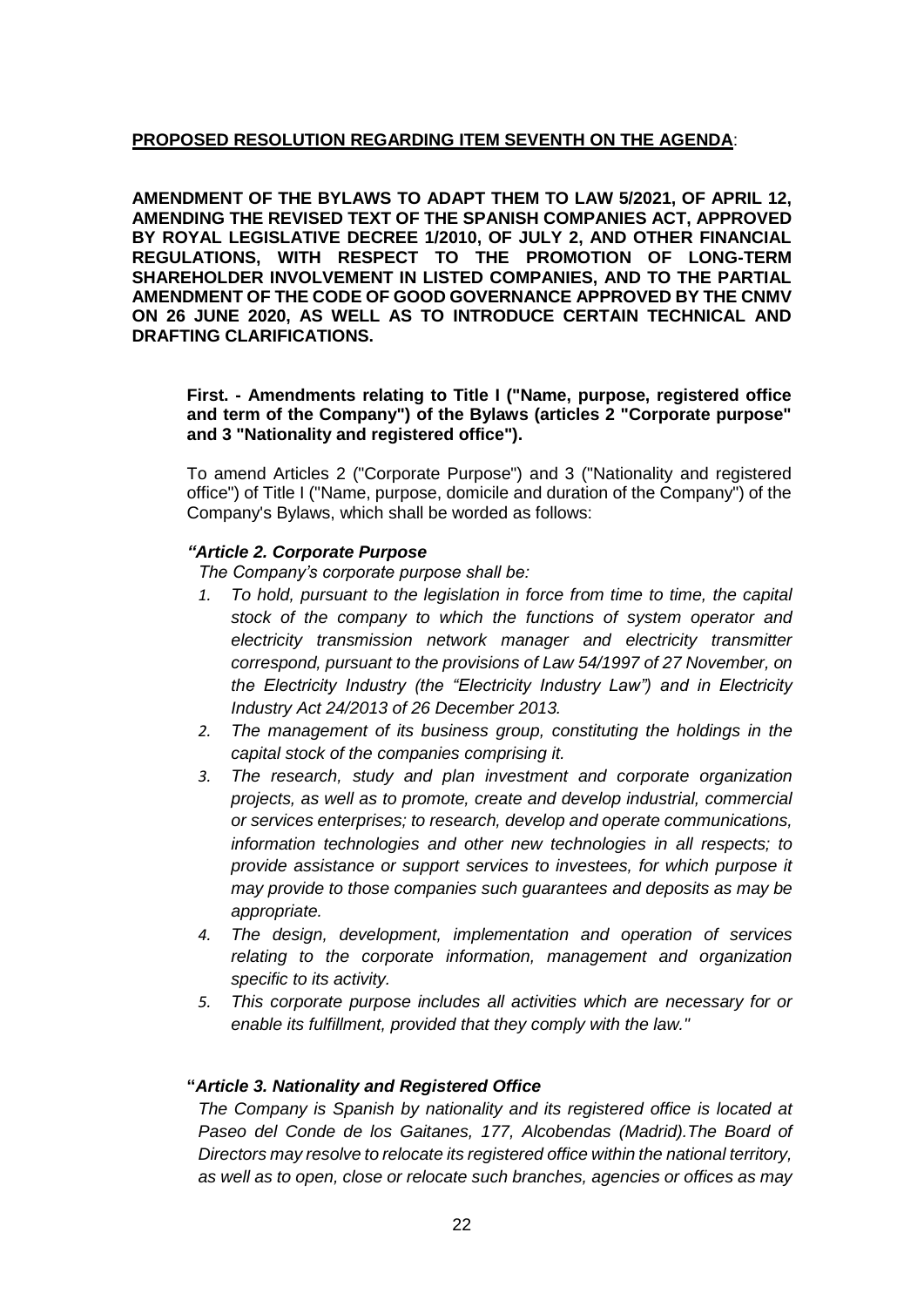*be necessary or appropriate for the pursuit of the corporate activity, both in Spain and abroad*."

# **Second. - Amendments relating to Title II ("Capital stock and shares") of the Bylaws (articles 5 "Capital stock" and 9 "Shareholders' preemptive rights").**

To amend Articles 5 ("Capital Stock") and 9 ("Shareholders' Preemptive Rights") of Title II ("Capital Stock and Shares") of the Company's Bylaws, which shall read as follows:

# *"Article 5. Capital Stock*

- *1. The share capital of the Company is two hundred seventy million five hundred forty thousand euros(EUR 270,540,000), represented by five hundred forty-one million eighty thousand shares (541,080,000), of a single class and series, with par value of fifty cents on the euro (EUR 0.50) each, fully subscribed and paid up, represented by book entries.*
- *2. Pursuant to the provisions of the Electricity Industry Law:*
	- *1) The total direct or indirect holding owned by any individual or legal entity in the capital stock of the Company can at no time be greater than five percent (5%) of the capital stock of the Company, unless otherwise authorized by the Law. These shares cannot be syndicated for any purpose. No shareholder may exercise more than three percent (3%) of non-economic rights. Parties pursuing activities in the Electricity Industry and individuals or legal entities which directly or indirectly own holdings in the capital thereof equal to more than five percent (5%) may not exercise more than one percent (1%) of noneconomic rights.*
	- *2) In order to calculate the holding of each shareholder, an individual or legal entity shall be deemed to own, in addition to the shares and other securities owned or acquired by the entities belonging to its group, as defined in Article 5 of the consolidated text of the Securities Market Act, approved by Royal Legislative Decree 4/2015 of 23 October 2015, those which are owned by:*
		- *a) persons acting in their own name but for the account of the aforesaid shareholder, on a specific basis or forming a decisionmaking unit, the members of a legal entity's Board of Directors being deemed, unless proven otherwise, to act for the account of or on a concerted basis with such entity.*
		- *b) the shareholders with whom the aforesaid shareholder exercises the control of a dependent company.*

*In any case, regard shall be had both to the nominee ownership of the shares and other securities and to the voting rights held under any title.*

*3. Notwithstanding the provisions of Article 6.2 of these Bylaws, the infringement of the limits indicated in Article 5.2 or of those imposed at any time by the legislation in force shall entail the legal consequences*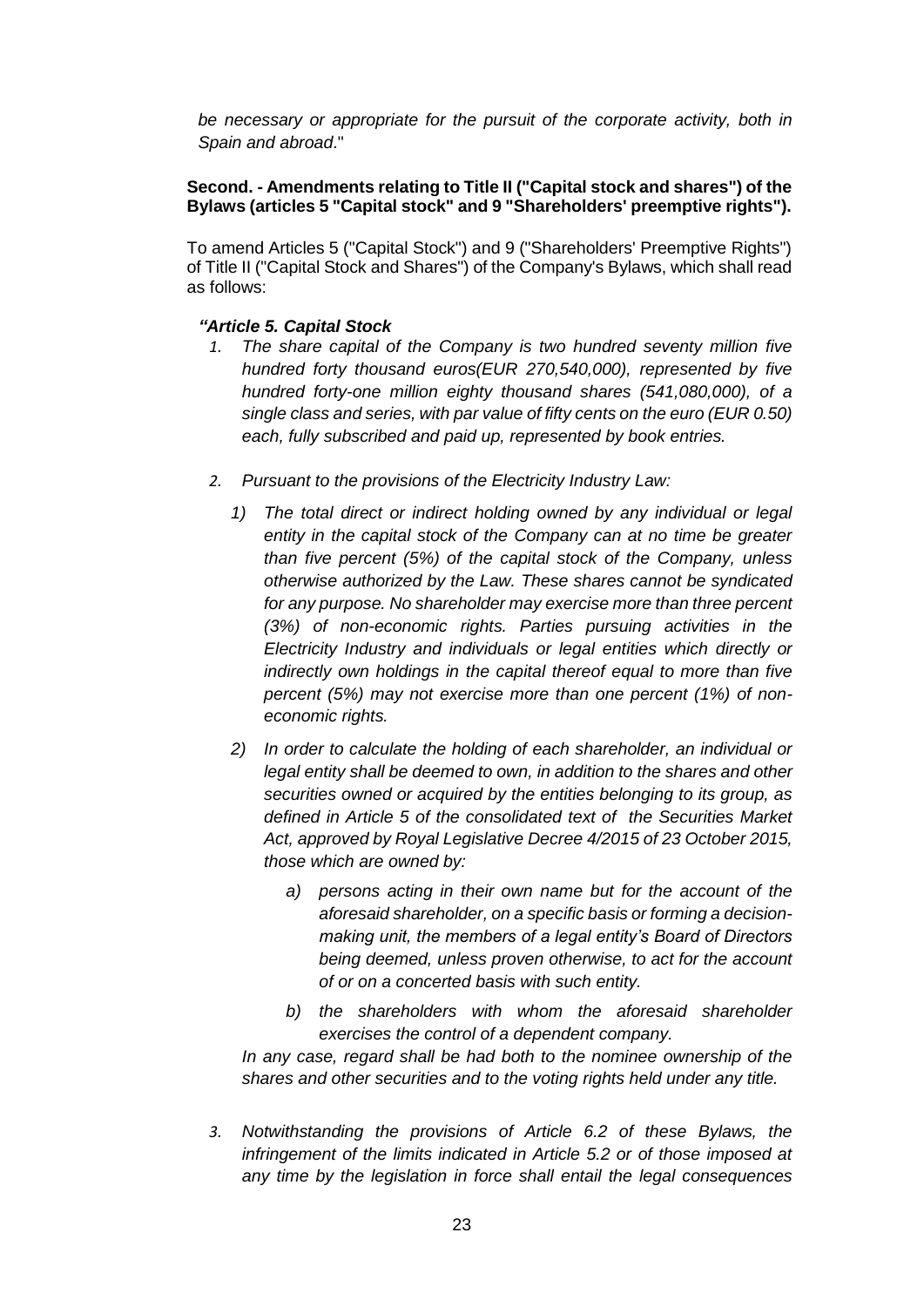*determined therein, including, if appropriate, the imposition of the relevant penalties and that which is provided for in these Bylaws.*

*The non-economic rights relating to shares or other securities which, pursuant to the provisions of the legislation force at any given time,*  exceed the limit stipulated in this Article, shall be held in abevance until *they are brought into line with that limit.*

*4. As an exception to the general rule and by reason of the singular regime conferred by the Electricity Industry Law on the State Industrial Holding Company (Sociedad Estatal de Participaciones Industriales), the holding and the voting rights of this Company shall be governed by the provisions of these Bylaws, except where provision is made in the Sole Additional Provision of same."*

# *"Article 9. Shareholders' Preemptive right*

*Where capital is increased with the issue of new ordinary or preferred shares with a charge to monetary contributions, existing shareholders may exercise, within the time period granted to them for such purpose by the Company's Board of Directors, which shall not be less than fourteen (14) days from the*  date of publication of the notice of public offering published in the Official *Gazette of the Mercantile Registry, the right to subscribe a number of shares proportional to the par value of the shares that they own.*

*Preemptive subscription rights shall be transferable on the same terms as the shares to which they relate. In the event of an increase with a charge to reserves, the same rule shall apply to the rights to allocation of the new shares for no consideration.*

*Where any shareholder does not exercise or transfer his preemptive subscription right in the manner stipulated in these Bylaws, the Board of Directors may offer the subscription of the corresponding shares to such third parties as it deems appropriate or declare the capital increase to be incomplete, in which case the capital shall only be increased by the amount actually subscribed*.*"*

**Third. - Amendments relating to Section One ("General Shareholders' Meeting") of Title III ("Company Bodies") of the Bylaws (articles 11 "General Shareholders' Meeting", 12 "Types of Meetings", 14 "Quorum", 15 "Right to information", 17 " Presiding Board, mode of deliberation" and 17 bis "Voting by remote means of communication prior to the Meeting").** 

To amend Articles 11 ("General Shareholders' Meeting"), 12 ("Types of Meetings"), 14 ("Quorum"), 15 ("Right to information"), 17 ("Constitution of the Presiding Board, method of deliberation") and 17 bis ("Remote Voting") of Section One ("General Meeting") of Title III ("Corporate Bodies") of the Company's Bylaws, which shall be worded as follows: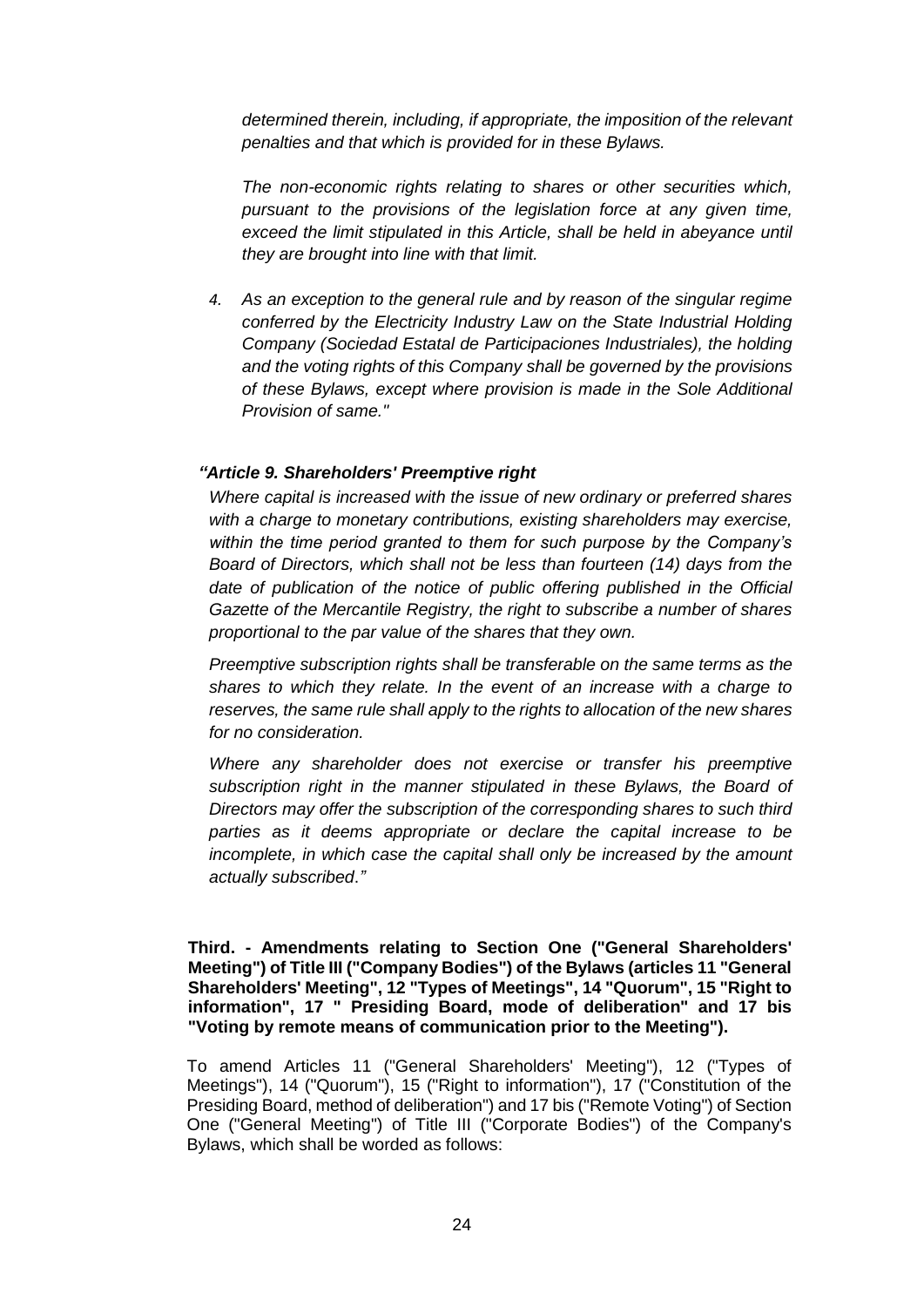# *"Article 11. General Shareholders' Meeting*

*Shareholders, met together in a General shareholders' Meeting which has*  been duly called, shall decide by majority on the matters within the powers of *the General shareholders' Meeting or on those which are submitted by the Board of Directors, notwithstanding the fact that the General shareholders' Meeting cannot usurp or assume powers which are under the exclusive jurisdiction of the Board of Directors.*

*In accordance with the Spanish Companies Act, the General shareholders' Meeting has power to deliberate and resolve on the following matters:*

- *a) The approval of the financial statements, the distribution of income or allocation of loss, and approval of the conduct of management of the Company.*
- *b) Approval of the statement of non-financial information.*
- *c) The appointment and removal of Directors, liquidators and, as the case may be, auditors, as well as the filing of a corporate action for liability against any of them.*
- *d) The amendment of the Company's Bylaws and the Regulations of the General shareholders' Meeting.*
- *e) Capital increases and reductions.*
- *f) The removal or limitation of the preemptive right of subscription or assumption.*
- *g) Ordering the acquisition, disposal or contribution to another company of essential assets. An asset will be presumed essential whenever the transaction amount exceeds twenty-five percent of the "Assets" item reflected in the latest approved balance sheet.*
- *h) An alteration of legal form, merger, spin-off or transfer of block of assets and liabilities, and transfer abroad of the registered office.*
- *i) The winding up of the Company.*
- *j) The approval of the final liquidation balance sheet.*
- *k) To approve a transfer to dependent entities of essential activities executed until then by the Company, even if the latter continues to fully own the former.*
- *l) Approval of the remuneration policy for Directors, in the terms established in the Spanish Companies Act.*
- *m) The approval of related-party transactions the approval of which corresponds to the General shareholders' Meeting under the terms set forth in the Act.*
- *n) Any other matters determined by the law or the Bylaws.*

*In particular, the General shareholders' Meeting shall have the power to approve transactions the effect of which is equivalent to that of the modification of the corporate purpose or to the liquidation of the Company.*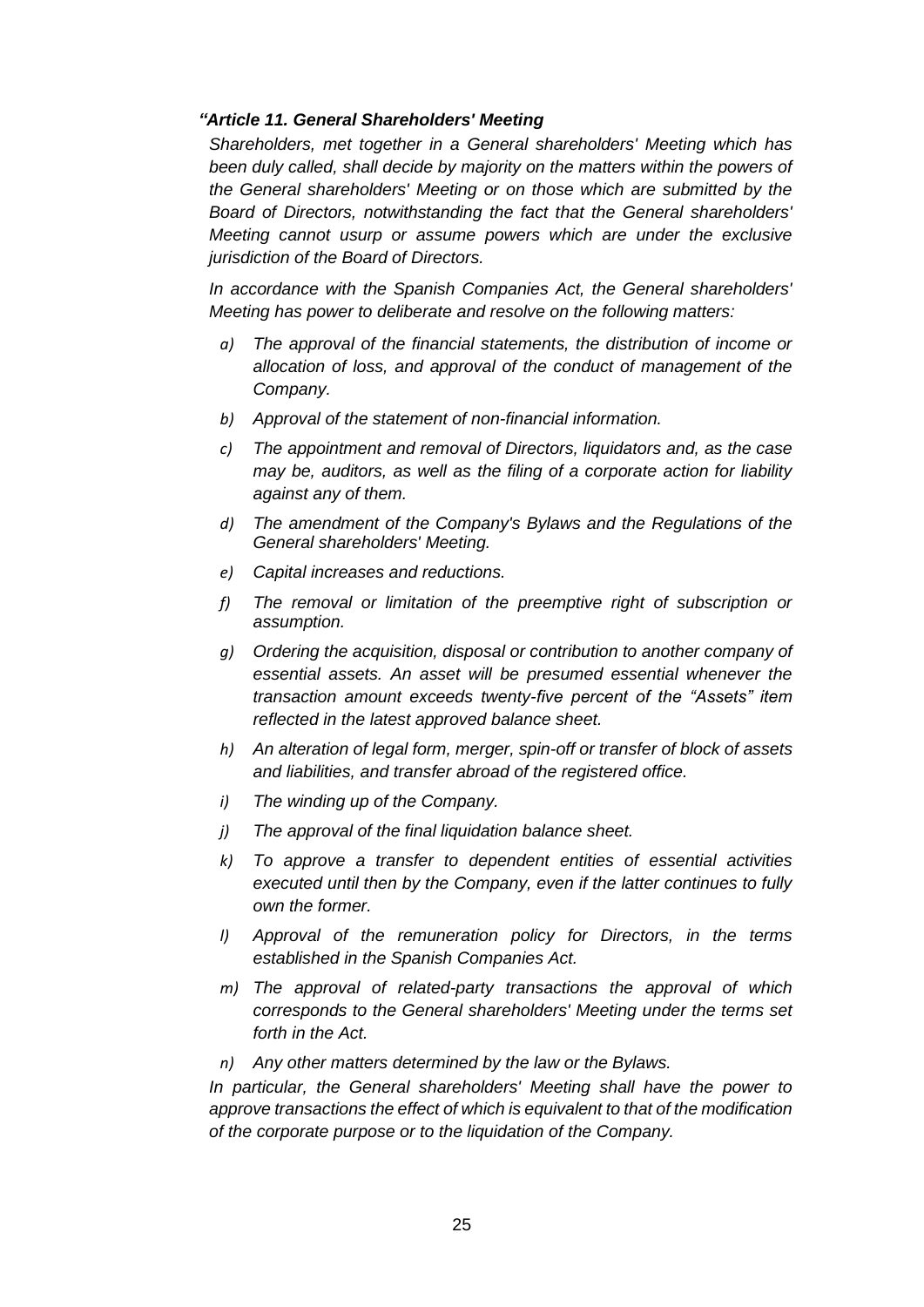*All shareholders, including dissenting and absent shareholders, shall be subject to the resolutions of the General shareholders' Meeting notwithstanding the statutory rights and remedies acknowledged to them.*

*The General shareholders' Meeting shall be governed by the applicable legislation, by these Bylaws and by its Regulations.*

*The Company guarantees at all times the equal treatment of all shareholders in the same position as regards information, participation and exercise of the right to vote at the General shareholders' Meeting.*

*In particular, it shall cover the accessibility requirements of persons with disabilities and the elderly to guarantee their right to have prior information and the necessary support to exercise their vote."*

### *"Article 12. Types of Meeting*

*General shareholders' Meetings may be Ordinary or Extraordinary and must be called by the Company's Board of Directors.*

*The Ordinary Shareholders Meeting must be held, following the relevant call, within the first six months of each fiscal year, with a view to, if appropriate, approving the conduct of management of the Company, the financial statements and the management report for the previous fiscal year and resolving on the distribution of income or allocation of loss, without prejudice to other legally required matters.*

*Any other matter reserved by law or in the Bylaws to the authority of the General shareholders' Meeting may be decided at an Ordinary or Extraordinary Meeting.*

*The Ordinary Shareholders Meeting shall be valid even where called or held late.*

*An Extraordinary Shareholders Meeting shall be held whenever so resolved by the Board of Directors or when requested by a number of shareholders representing at least three percent of the capital stock, stating in their request the business to be transacted at the Meeting. In such case, the General shareholders' Meeting must be called to be held within the two months following the date on which the Board of Directors was asked, by way of a notary, to call the Meeting, and the business requested must be included in the Meeting Agenda."*

# *"Article 14. Quorum*

*Ordinary and Extraordinary Shareholders Meetings shall be called and validly convened pursuant to the Law.*

*In order for an Ordinary and Extraordinary Shareholders Meeting to be able to validly adopt a resolution for a capital increase or reduction or any other amendment of the Bylaws, the issue of debentures, the removal or limitation of the preemptive right of acquisition of new shares, or an alteration of legal form, merger, spin-off or transfer of block of assets and liabilities, or the transfer abroad of the registered office, shareholders holding at least 50*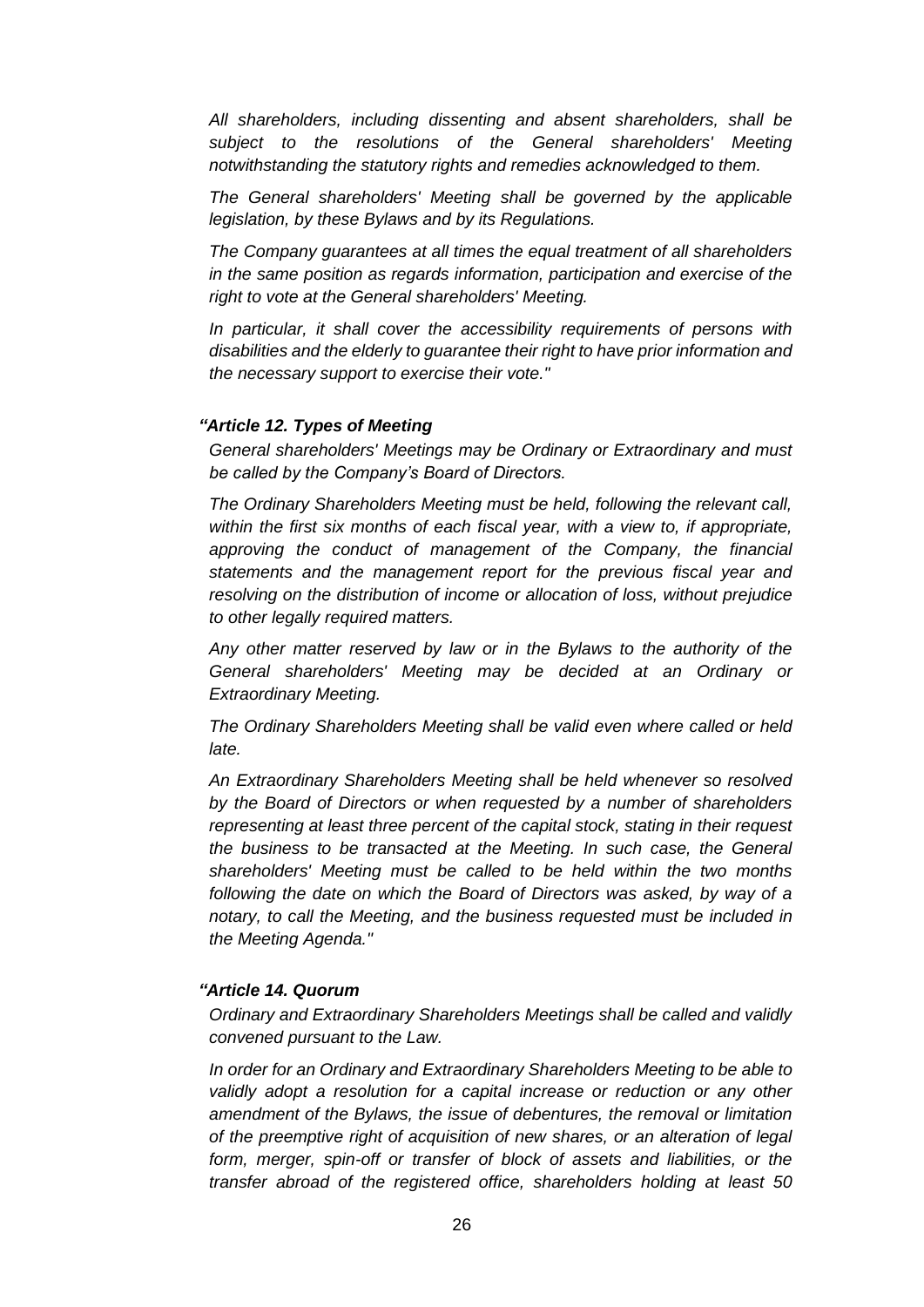*percent of the subscribed voting capital stock must attend in person or by proxy on first call. On second call, the attendance of 25 percent of said subscribed voting capital stock shall be sufficient.*

*Non-voting shares and those whose holders are not up to date in the payment of calls on unpaid capital shall not be counted as present or represented at any General shareholders' Meeting.*

*Shares or other securities the non-economic rights of which exceed the limits recognized in Article 5 shall not be taken into account when calculating the quorum required to convene the relevant General shareholders' Meeting.*

*Meetings or when calculating the majorities for adoption of resolutions."*

#### *"Article 15. Right to Information*

*Shareholders may request such information or explanations as they deem necessary concerning the items of interest to them, in the manner stipulated by the applicable laws, and shall receive information via the Company website as stipulated by the law, these Bylaws and the rules on corporate governance.*

*From the date of publication of the call notice for the General shareholders' Meeting until the fifth day prior to the date set for holding the Meeting on first call, shareholders may request in writing such information or clarifications as they deem necessary or pose in writing such questions as they deem relevant concerning the items on the Agenda. During the same prior period and in the same manner, or orally during the Meeting, shareholders may request information, clarifications or pose questions concerning publicly available information furnished by the Company to the National Securities Market Commission since the last General shareholders' Meeting was held and concerning the auditor's report.*

*All valid requests for information, clarifications or questions, made in writing, and the replies provided in writing by the directors, will be uploaded on the Company's website.*

*If prior to the formulation of a specific question, the requested information is clearly, directly and expressly available to all shareholders on the Company website in a question and answer format, Directors may merely reply by referring to the information provided in this form. Directors must furnish the information in writing up to the date of holding the General shareholders' Meeting.*

*During the holding of the General shareholders' Meeting, the shareholders of the Company may orally request the information or clarifications they deem fit with regard to the matters on the Agenda, with regard to any information accessible to the public that may have been provided by the Company to the National Securities Market Commission since the last General shareholders' Meeting was held and with regard to the auditors' report and, if the shareholders' right cannot be satisfied at that time, the directors will be obliged*  to provide that information in writing within seven days after the General *shareholders' Meeting has ended.*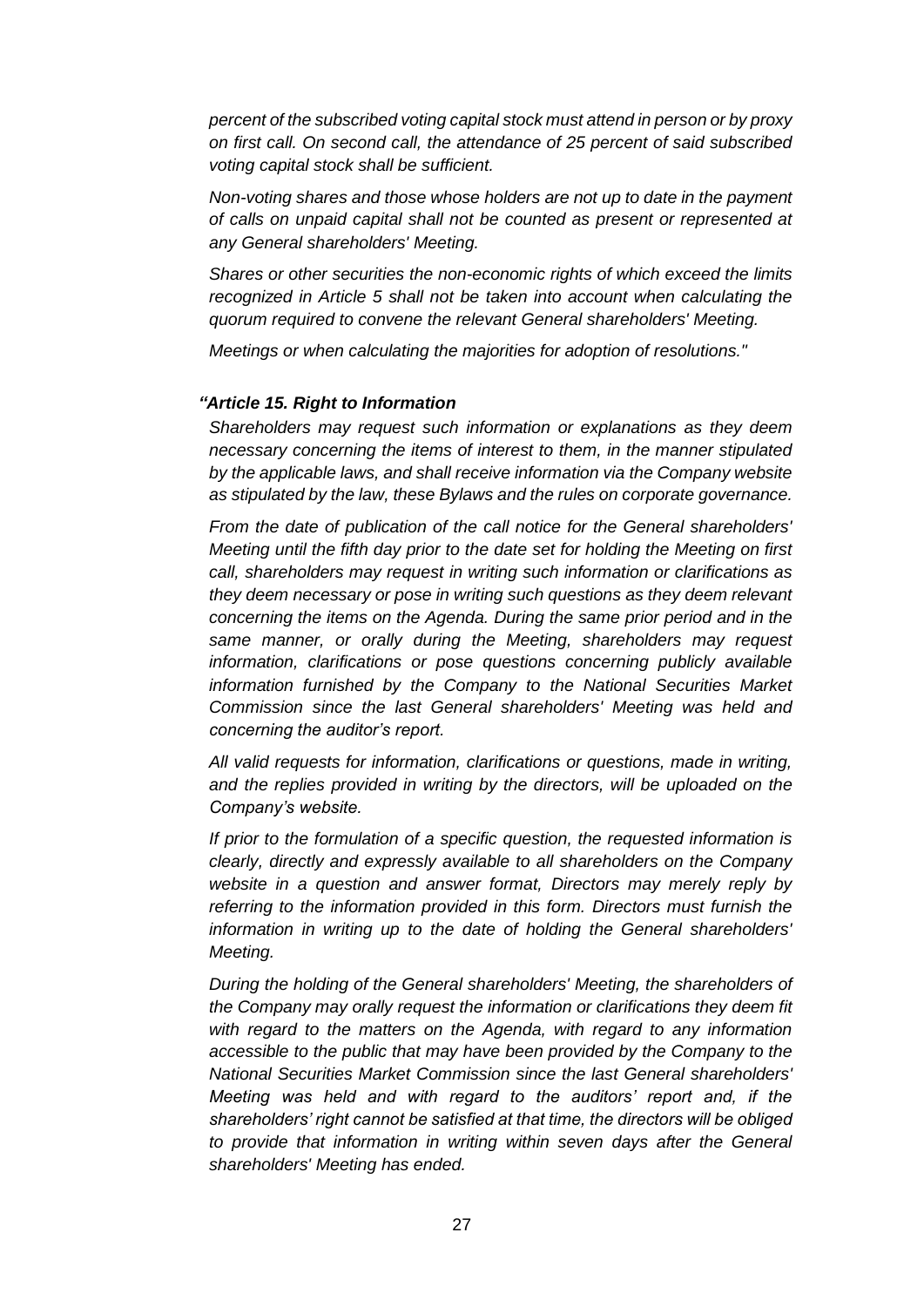*Directors must provide the information requested pursuant to the foregoing paragraphs except in cases in which this information is unnecessary to protect shareholders' rights, or objective reasons exist to consider that it may be used for non-corporate purposes or that its disclosure could damage the Company or its related companies. Information may not be refused where the request is supported by shareholders who represent at least twenty-five (25) percent of the capital stock."*

#### *"Article 17. Presiding Board, mode of deliberation*

*The General shareholders' Meeting shall be chaired by the Chairman of the Board of Directors and, in his absence, if there are Deputy Chairmen, by the relevant Deputy Chairman according to rank or to seniority in the office, if no rank has been established, and, in their absence, by the person designated by the Board of Directors and, in the absence of such designation, by such Director or shareholder as is freely designated by the shareholders in attendance, for each General shareholders' Meeting.*

*The Secretary or Deputy Secretary, if any, of the Board of Directors shall act as Secretary of the General shareholders' Meeting. In the absence of both, the person designated by the Board of Directors and, if no such designation exists, such Director or shareholder as is freely designated by the shareholders in attendance, for each General shareholders' Meeting, shall act as General shareholders' Meeting Secretary.*

*The Chairman is responsible for directing and establishing the order of deliberations and speeches; for deciding on the form of voting on resolutions; for resolving any doubts, clarifications or complaints which are raised in relation to the Agenda, the list of attendees, ownership of shares, delegations of authority or proxies, the requirements for the valid convening of, and adoption of resolutions by, the General shareholders' Meeting, or regarding the Bylaws limit on the right to vote; and for granting the floor to any shareholders requesting it, withdrawing it or refusing it and ending debates when he considers the matter being debated to have been sufficiently discussed.*

*Each share confers the right to one vote. Resolutions shall be adopted by a majority of the votes, a simple majority of the votes of the shareholders present or represented at the Meeting; a resolution will be deemed adopted whenever it obtains more votes in favor than against, of the capital stock present or represented. In order to adopt the resolutions foreseen in Article 14 of the Bylaws, which require a greater quorum, if the capital stock present or represented exceeds fifty (50) percent, it will suffice for the resolution to be adopted by an absolute majority. However, the favorable vote of two thirds of the capital stock present or represented at the Meeting will be required if, at second call, shareholders attending represent twenty-five percent or more of the voting capital subscribed, without reaching fifty (50) percent. The foregoing will not apply in those cases where, unless the law requires a greater majority.*

*No person, by virtue of his own right or of a proxy, may exercise voting rights which exceed the shareholding limits stipulated in Article 5 of these Bylaws,*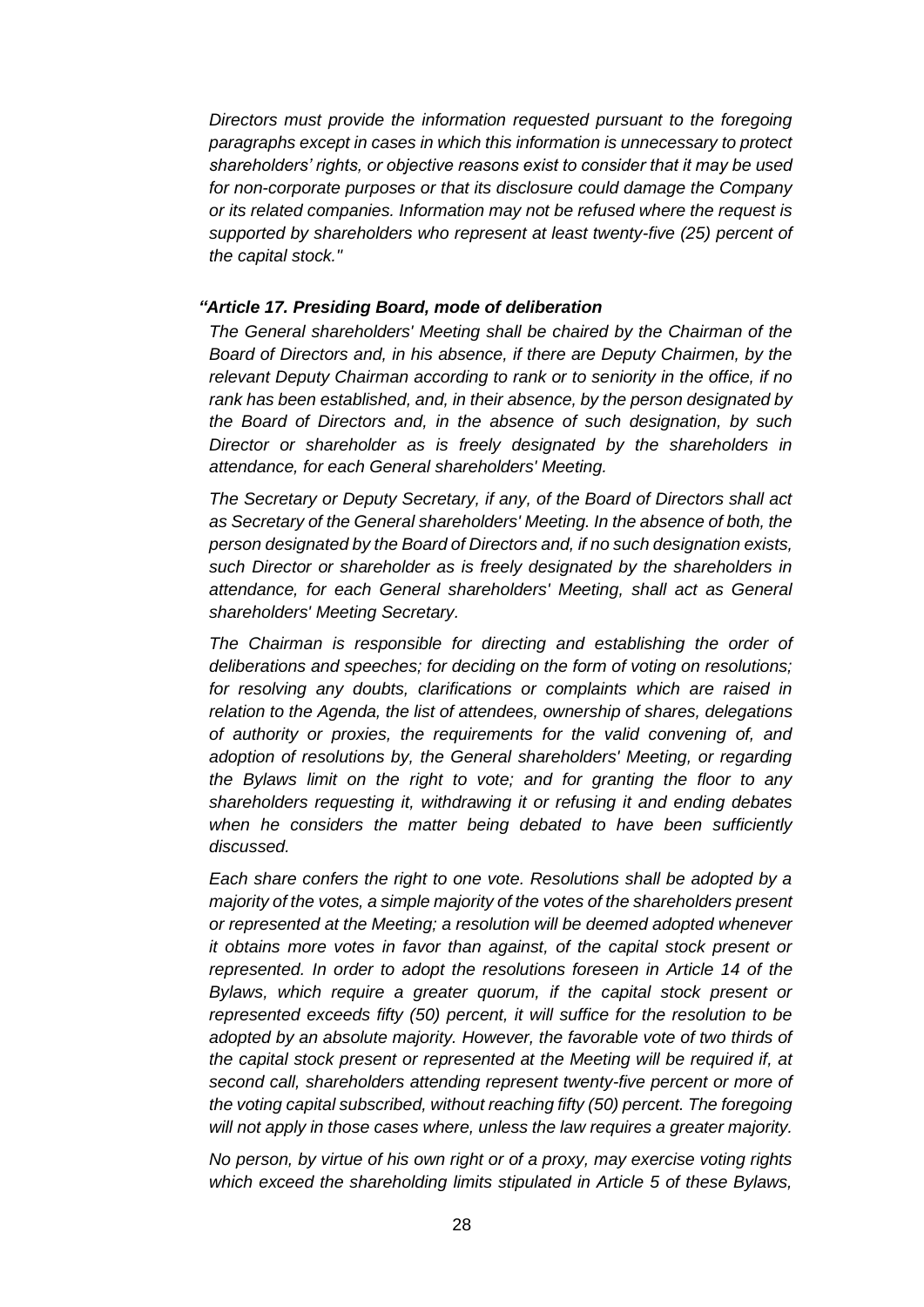*with the exception of the provisions on public proxy solicitations set forth in the last paragraph of Article 15 above.*

*The statutory limit on shareholding in the Company shall also apply to the maximum number of votes that may be cast, collectively or separately, by two or more shareholders, one of whom owns indirect holdings in the capital stock of the Company (as defined in Article 5).*

*The limitations on voting rights stipulated by the law and in these Bylaws shall operate with respect to all matters submitted to a vote at a General shareholders' Meeting, including the right to proportional representation referred to in Article 243 of the Spanish Companies Act, but shall not prevent the shares to which said right applies from being counted as voting capital stock in attendance for the purpose of calculating the necessary quorums for convening General shareholders' Meetings.*

*For each resolution submitted to a vote the General shareholders' Meeting must determine, at minimum, the number of shares with respect to which valid votes have been cast, the proportion of the capital stock represented by such votes, the total number of valid votes, the number of votes for and against each resolution and, as the case may be, the number of abstentions.*

*The resolutions approved and the result of the voting shall be published in full on the Company website within the five days following the end of the General shareholders' Meeting."*

# *"Article 17 BIS. Voting by remote means of communication prior to the Meeting*

*Shareholders entitled to attend and vote may cast their vote on the proposals relating to items included on the Agenda, prior to the holding of the General Shareholders' Meeting, by postal or electronic correspondence or by any other means of remote communication, provided that the identity of the individual exercising his right to vote and the security of the electronic communications are duly guaranteed, in accordance with the provisions of the applicable legislation, as well as of the Regulations of the General shareholders' Meeting and all such supplementary rules and rules implementing the aforementioned Regulations as may be approved by the Board of Directors.*

*Shareholders entitled to attend and vote who cast their votes remotely , as provided for in this article, must be counted as present for the purposes of convening the General shareholders' Meeting.*

*The Board of Directors, having regard to the technical and legal bases making it possible and duly guaranteeing the identity of the individual exercising his right to vote, is authorized to implement the foregoing provisions by establishing the appropriate rules, means and procedures according to the state of the art with a view to instrumenting the casting of votes and the grant of proxies by electronic means, in compliance with any legislation which may be enacted for this purpose.*

*Any implementing provisions adopted by the Board of Directors under the provisions of this Article, as well as the means, procedures and forms*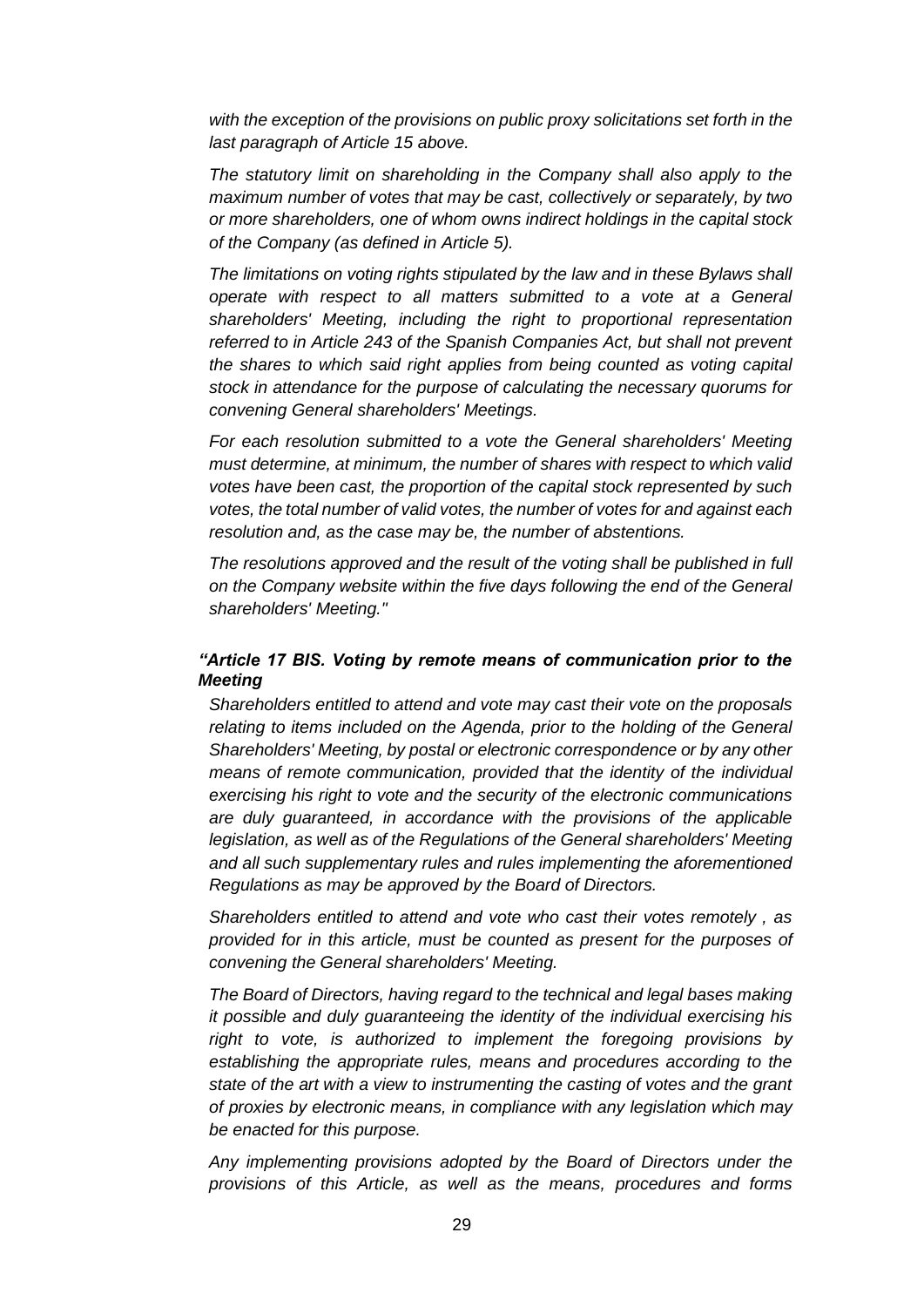*established for granting a proxy and exercising the right to vote absentee shall be posted on the Company's website.*

*Personal attendance at the General shareholders' Meeting by the shareholder or by his proxy-holder shall constitute the revocation of a vote cast by postal or electronic correspondence or by any other means of remote communication."*

# **Fourth. - Addition of a new article 15 bis ("Rights of attendance and representation")**

To incorporate a new article 15 bis ("Rights of attendance and representation") in Section One ("General Shareholders' Meeting") of Title III ("Corporate Bodies") of the Company's Bylaws, which shall read as follows:

#### *"Article 15 BIS. Rights of attendance and representation*

*Shareholders may attend the General shareholders' Meeting if they are up to date in the payment of calls on unpaid capital and evidence their ownership by way of certification of the registration of their name in the accounting record of book entries at least five days before the date on which the Meeting is to be held. Shareholders shall ask the Entity in charge of the accounting record to issue the appropriate certificate of entitlement or equivalent document from the accounting record of book entries of the Company's securities, in order to obtain, where necessary, the appropriate attendance card from the Company.*

*When the Board of Directors so resolves and it is so provided in the notice of call, the shareholders entitled to attend the General shareholders' Meeting and their representatives may attend remotely, by telematic and simultaneous means, in a manner that allows their recognition and identification, and proceed to cast the electronic vote remotely during the Meeting and subject to the requirements set forth in the Regulations of the General shareholders' Meeting and the procedure resolved by the Board of Directors for such purpose.*

*Additionally, the Board of Directors shall be authorised to call the Meeting to be held exclusively by telematic means, provided that the identity and entitlement of the shareholders and their representatives is duly guaranteed and that all attendees can effectively participate in the meeting by means of appropriate remote communication media, such as audio or video, complemented by the possibility of written messages during the course of the Meeting, to exercise in real time their rights of speech, information, proposal and vote, as well as to follow the interventions of the other attendees by the means indicated above, the Shareholders being entitled to delegate or vote in advance on proposals on items included on the Agenda by any of the means provided for in current legislation, the Company Bylaws and the Regulations of the General shareholders' Meeting, provided that the minutes of the meeting are drawn up by a notary. The exclusively telematic Meeting shall be deemed to be held at the registered office regardless of where the Chairman of the Meeting is located.*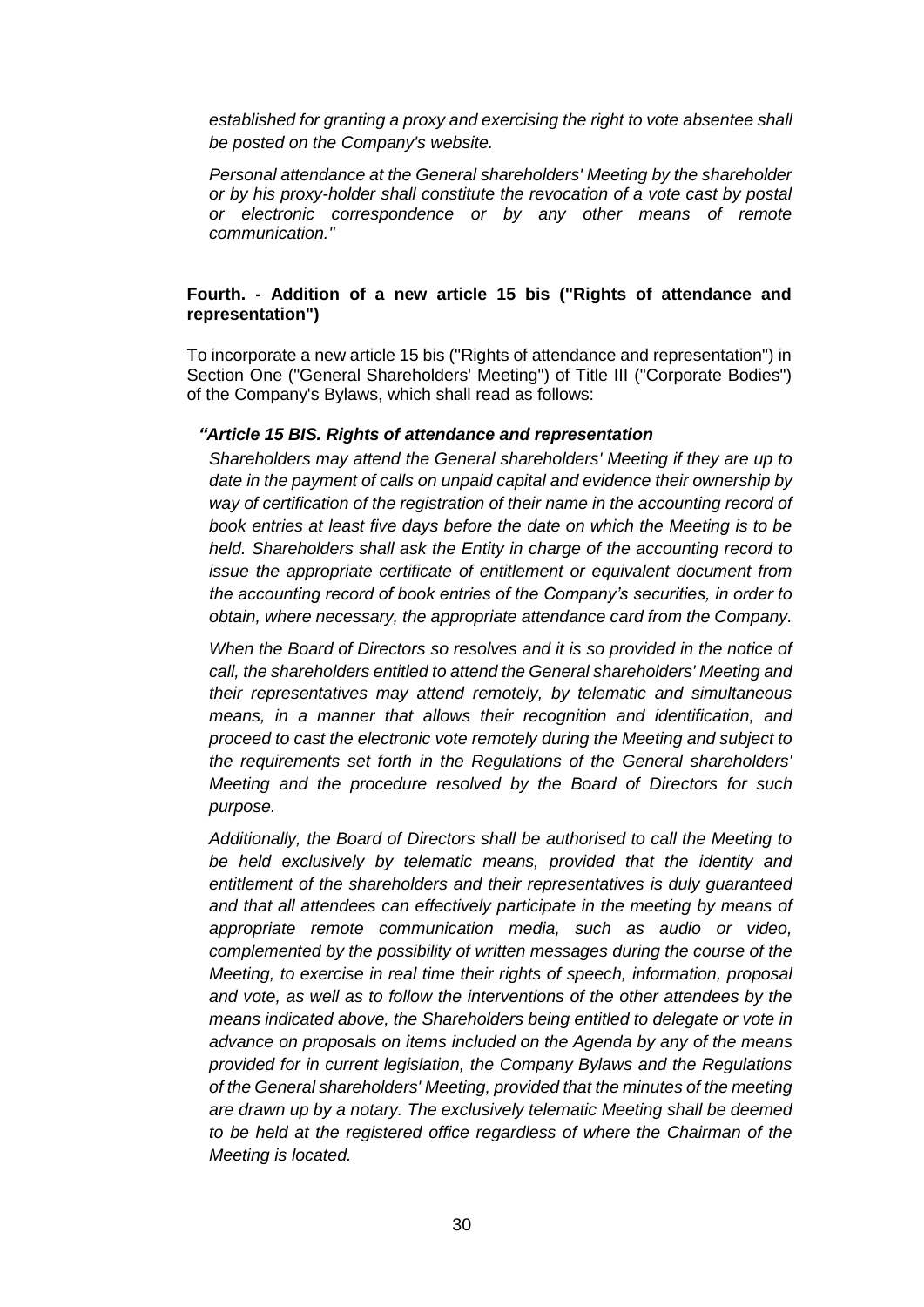*For all purposes, the telematic attendance of the shareholder and the proxy shall be equivalent to physical attendance at the General shareholders' Meeting.*

*The Directors must attend General shareholders' Meetings.*

*Also, in order to facilitate its dissemination, it will be possible to broadcast the meeting live and record it in audiovisual form.*

*Shareholders who are entitled to attend may be represented at the General shareholders' Meeting by another person, in the manner established by articles 184 through 187 and 521, 522, 523 and 524 of the Spanish Companies Act, in relation, in any case, to the provisions of these Bylaws. The proxy must be granted in writing and specifically for each Meeting.*

*Proxies may be also granted by means of postal or electronic correspondence or by any other means of remote communication, provided that the identity of the individual granting the proxy and the security of the electronic communications is duly guaranteed, pursuant to the provisions of the applicable legislation and subject, if appropriate, to the provisions of article 17 bis of these Bylaws on the casting of votes by the aforesaid means, insofar as this is not incompatible with the nature of the proxy granted.*

*The provisions of the preceding two paragraphs shall also apply to the notification to the Company of the appointment of the proxy-holder and to the revocation of the appointment. The Company shall establish the system for electronic notification of the appointment, with the formal, necessary and proportionate requirements in order to guarantee the identity of the shareholder and of the proxy-holder(s) appointed thereby.*

*Where instructions are issued by the represented shareholder, the proxyholder shall cast the vote in accordance with such instructions and shall be obliged to keep the instructions for a period of one year as from the date of the relevant Meeting.*

*Proxy-holders may hold the proxies of more than one shareholder with no limit on the number of shareholders they may represent. A proxy representing multiple shareholders may cast conflicting votes based on the instructions given by each shareholder. In any event, the number of represented shares will be used in the calculation of a quorum for the Meeting.*

*Prior to his appointment, a proxy-holder must provide detailed information to the shareholder on whether it has any conflict of interest, in accordance with the provisions of article 523 of the Spanish Companies Act. If the conflict arises after his appointment and the proxy-holder has not warned the represented shareholder of its potential existence, it must inform the shareholder immediately. In both cases, if no new specific voting instructions have been received for each of the items on which the proxy-holder is to vote in the name of the shareholder, the proxy-holder must refrain from casting the vote.*

*Where the Directors of the Company, or another acting for the account or in the interests of any of them, have made a public proxy solicitation, the Director obtaining it may not exercise the right to vote attaching to the shares*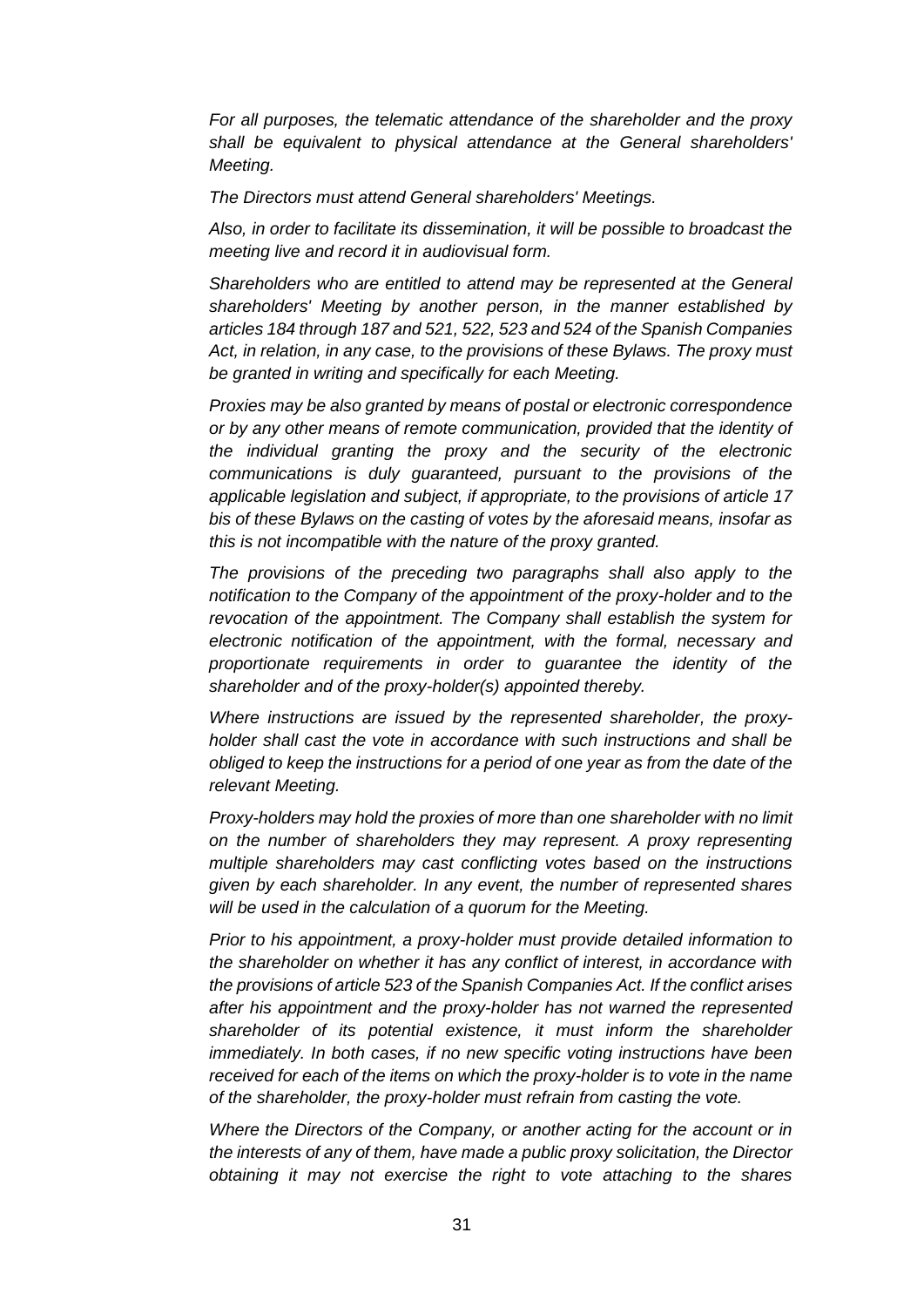*represented on those items on the Agenda in respect of which he has a conflict of interest unless he has received specific voting instructions from the represented shareholder for each item, as provided in this article, in accordance with article 526 of the Spanish Companies Act.*

*Any intermediary entities registered as entitled shareholders according to the share accounting register, albeit acting on behalf of other ultimate beneficiaries persons may in any case split their vote and vote against the proposal, further to different voting instructions, if such are received. These intermediary entities may grant a proxy to each of the ultimate beneficiaries indirect holders or to third parties designated by the latter, without limitation on the number of proxies granted.*

*Personal attendance of the General shareholders' Meeting, either physically or telematically, by the shareholder represented shall be deemed to revoke the proxy granted.*

*No person may accumulate proxies in the name of the same shareholder which confer on it voting rights in the name of that shareholder that exceed the limits established in article 5 of these Bylaws."*

**Fifth. - Amendments relating to Section Two ("Managing Body") of Title III ("Company Bodies") of the Bylaws (articles 20 "Board of Directors", 23 "Audit Committee", 24 "Appointments and Remuneration Committee" and new 24 bis "Sustainability Committee").**

To amend Articles 20 ("Board of Directors"), 23 ("Audit Committee") and 24 ("Appointments and Remuneration Committee"), as well as to incorporate a new Article 24 bis ("Sustainability Committee") in Section Two ("Administrative Body") of Title III ("Corporate Bodies") of the Company's Bylaws, which shall read as follows:

#### *"Article 20. Board of Directors*

*The Board of Directors shall be formed by at least nine (9) and not more than thirteen (13) members.*

*Directors will be designated by the General shareholders' Meeting or, if a vacancy arises in advance, the Board will designate it by cooptation. The General shareholders' Meeting shall set the final number of Directors within the aforesaid maximum and minimum limits.*

*When selecting the Directors, regard shall be had to the company's capital composition and structure. It shall be sought to have non-executive Directors (independent, proprietary and other external directors) represent a broad majority. In any case, the Board shall be composed in such a way as to ensure that the capital stock is most suitably represented.*

*The Directors appointed shall hold office for four years and may be reappointed indefinitely, notwithstanding the power of the General shareholders' Meeting to remove them at any time.*

*Directors need not be Company shareholders of members. Natural persons as well as legal entities belonging to the public sector may be appointed to the*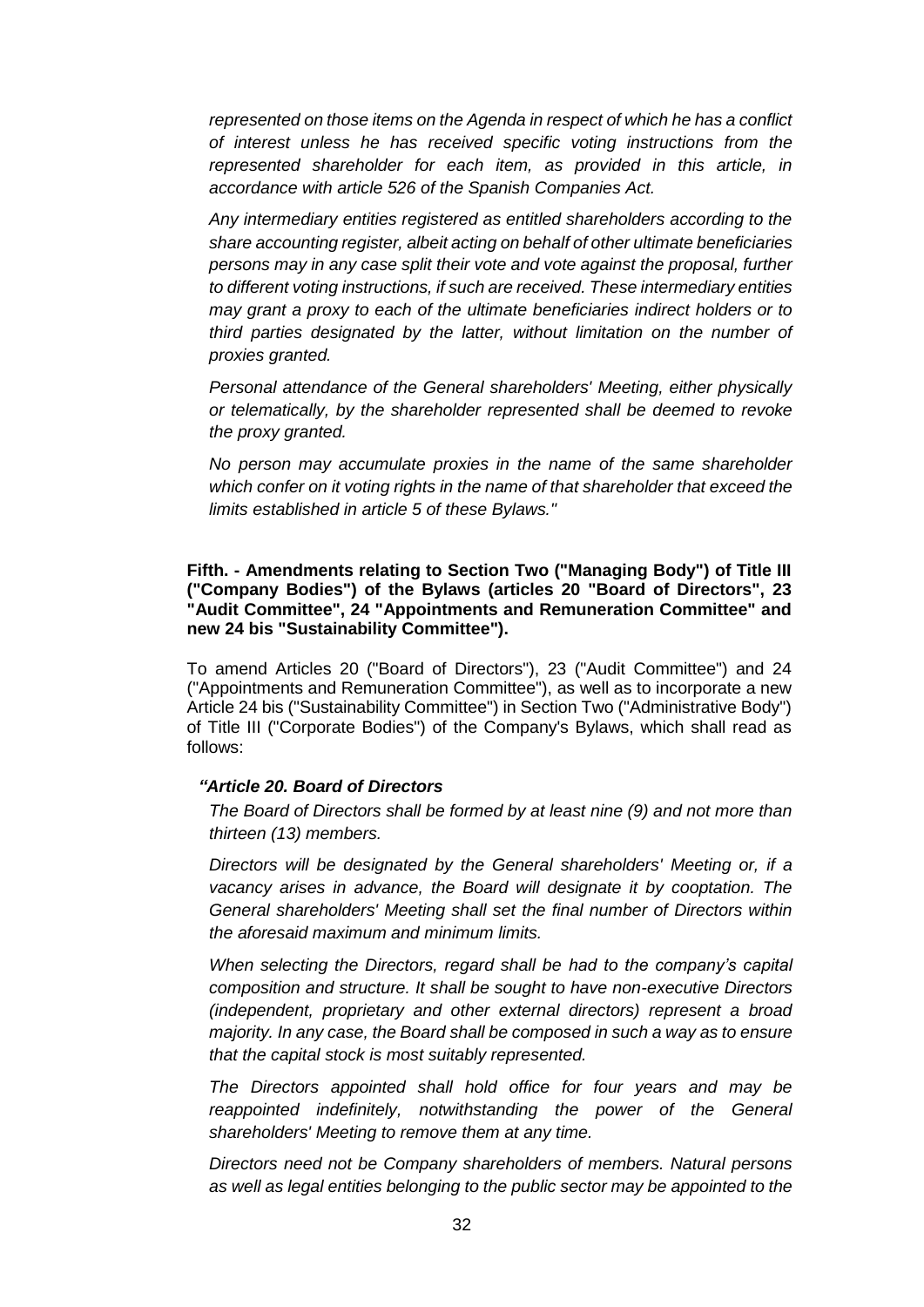*Board of Directors in representation of a part of the capital stock. Directors shall be elected in observance of Articles 243, 244 and 529 decies of the Spanish Companies Act and of other supplemental provisions.*

*The Appointments and Remuneration Committee will propose the appointment or reelection of independent Directors. The Board will be in charge of proposing the appointment of all other Directors, subject to a prior opinion from the Appointments and Remuneration Committee. In any case, a proposed appointment or reelection of any Director will include an explanatory report from the Board, appraising the competence, experience and merits of the candidate, which will be attached to the minutes of the General shareholders' Meeting or Board Meeting.*

*The provisions of this article will also apply to any individuals designated as representatives of a legal entity appointed as a Director. Any proposed representative for a legal entity must be examined by the Appointments and Remuneration Committee.*

*The position of Director of the company cannot be held by persons who are in a conflict of interest according to the Law.*

*The remuneration of the members of the Board of Directors as such(for their non-executive functions) shall consist of: a fixed annual allotment; compensation for attending Board of Directors meetings; and a sum for membership in Board of Directors committees. In addition, the Chairman of the Board, the Chairs of Board committees and the Lead Independent Director shall be assigned supplementary remuneration for those functions. The maximum overall annual compensation for the entire Board and for all the foregoing items shall be approved by the General shareholders' Meeting and may in no case exceed an amount equal to 1.5% of the company's net income, approved by the General shareholders' Meeting; this figure will remain in force insofar as a change is not approved. The foregoing compensation is, in all cases, a maximum figure and the Board itself shall be in charge of allocating its amount among the aforesaid items and among the Directors in such manner, at such time and in such proportion as the Board determines, based on the tasks and responsibilities assigned to each Director, any membership of Board committees and other objective circumstances deemed relevant.*

*Directors who perform executive functions shall be entitled to receive, in addition, compensation for those functions that will consist of: (i) fixed compensation; (ii) short and long-term variable remuneration, which may include the award of shares, or of stock options or compensation linked to the share value, subject to the requirements set out in the applicable laws prevailing from time to time; (iii) a welfare component, which will include the appropriate providential arrangements and insurance, and social security; (iv) company benefits; (v) compensation for post-contractual non-competition; and an indemnity in the case of removal from their position not due to failure to perform their functions. All of the above items for which said Directors may obtain remuneration for performance of executive functions must be set out in a contract to be entered into with the company, which shall be previously approved by the Board of Directors with the favorable vote of two-thirds of the*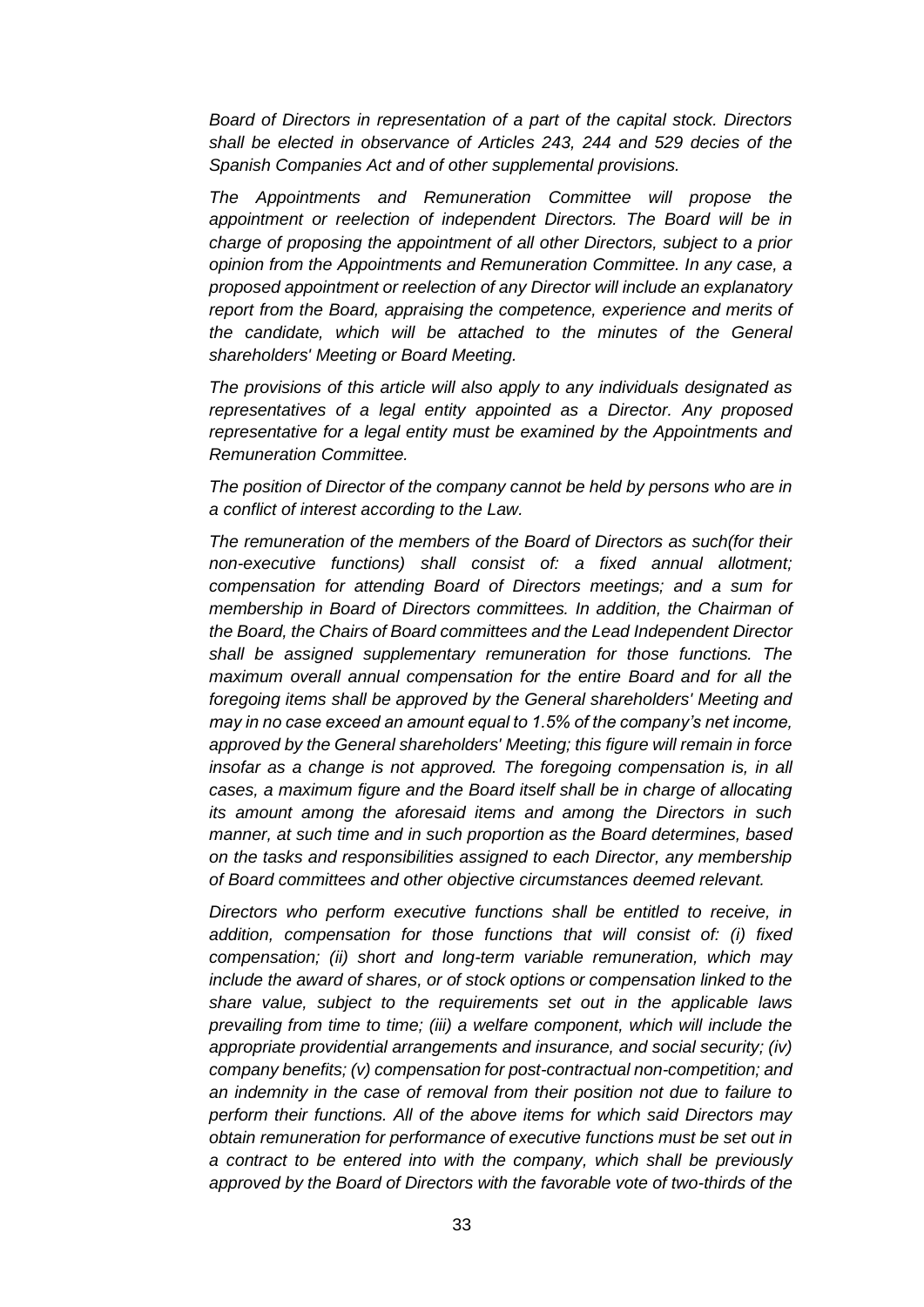*Board members, with the Director concerned abstaining from attending the deliberations and from taking part in the vote.*

*The company may contract civil liability insurance for Directors.*

*Compensation consisting of the award of shares or stock options or compensation linked to the share value shall require a resolution of the General shareholders' Meeting. This resolution will include the maximum number of shares that may be allotted during each financial year to this remuneration system, the price for exercising the options or the system for calculating the price for exercising the stock options, the share value taken as a reference, where such is the case, and the term of this compensation system.*

*Directors shall be paid or reimbursed for the reasonable and duly justified expenses they incur for attending meetings and other tasks directly related to the performance of their functions, such as travel, lodging, meals and any other expense they may incur.*

*All remuneration paid to Directors as such and any received for the performance of executive tasks will conform to the Directors' remuneration policy, to be approved by the General shareholders' Meeting , as a separate point of the Agenda to be applied for a maximum period of three fiscal years, in the terms foreseen in the Spanish Companies Act.*

*Directors' remuneration will in any case be reasonably proportional to the company's importance, its economic situation from time to time and the market standards of comparable companies. The remuneration system established will aim at encouraging the company's profitability and long-term sustainability, including the necessary precautions to avoid undertaking excessive risks and rewarding unfavorable results.*

*The members of the Board of Directors shall discharge their office and perform their functions with the diligence of an organized businessman and with the loyalty of a loyal representative, acting in good faith and in the company's best interests, pursuant to the law and to the Bylaws."*

# *"Article 23. Audit Committee*

*1. The Company shall have an Audit Committee composed of a number of members to be determined by the Board of Directors, with a minimum of three (3) and a maximum of five (5), from among non-executive Directors and with a majority of Independent Directors, all of whom are to be appointed taking into account their knowledge of and experience in accounting and/or audit from among its members. The Chairman shall be an Independent Director designated from among its members. The Secretary of the Board of Directors shall act as Secretary of the Audit Committee.*

*As a whole, the members of the Committee shall have the relevant technical knowledge in relation to the sector of activity to which the Company belongs.*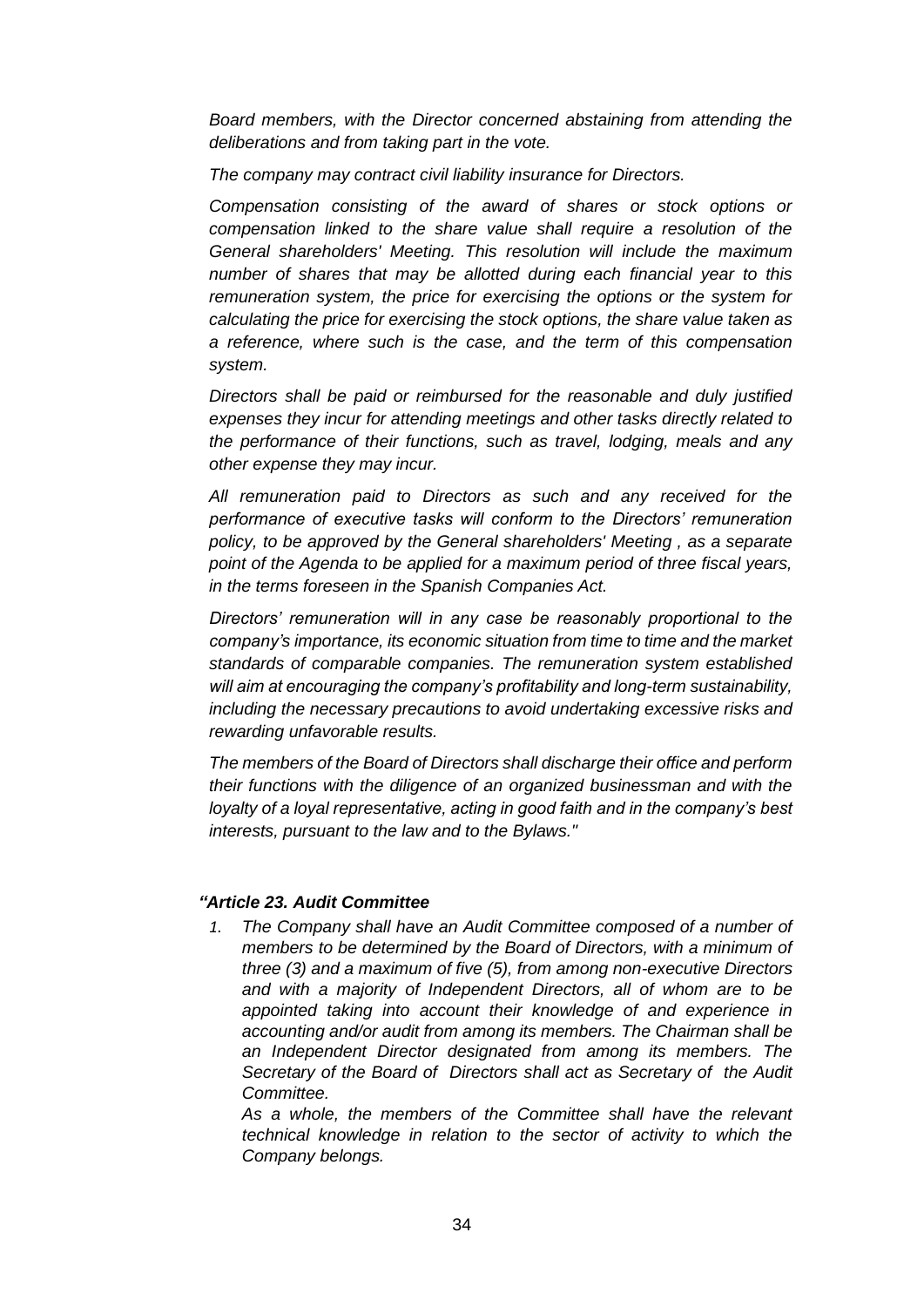*The Committee shall support the Board of Directors in supervising economic and financial processes and the independence of the External Auditor, and in the internal control of the Company.*

- *2. The Audit Committee shall have at least the following powers:*
	- *(i) To report to the General shareholders' Meetings on questions posed in respect of matters within the competence of the Committee, in particular regarding the results of the audit, explaining how it has contributed to the integrity of the financial information and the role played by the Committee in this process.*
	- *(ii) To supervise the efficacy of the Company's internal control, any internal audit, and systems for management of risks, financial and non-financial, as well as discuss with the external auditors any significant weaknesses of the internal control system detected in the course of the audit, all without compromising its independence. For such purposes, it if applicable may submit recommendations or proposals to the Board of Directors and the corresponding term for their monitoring.*
	- *(iii) Monitoring and evaluating the process of preparation and presentation of the required financial and non-financial information and presenting recommendations or proposals to the Board of Directors, aimed at safeguarding its integrity.*
	- *(iv) To present to the Board of Directors any proposals for selection, appointment, reelection and replacement of external auditors, as well as the terms of their contract, taking responsibility for the selection process, in accordance with current legislation, and to regularly collect from the auditors information on the auditing plan and its performance, as well as to preserve their impartiality during the exercise of their tasks.*
	- *(v) To duly engage with the external auditors in order to receive information on any issues that may constitute a threat to their independence, for their examination by the Committee, and any other issues relating to the audit process, as well as other communications provided for in audit legislation and audit standards; as well as to authorise, as it deems appropriate, services of the External Auditors other than those prohibited, under the terms contemplated in the applicable legislation on audit of accounts. In any case, they must receive each year from the external auditors a statement of their independence in relation to the Company or entities related to the Company directly or indirectly, as well as detailed and invididualised information on additional services of any kind provided to such entities, and any professional fees paid by these entities, by those external auditors or by persons or entities related to those auditors in accordance with the provisions of auditing legislation in force.*
	- *(vi) Annually, prior to the issue of the audit report, issuing a report stating an opinion as to whether the independence of the External Auditors or audit companies has been compromised. This report*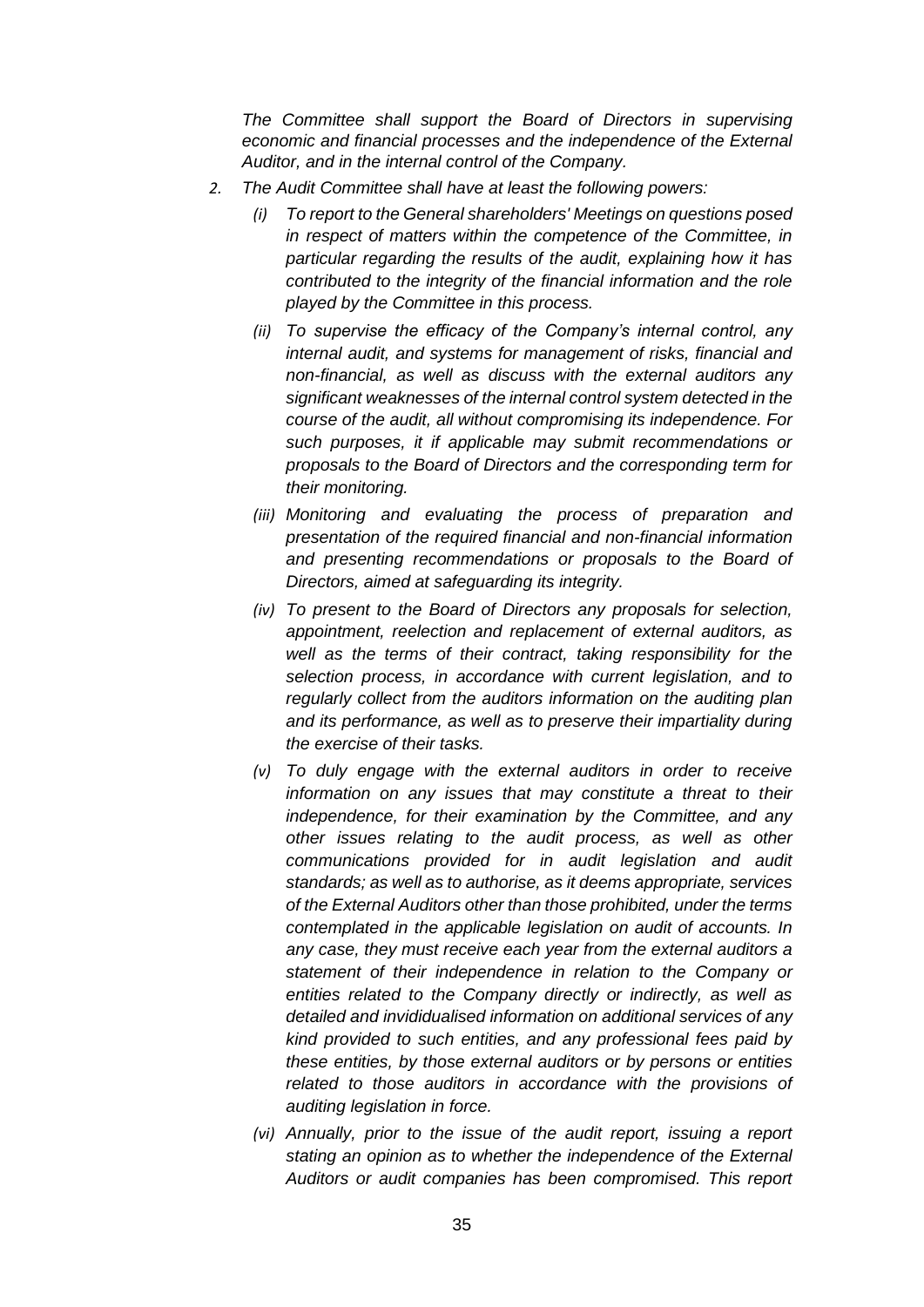*must, in any case, contain a reasoned appraisal of the provision of each and every one of the additional services referred to in the preceding letter, considered both individually and overall, other than legal auditing services and in relation to the independence requirement or auditing regulations.*

- *(vii) Report on related-party transactions to be approved by the General shareholders' Meeting or the Board of Directors and supervise the internal procedure established by the Company for those the approval of which has been delegated.*
- *(viii) To previously inform the Board of Directors about any matters foreseen in the Law, Bylaws and Board Regulations, to particularly include:*
	- *1. Any financial information that the Company needs to periodically publish.*
	- *2. The creation or acquisition of participations in special purpose vehicles or entities domiciled in countries or territories that are considered tax havens.*
- *(ix) Any other power attributed to the Board, either in general in its Regulations or entrusted to it in particular. The provisions established in iv), v) and v) above will apply without prejudice to applicable auditing regulations.*
- *3. Any member of the management team or Company personnel who is required for such purpose shall be obliged to attend Committee meetings and must provide assistance and allow access to the information available to him. In order to discharge its functions, the Committee shall have access to the means necessary for its functioning.*
- *4. The Board of Directors shall expand on the powers and the rules of operation of the Audit Committee either in specific regulations or in special provisions of the Board Regulations, and will strive to encourage the Committee's independence in the exercise of its tasks."*

# *"Article 24. Appointments and Remuneration Committee*

*1. The Company shall have an Appointments and Remuneration Committee, which shall be formed by a number of Directors to be determined by the Board of Directors, with a minimum of three (3) and a maximum of five (5) from amongst the non-executive Directors, and with the majority of its members being Independent Directors.*

*The Committee Chairman shall be an Independent Director elected by its members and the Secretary shall be the Secretary of the Board of Directors.*

- *2. Without prejudice to any other tasks entrusted by Law, these Bylaws or, in line with the same, the Board of Directors Regulations, the Appointments and Remuneration Committee will at least hold the following powers:*
	- *a) To evaluate the competences, knowledge and experience required for the Board of Directors. To this effect, it will define the duties and*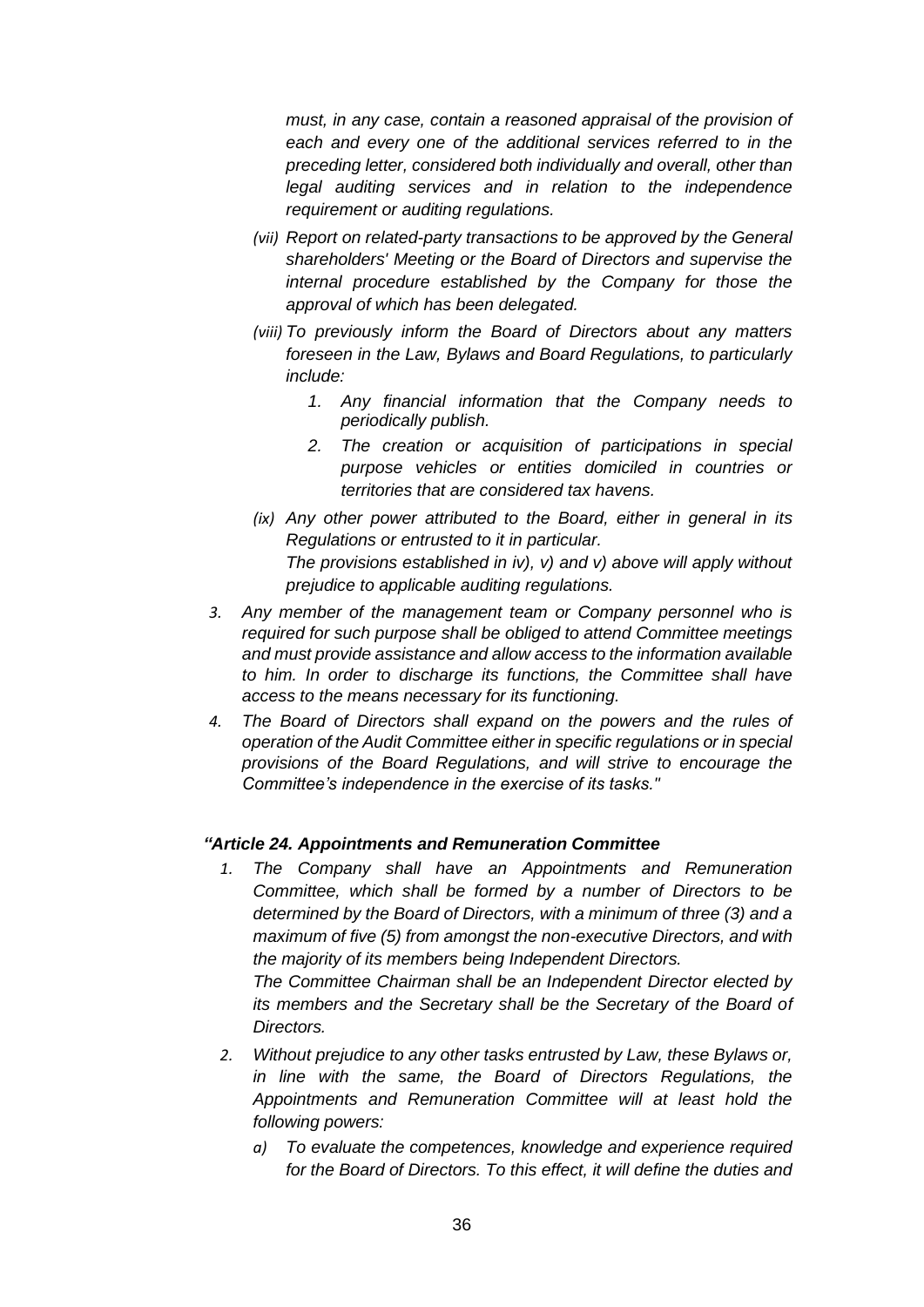*skills expected of any candidates for each vacancy and will evaluate the necessary time and dedication to enable them to effectively execute their task.*

- *b) To establish a representation goal for the least represented gender on the Board of Directors and provide guidelines on how to obtain this goal.*
- *c) To present the Board of Directors for any proposed appointments of independent Directors, for their designation by cooptation or to be decided upon by the General shareholders' Meeting, as well as any proposals to reelect or remove these Directors by the General shareholders' Meeting.*
- *d) To forward any proposed appointments of the other Directors, for their designation by cooptation or to be decided upon by the General shareholders' Meeting, as well as any proposals to reelect or remove these Directors by the General shareholders' Meeting.*
- *e) To forward any proposals to appoint and remove senior executive and the basic terms of their contracts.*
- *f) To examine and arrange the succession process of the Chairman of the Board of Directors and CEO of the Company and, if necessary, to make proposals to the Board of Directors in order for this succession to take place in an orderly and planned manner.*
- *g) To propose to the Board of Directors the remuneration policy for Directors and general managers, or those performing senior management duties and directly reporting to the Board, Executive Committees or Managing Directors, as well as their individual remuneration and other contractual conditions of executive Directors, ensuring that these are observed.*
- *h) To propose to the Board the appointment of the Lead Independent Director.*
- *i) To assume such reporting, supervising and proposing functions in the area of corporate governance, as may be determined by the Board of Directors.*
- *3. The Board of Directors will establish the number of members of the Appointments and Remuneration Committee and will develop its competences and operating rules, either in specific Regulations or in special provisions of the Board Regulations, striving to encourage the Committee's independence when exercising its duties."*

# *"Article 24 BIS. Sustainability Committee*

*1. La Company shall have a Sustainability Committee, which shall be formed by a number of Directors to be determined by the Board of Directors, with a minimum of three (3) and a maximum of five (5) from amongst the nonexecutive Directors, and with the majority of its members being Independent Directors.*

*The Committee Chairman shall be an Independent Director elected by its members and the Secretary shall be the Secretary of the Board of Directors.*

*2. Without prejudice to any other tasks entrusted by these Bylaws or, in line*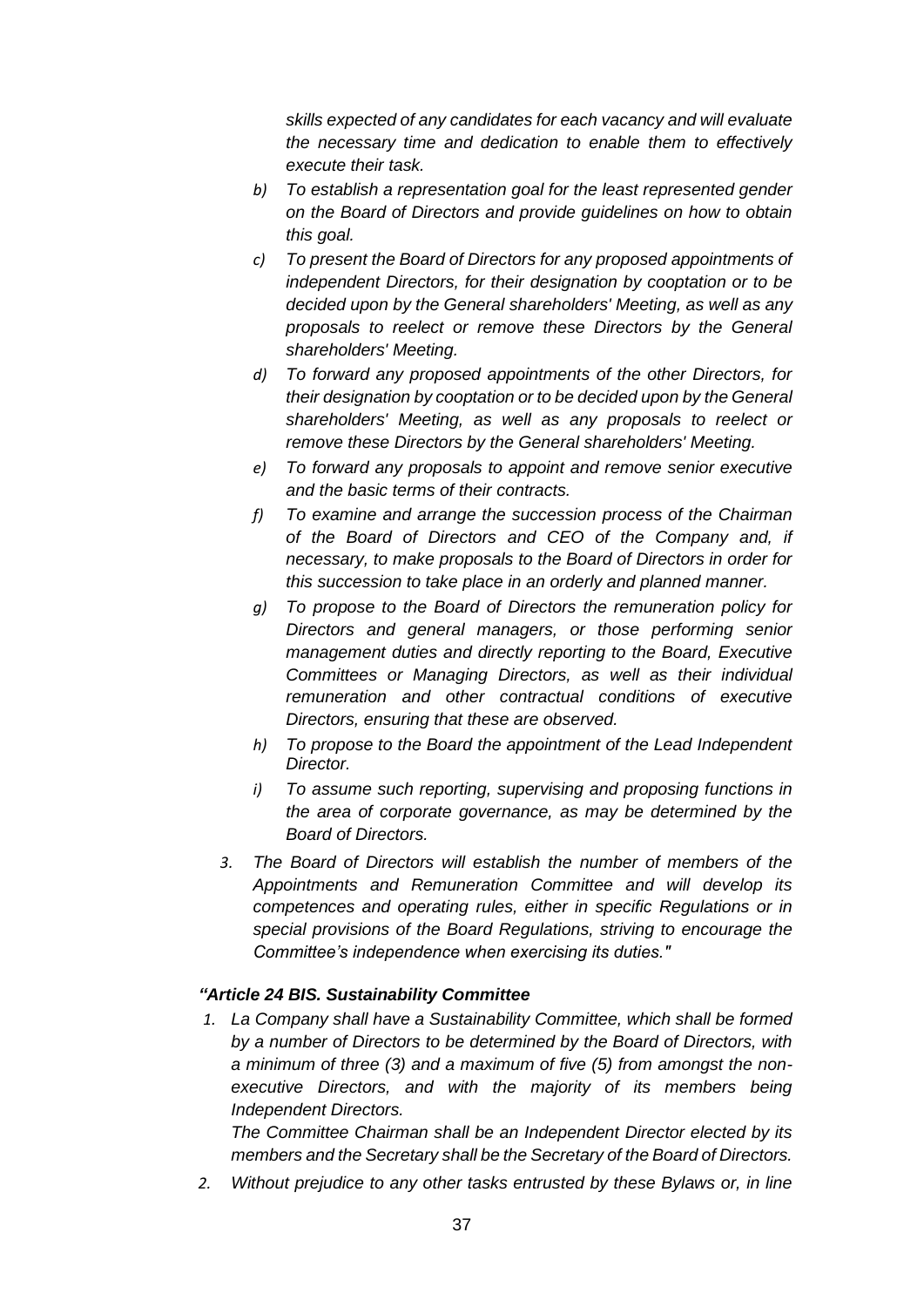*with the same, the Board of Directors Regulations, the Sustainability Committee will at least hold the following powers:*

*a) Supervise and periodically review the content of and compliance with the Group's sustainability policy, as well as the sustainability aspects of other corporate policies with a relevant impact in this area.*

*b) Supervise that the Company's environmental and social practices are in line with the Group's sustainability strategy and policy.*

*c) Supervise and review sustainability information in accordance with international reference standards, reporting thereon to the Board of Directors.*

*d) To perform duties of reporting, supervision and proposal in sustainability matters, as determined by the Board of Directors.*

*3. The Board of Directors will establish the number of members of the Sustainability Committee and will develop its competences and operating rules, either in specific Regulations or in special provisions of the Board Regulations, striving to encourage the Committee's independence when exercising its."*

#### **Sixth. - Amendments relating to Title IV ("Financial Year, Accounting Documents and Distribution of Profits") of the Bylaws (articles 28 "Formulation of Accounts" and 29 "Auditing of accounts").**

To amend Articles 28 ("Formulation of Accounts") and 29 ("Audit of accounts") of Title IV ("Financial Year, Accounting Documents and Distribution of Income") of the Company's Bylaws, which shall read as follows:

# *"Article 28. Formulation of accounts*

*"The Board of Directors, within not more than the first three months of each financial year or, as the case may be, such period as may be determined by law, shall prepare the financial statements, the management report, which shall include the statement of non-financial information, and the proposal for the distribution of income or allocation of loss, as well as the consolidated financial statements and management report, if any."*

#### *"Article 29. Audit of accounts*

*The auditors shall have at least one month from the time they are given the signed financial statements to present their report.*

*The Financial Statements and the Management Report which shall include the statement of non-financial information, as well as, if applicable, the consolidated Financial Statements and Management Report must be submitted, as the case may be, to the examination and information of the auditors referred to in Articles 263 et. seq. of the Spanish Companies Act*."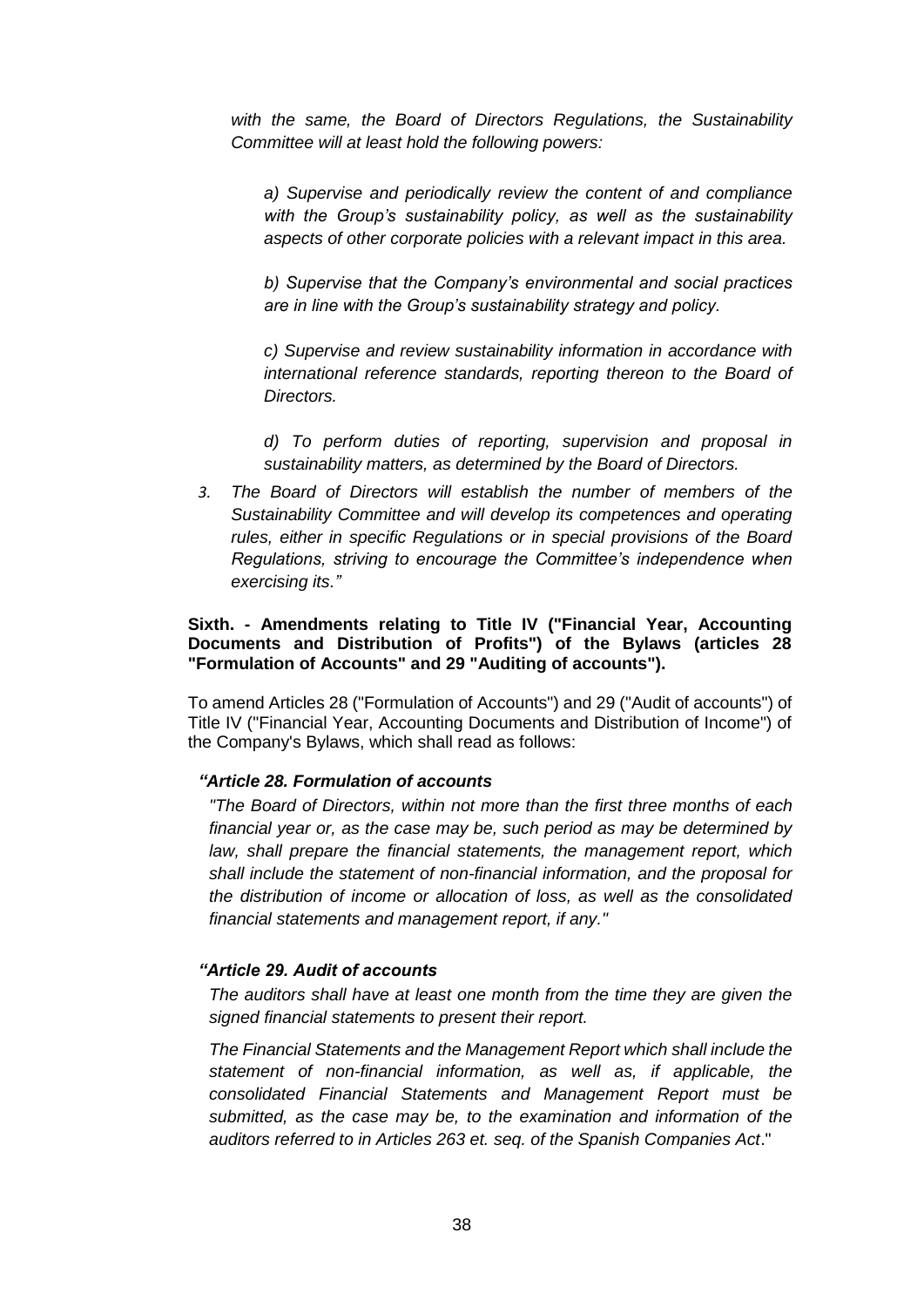# **PROPOSED RESOLUTION RELATING TO ITEM EIGHT ON THE AGENDA:**

**AMENDMENT OF THE REGULATIONS OF THE GENERAL SHAREHOLDERS' MEETING TO ADAPT THEM TO LAW 5/2021, OF APRIL 12, AMENDING THE REVISED TEXT OF THE CAPITAL COMPANIES LAW, APPROVED BY ROYAL LEGISLATIVE DECREE 1/2010, OF JULY 2, AND OTHER FINANCIAL REGULATIONS, WITH REGARD TO THE PROMOTION OF LONG-TERM SHAREHOLDER INVOLVEMENT IN LISTED COMPANIES, AND TO THE PARTIAL AMENDMENT OF THE CODE OF GOOD GOVERNANCE APPROVED BY THE CNMV ON 26 JUNE 2020, AS WELL AS TO INTRODUCE CERTAIN TECHNICAL AND DRAFTING CLARIFICATIONS.**

**First. - Amendments to the articles relating to the Regulations of the General Shareholders' Meeting (articles 1 "Purpose and entry into force of the Regulations" and 19 "Publication of the Regulations of the Meeting").**

To amend Article 1 ("Purpose and Entry into Force of the Regulations") and Article 19 ("Publication of the Regulations of the Meeting") of the Regulations of the General Shareholders' Meeting, which shall read as follows:

# *"Article 1. Purpose and Entry into Force of the Regulations*

*These Regulations regulate the General Shareholders' Meeting of Red Eléctrica Corporación, S.A., establishing the principles of its organization and operation and the rules which govern its legal and bylaw activity. They must be disseminated by the Board of Directors among the shareholders and the investing public and published on the Company website.They shall apply as from the first General Meeting held following theirapproval or modification.*

*They may be amended by the General Meeting at the proposal of the Boardof Directors,whichshallattachareportjustifyingtheamendment. The amendment of the Regulations shall require a majority of votes in accordance with the provisions ofarticle 17 of the Bylaws and 159 of the Spanish Companies Act."*

#### *"Article 19. Publication of the Regulations of the Meeting*

*Following their approval, these Regulations of the General Meeting may be accessed on the Company's website and that of the National Securities Market Commission, the legal framework in which General Meetings are to be conducted thus being made public for the information of shareholders and investors, notwithstanding the provisions of the Bylaws and the legislation in force.*

*Data of Amendment of the Regulations of the General Shareholders' Meeting: Registered at the Madrid Commercial Registry on May 20, 2015, in Volume 33.501, Sheet 5, Section 8, Page M-59083, Entry 561."*

**Second. – Amendment of article 2 ("Company Website").**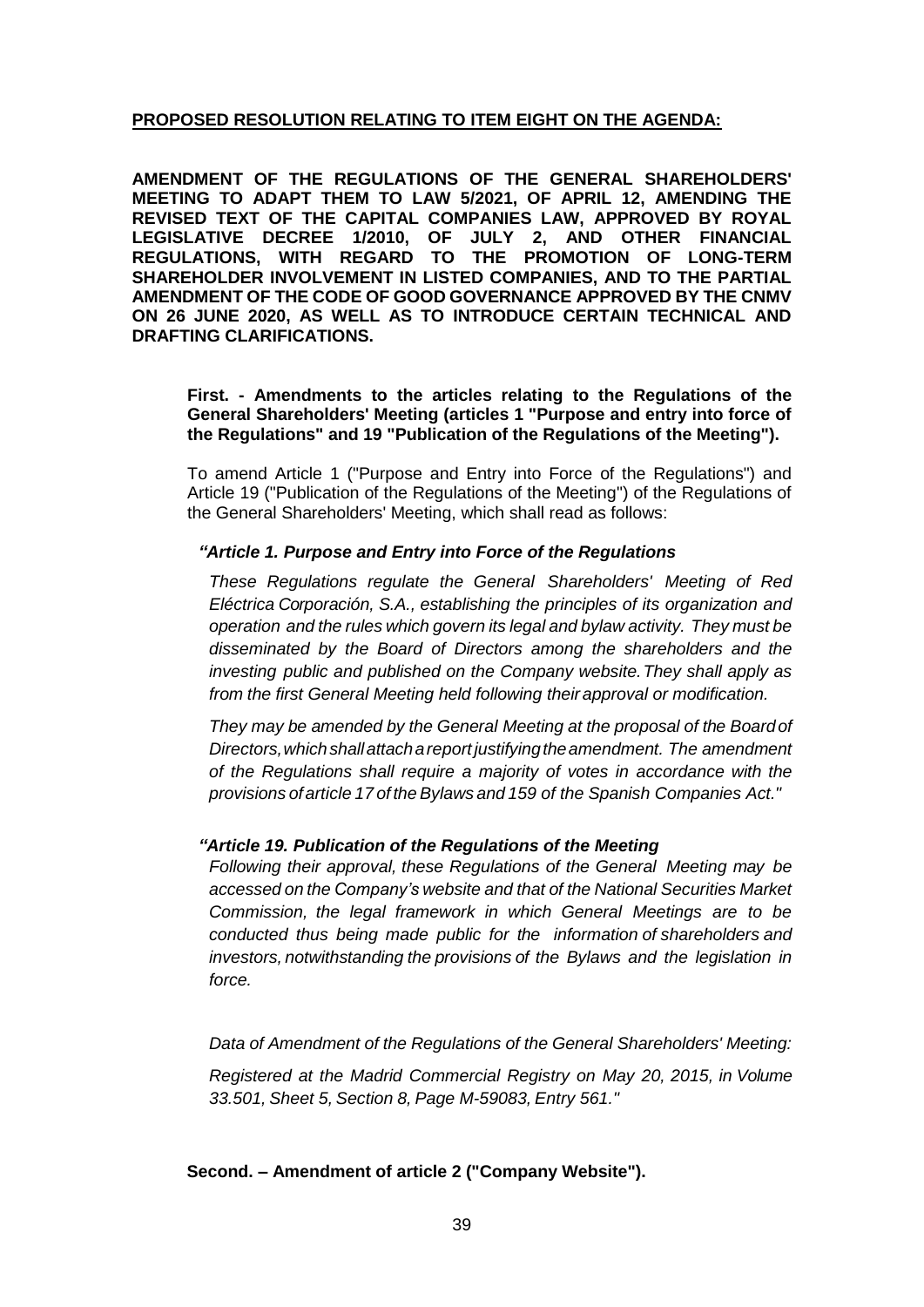To amend Article 2 ("Company Website") of the Regulations of the General Shareholders' Meeting, which shall read as follows:

# **"***Article 2. Company Website*

*As an instrument to ensure the transparency of corporate actions and at the same time to allow greater efficacy in the exercise by the shareholders of theirrights, as well as to facilitate relations between the shareholders and the Company, the lattershallmaintainawebsite,incorporatingthelatesttechnologies,which shall be regulated in accordance with the provisions of the law and the Bylaws and with these Regulations.The following, inter alia, shall be included on this website, in accordance with the applicable provisions:*

- *1. The Bylaws.*
- *2. The Regulations of the Meeting and of the Board of Directors, the Internal Code of Conduct and other provisions on corporate governance.*
- *3. Quarterly, and half-yearly reports, and annualreports forthe current year and at least the last three closed fiscal years , together with the external auditors' reports.*
- *4. The Annual Corporate Governance Report prepared by the Board.*
- *5. Annual Report on Remuneration of Directors.*
- *6. Composition of the Board and its Committees (Comisiones).*
- *7. Shareholders identified with stable holdings, direct and indirect, and their representation on the Board, as well as all side agreements between shareholders which have in any way been disclosed to the Company and to the market.*
- *8. The shareholdings of each Board member.*
- *9. The information contained in presentations made to the different market operatorsandtoanalysts,intermediariesandsignificantshareholders.*
- *10. Communications of Inside Information and Other Relevant Information to the National Securities Market Commission.*
- *11. Resolutions adopted at the most recent General Meetings held, indicating in detail their composition and the result of voting.*
- *12. The current call for the next General Meeting.*
- 13. Information that must be made available to the shareholders with the call *notice for the General Meeting, as well as any relevant information that the shareholders may require to cast their vote.*
- *14. Responses to information or clarifications requested by shareholders.*
- *15. Communication channels between the Company and the shareholders and the pertinent explanations regarding the exercise of the right to information, indicating the postal and electronic mail addresses to which shareholders may send their questions;*
- *16. The means and procedures for granting proxies for Shareholders' Meetings, as well as the means and procedures for casting votes remotely, with the ballots approved for doing so.*
- *17. The Shareholders' Electronic Forum, as provided in article 8.4 of these*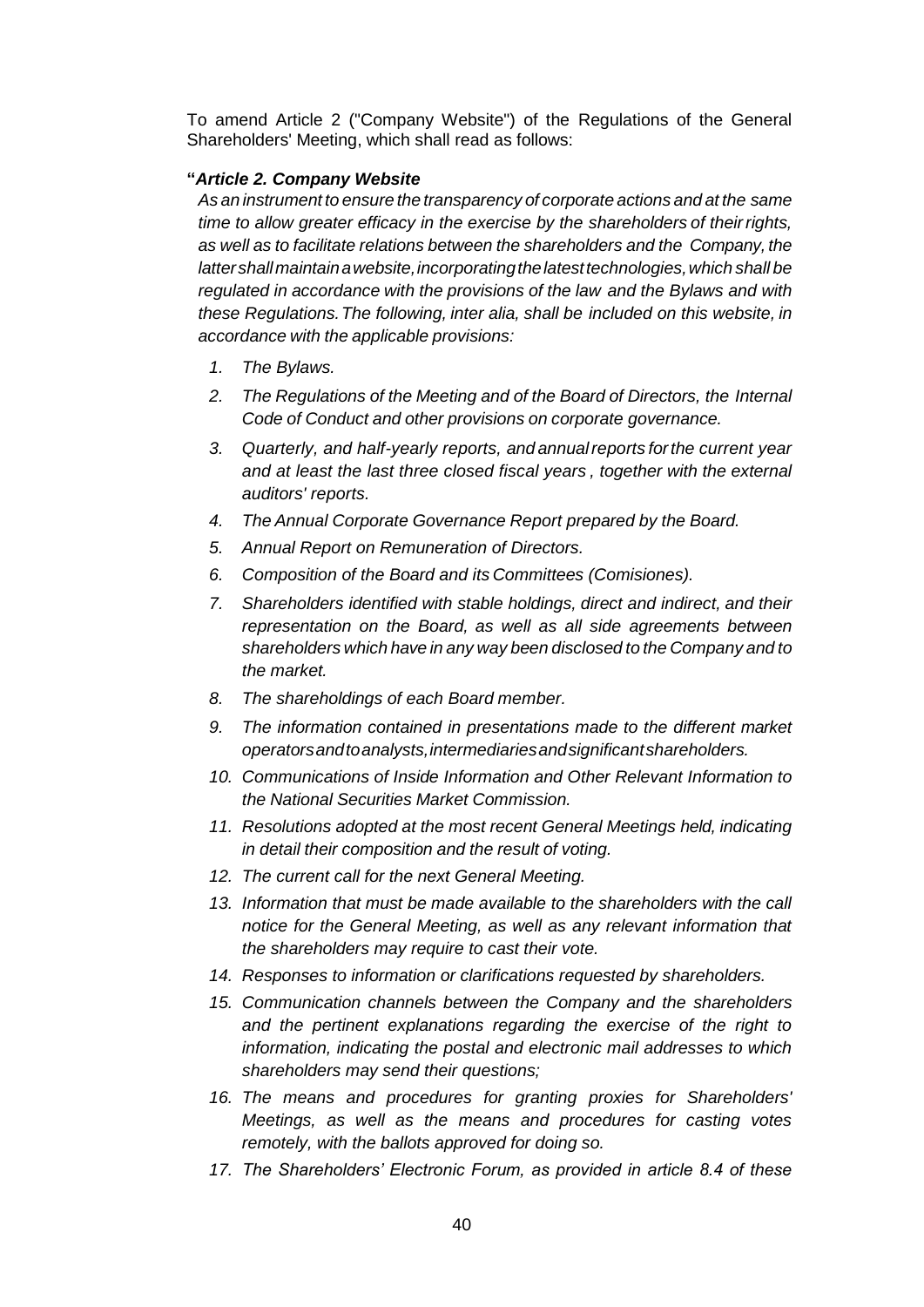# *Regulations.*

*Directors shall be responsible for keeping the information on the Company website updated and for coordinating its content with that of the public Registries in accordance with the provisions of the applicable law.*

### **Third. - Amendments to the articles relating to the types of Meetings and their powers (articles 3 "Competences of the Meeting" and 4 "Types of Meetings").**

To amend Articles 3 ("Competences of the Meeting") and 4 ("Types of Meetings") of the Regulations of the General Shareholders' Meeting, which shall read as follows:

### *"Article 3. Competences of the Meeting*

*The General Meeting, duly called and legally convened, represents all the shareholders and exercises the powers and discharges the duties corresponding to it at the Company. Its resolutions, adopted in accordance with these Regulations and the Bylaws, shall be binding on all shareholders, notwithstanding the statutory right of withdrawal. The General Meeting shall have the power to adopt all resolutions specific to its status as the Company's sovereign body. In particular, and without limitation, it is responsible for:*

- *a) Approving the financial statements of Red Eléctrica Corporación, S.A. and the consolidated financial statements of Red Eléctrica Corporación, S.A. and its subsidiaries, the conduct of management by the Board of Directors and the proposed distribution of income or allocation of loss.*
- *b) Approving the statement of non-financial information.*
- *c) Appointing and removing Directors (including ratification or revocation of appointments by co-optation), liquidators and auditors, as well as filing a corporate action for liability against any of them.*
- *d) Resolving on the amendment of the Bylaws and these Regulations.*
- *e) Resolving on capital increases and reductions.*
- *f) Resolving on the removal or limitation of the preemptive right of subscription.*
- *g) Resolving on the acquisition, disposal or contribution to another company of essential assets. An asset will be presumed essential whenever the transaction amount exceeds twenty-five per cent of the «Assets» item reflected in the latest approved balance sheet.*
- *h) Resolving on an alteration of legal form, merger, spin-off or transfer en bloc of assets and liabilities, and transfer abroad of the registered office.*
- *i) Resolving on the dissolution of the Company.*
- *j) Approving on the final liquidation balance sheet.*
- *k) Approving transfer of dependent entities of essential activities executed until then by the Company, even if the latter continues to fully own the former.*
- *l) Approval of the remuneration policy for Directors, in the terms established in the Spanish Companies Act.*
- *m) Resolving on any other matters determined by the law, the Bylaws or these Regulations, in particular:*
	- *i. Resolving on programs or authorizing transactions relating to treasury stock;*
	- *ii. Approving the establishment of Directors' compensation systems linked to share value;*
	- *iii. Resolving on the issue of debentures;*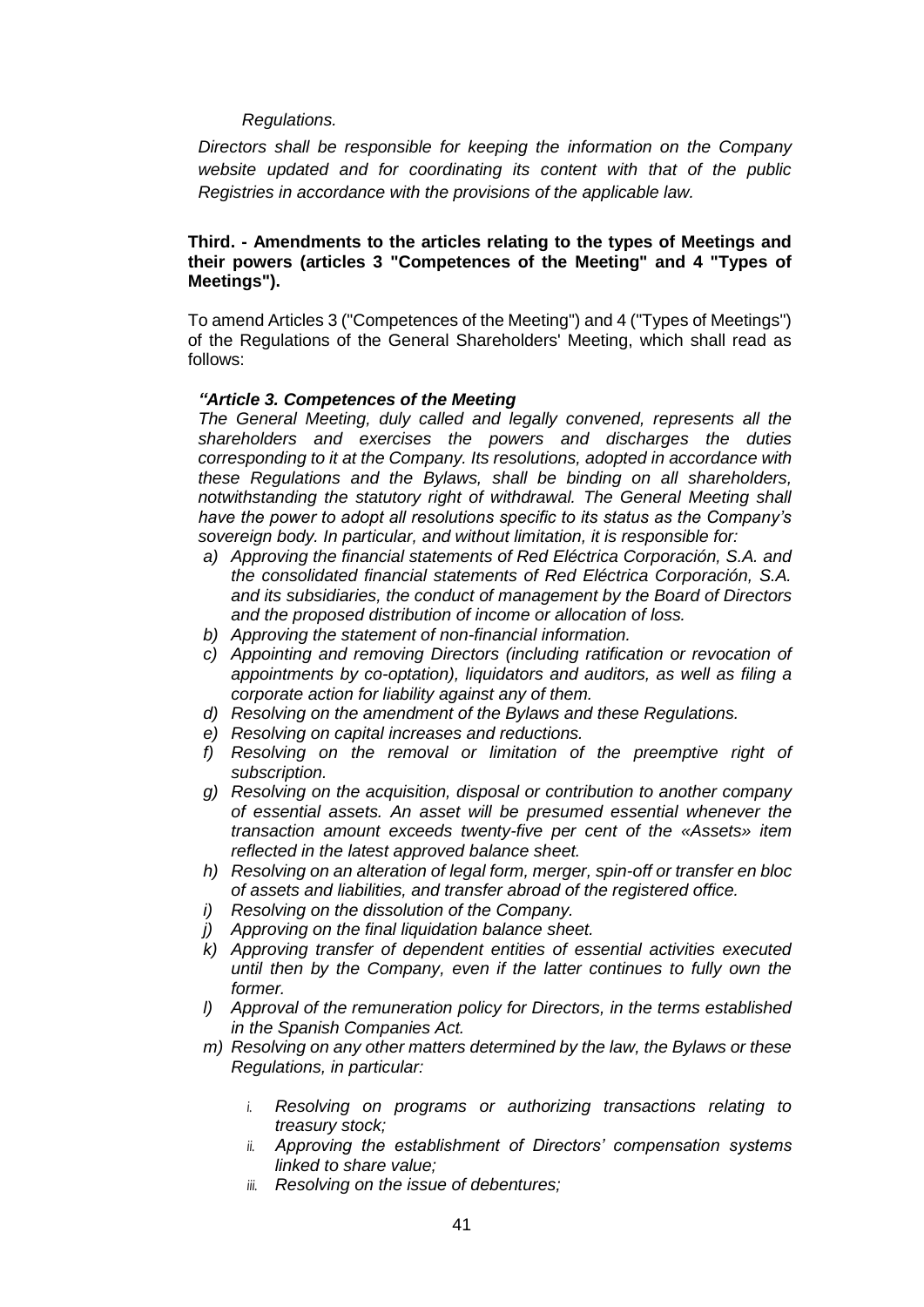- *iv. Authorizing the Board of Directors to increase capital stock and establish its conditions in all matters not provided for by the Meeting, in accordance with the provisions of the Spanish Companies Act.*
- *v. Approving transactions the effect of which is equivalent to the modification of the corporate purpose or the liquidation of the Company.*
- *n) Approving related-party transactions, the approval of which corresponds to the General Meeting under the terms provided by the law.*

*Without prejudice to the fact that the Meeting may also decide on those matters submitted to it by the Board of Directors, it shall not interfere in the powers and functions of the Board of Directors.*

### *"Article 4. Types of Meetings*

*General Meetings shall be Ordinary or Extraordinary.*

*4.1. General Shareholders' Meeting*

*The Ordinary General Meeting shall meet, following a call by the Board of Directors, within the first six months of each year, to, if appropriate, approve the corporate management, the annual accounts and the management report for the previous year and decide on the distribution of income or allocation of loss, without prejudice to other legally required matters.*

*Nonetheless, the General Meeting, even where called as an Ordinary Meeting, may also deliberate and decide on any matter within its powers which is submitted to its consideration, provided that such matter has been included in the call notice and all statutory requirements have been met.*

*The Ordinary General Meeting shall be valid even where called or held after the aforesaid deadline.*

*4.2 Extraordinary General Meeting*

*All General Meetings other than the foregoing shall be regarded as an Extraordinary General Meetings."*

**Fourth. - Amendments to the articles relating to shareholders' rights (articles 6 "Shareholders' rights", 7 "Shareholders' right of participation", 8 "Shareholders' right of information", 9 "Right of attendance", new 9 bis "Remote attendance by electronic or telematic means" and 10 "Proxies").**

To amend articles 6 ("Shareholders' rights"), 7 ("Shareholders' right of participatation"), 8 ("Shareholders' Right of Information"), 9 ("Right of attendance") and 10 ("Proxies"), as well as to incorporate the new article 9 bis ("Remote attendance by electronic or telematic means") of the Regulations of the General Shareholders' Meeting, which will be worded as follows:

# *"Article 6. Shareholders' rights*

*6.1. List*

*The shareholders of Red Eléctrica Corporación, S.A. have, inter alia, the following rights:*

- *a) The right to a share in the distribution of the company's profits and in the surplus assets resulting on liquidation.*
- *b) A pre-emptive right to subscribe new shares or convertible debentures, unless such right has been duly excluded;*
- *c) The right to attend and vote at General Meetings.*
- *d) The right to object to corporate resolutions and to seek, if appropriate, directors' liability.*
- *e) The right to information.*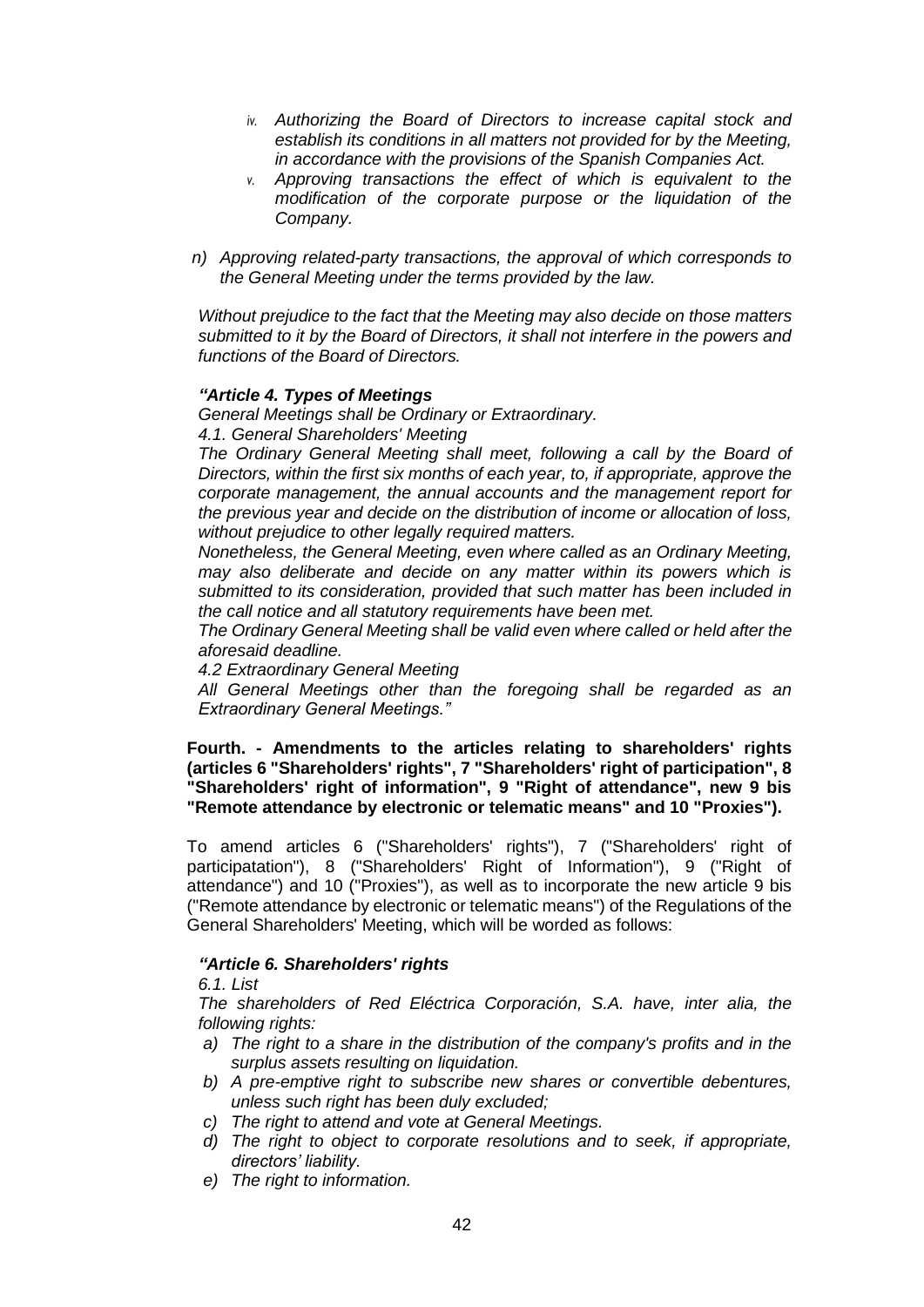*f) The right to participate in corporate affairs.*

*The Company must afford equal treatment to shareholders who are on an identical footing.* 

*Furthermore, the Company guarantees at all times the equal treatment of all shareholders in the same position as regards information, participation and exercise of the right to vote at the General Meeting.*

*In particular, it shall cover the accessibility requirements of persons with disabilities and the elderly to guarantee their right to have prior information and the necessary support to exercise their vote.*

#### *6.2 Manner of Exercise*

*Shareholders shall exercise their rights in the manner stipulated by the Law, in the Bylaws and in these Regulations.*

### *6.3 Limitations*

*Shareholders' rights are subject to the limitations stipulated in current law, to particularly include Additional Provision No. 23 of Act 54/1997, of 27 November ("Act 54/1997") and in article 30 of Act 24/2013, of 26 December, of the Electricity Industry, (the "Electricity Industry Act"), and contained in the current Bylaws."*

# **"***Article 7. Shareholders' Right of Participation*

*7.1. Request for Inclusion of Items in the Agenda*

*Without prejudice to the provisions of article 5 above, shareholders holding three percent (3%) of the capital stock may ask the Board, prior to the call, to include an item on the Agenda of the next Shareholders Meeting. The Board must include the items requested in the manner which best suits the corporate interest, provided that they relate to matters which are within the powers of the General Meeting.*

### *7.2. Shareholders' Proposals and Suggestions*

*Without prejudice to the provisions of article 5 above, shareholders may draw up proposals in relation to the items included on the Agenda. They may also make suggestions regarding the activities and interests of the Company which, in their opinion, should be debated at the General Meeting.*

*In both cases they may make these proposals and suggestions through the Shareholder Service Office, after furnishing proof of their identity as shareholders, subject to due verification."*

# *"Article 8. Shareholders' Right of Information*

*8.1. Supply of Information to Shareholders*

*From the publication of the call notice and until the holding of the General Meeting, the Company must publish, on an uninterrupted basis, on its website and shall make available at the Shareholder Information Office at least the following information:*

- *a) The notice of call.*
- *b) The total number of shares and voting rights at the date of the call, broken down by share class, if any.*
- *c) The documents to be submitted to the General Meeting and, in particular, reports from directors, auditors and independent experts.*
- *d) The full text of the proposed resolutions on each and every one of the points in the Agenda or, in relation to points of a merely informative nature if none, a report by the competent bodies on each of said points the items on the Agenda. Proposed resolutions submitted by shareholders shall also be included when they are received.*
- *e) For the appointment, ratification or re-election of members of the Board of Directors, the identity, c.v. and category to which each one belongs, as well as the proposal and reports referred to in article 529.decies of*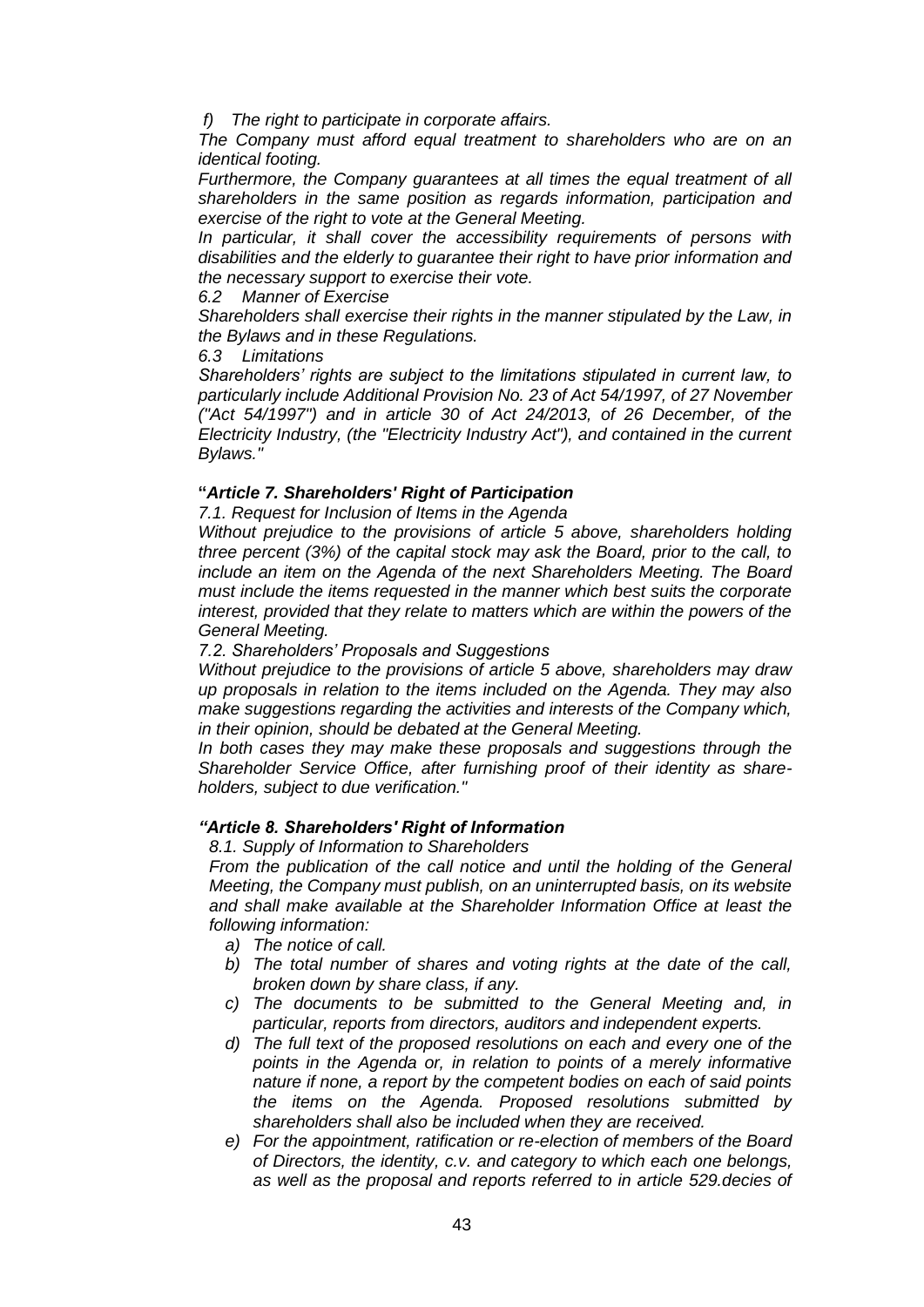*the Spanish Companies Act. For legal entities, the information will include details of the individual appointed to permanently perform the tasks inherent to this post.*

- *f) Annual Sustainability Report, if any.*
- *g) Any other report the inclusion of which is obligatory or is determined by the Board of Directors.*
- *h) The forms to be used for voting by proxy and remote voting, except when they are sent directly by the Company to each shareholder. Where they cannot be published on the website for technical reasons, the Company must indicate on the website how to obtain the forms on paper and must send them to any shareholder who so requests.*
- *i) If applicable, the rules for attendance by telematic means.*

*8.2. Requests for Information by Shareholders* 

*Shareholders may also request in writing, in the terms established in the law and the Company's Bylaws, prior to the General Meeting or orally during the Meeting, such documentation, reports or clarifications as they deem relevant to the items on the Agenda.*

*Shareholders may also request information, clarifications or pose questions in writing, or orally while the Meeting is being held, concerning publicly available information furnished by the Company to the National Securities Market Commission since the last General Meeting was held and concerning the auditors' report.*

*If prior to their formulation of a specific question, the requested information is clearly, and directly and expressly available to all shareholders on the Company website in a question and answer format, Directors may merely reply by referring to the information provided in this form.*

*The Board of Directors must furnish the shareholders with the documentation information requested unless this information is unnecessary to protect shareholders' rights, or objective reasons exist to consider that it may be used for non-corporate purposes or that its disclosure could damage the Company or its related companies. This exception shall not apply where the request is supported by shareholders who represent at least twenty-five (25) per cent of the capital stock.*

*All valid requests for information, clarifications or questions made in writing,*  and the replies provided in writing by the Directors, will be uploaded on the *Company's website.*

*8.3. Shareholders' Inquiries*

*Shareholders may pose questions in writing concerning publicly available information or information which has been disclosed to the relevant authorities.*

*Shareholders may make their inquiries through the Shareholder Information Office, after furnishing proof of their identity as shareholders, subject to due verification. The Company shall disseminate such replies as it may decide on the website, individually or collectively, and if the Board of Directors deems it appropriate the matters shall be addressed at the General Shareholders' Meeting.*

*The Board of Directors shall be obliged to provide the appropriate response to these questions unless public disclosure of the information is unnecessary to protect shareholders' rights, or there are objective reasons to believe that it may be used for non-corporate purposes or that its disclosure could harm the Company or its related companies. Information may not be refused when the request is supported by shareholders who represent at least twenty-five percent of the capital stock.*

*8.4. Shareholders' Electronic Forum*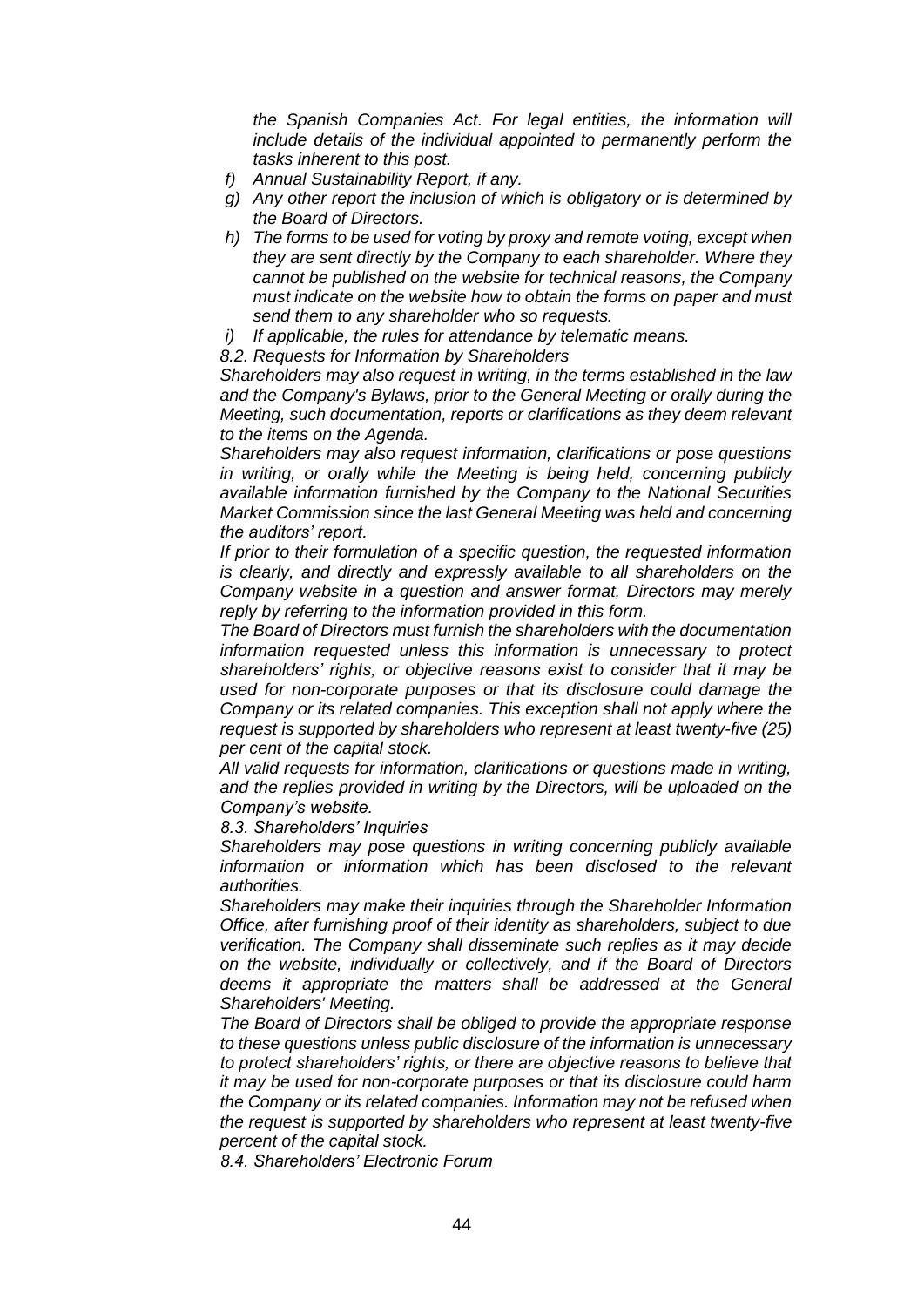*While provided for in the legislation in force, and pursuant to the development of such legislation technically and legally, a Shareholders' Electronic Forum shall be set up on the Company website, and may be accessed with due safeguards by individual shareholders and by any voluntary associations that may be formed, with a view to facilitating their communication prior to the holding of General Meetings. Proposals that are intended to be submitted as a supplement to the Agenda announced in the call notice, requests for seconding such proposals, initiatives for achieving a sufficient percentage to exercise a minority right provided for in the law, or offers or solicitations for voluntary proxies, may be posted on the Forum. The Board of Directors of the Company shall determine the rules which are to govern, from time to time, the operation of the Forum set up for the General Meeting, and which shall be publicly disclosed on the Company ' website."*

### *"Article 9. Right of Attendace*

*Shareholders may attend the General Meeting if they are up to date in the payment of calls on unpaid capital and prove their ownership, by means of a certificate issued in their name on the accounting record of book entries five days before the date on which the Meeting is to be held.*

*Shareholders shall ask the Entity in charge of the accounting record to issue the appropriate certificate of entitlement or equivalent document from the accounting record of book entries of the Company's securities, in order to obtain, where necessary, the appropriate attendance card from the Company.*

*Attendance cards must be issued bearing the holder's name to shareholders who prove that their shares were entered on the accounting record at least five days prior to the first call. The Entity in charge of the accounting record must send Red Eléctrica Corporación, S.A., before the date set for holding the General Meeting, the list of cards it has issued at the request of its respective clients. The registration of attendance cards, in cases of physical attendance, shall commence two hours prior to the time set for holding the Meeting.*

*Company Directors and executives must attend General Meetings.*

*In general, in order to promote the widest dissemination of proceedings and the resolutions adopted, the media shall be allowed access to General Meetings. Likewise, and also to facilitate its dissemination, it will be possible to broadcast the Meeting live and record it in audio-visual form."*

#### *"Article 9 BIS. Remote attendance by electronic or telematic means*

- *1. Pursuant to the provisions of article 15 bis of the Bylaws and independently of the shareholders' right to vote remotely prior to the General Meeting in the manner provided for in article 17 bis of the Bylaws and article 15.9 of these Regulations, shareholders entitled to attend the General Meeting held at the place indicated in the notice of meeting may exercise this right by using electronic or telematic means of remote communication when so resolved by the Board of Directors, taking into account the state of the art and having verified the appropriate security conditions and guarantees of identity of the attendees. The Board of Directors shall indicate in the notice of the meeting the means that may be used for these purposes to meet the required security conditions that allow the shareholders to be recognized and identified, the correct exercise of their rights and the proper conduct of the meeting.*
- *2. In the event that the Board of Directors resolves to allow remote attendance at the General shareholders' Meeting, the notice of the meeting shall describe the deadlines, forms and modes of exercising the shareholders'*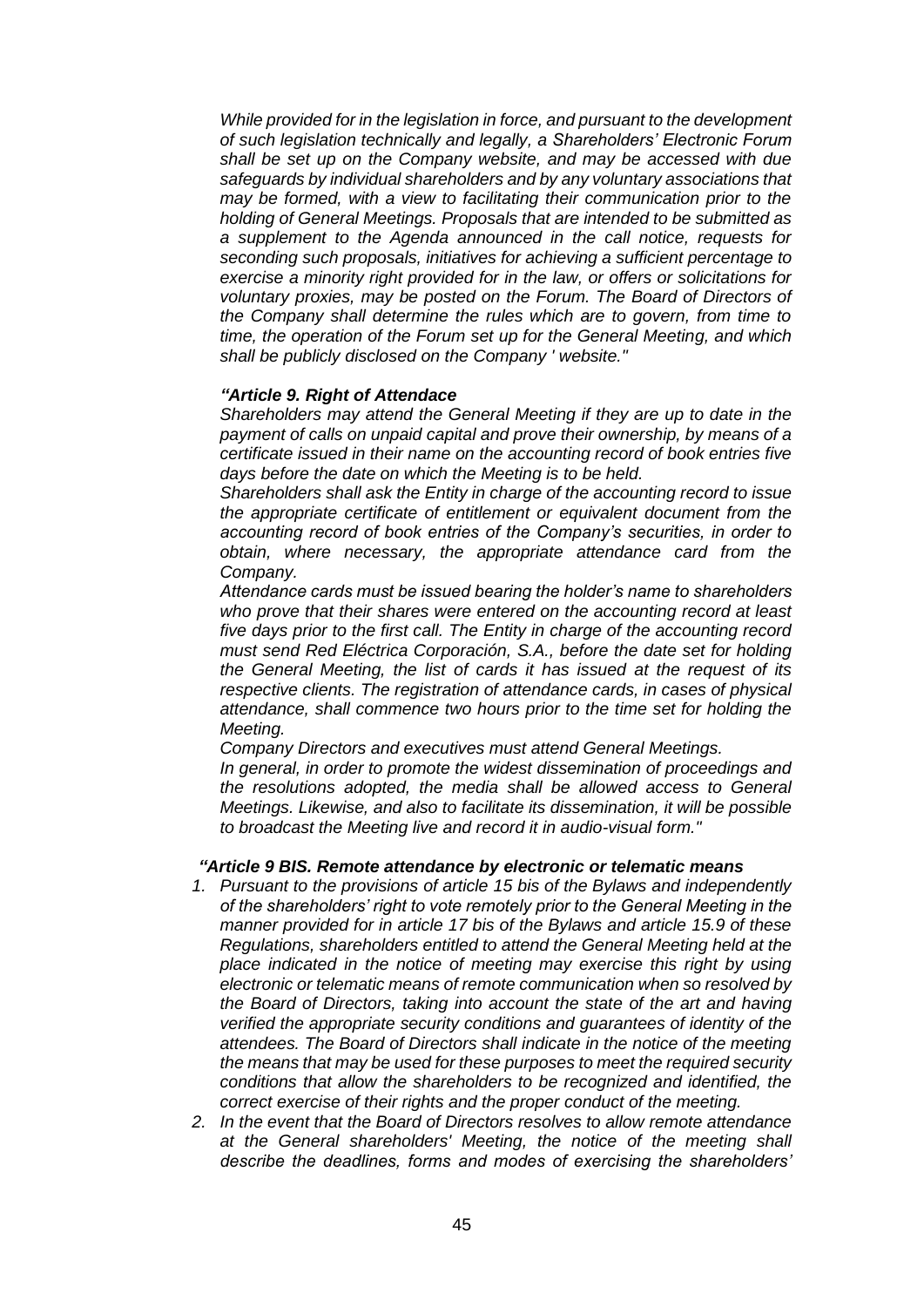*rights provided by the Board of Directors to allow for the proper conduct of the General shareholders' Meeting.* 

- *3. Remote attendance of shareholders and their representatives at the General Meeting by electronic or telematic means shall be subject to the following provisions, which may be developed and completed by the Board of Directors:* 
	- *a. The connection to the system for monitoring the General Meeting must be made as far in advance as indicated in the notice of the meeting in relation to the time scheduled for the start of the meeting. After the time limit set for this purpose, a shareholder or representative who initiates the connection later shall not be considered an attendee.*
	- *b. A shareholder or its representative wishing to attend the General Meeting and exercise its rights must identify itself by recognized digital signature or some other form of identification, as determined by the Board of Directors in a resolution adopted to such end, providing adequate assurances of authenticity and the identity of the shareholder or representative in question. Voting and information rights must be exercised through the electronic means of remote communication deemed appropriate in accordance with the provisions of these Regulations.*
	- *c. The Board of Directors may stipulate in the call that the addresses and proposals of resolutions that, in accordance with law, are formulated by the shareholders that attend using telematic means must be submitted to the Company before the General Meeting is held. The replies to those shareholders or representatives who attend the General Meeting in this manner and who exercise their right to information during the course of the meeting shall be produced during the meeting itself or in writing within seven days following the holding of the General Meeting, when appropriate and as determined by the Board of Directors.*
	- *d. The inclusion of shareholders or representatives of shareholders attending remotely in the list of attendees shall be in accordance with the provisions of these Regulations.*
	- *e. The interruption of the communication, due to technical circumstances or for security reasons arising from supervening circumstances, may not be invoked as an illegitimate deprivation of the shareholder's rights, nor as a cause for challenging the resolutions adopted by the General Meeting.*
	- *4. The Board of Directors may resolve to convene the Meeting to be held exclusively by telematic means, complying with the requirements established in the legislation in force and in the statutory authorization granted, implementing the necessary measures in accordance with the state of the art and the circumstances of the Company, especially the number of shareholders.*

*In this case, the notice of call shall inform of the formalities and procedures to be followed for the registration and formation of the list of attendees, for the exercise of their rights and for the proper reflection in the minutes of the proceedings of the Meeting. In no case shall attendance be conditional upon registration being completed more than one hour before the scheduled start of the Meeting.*

*The exclusively telematic Meeting shall be deemed to be held at the registered office regardless of where the Chairman of the Meeting is located.*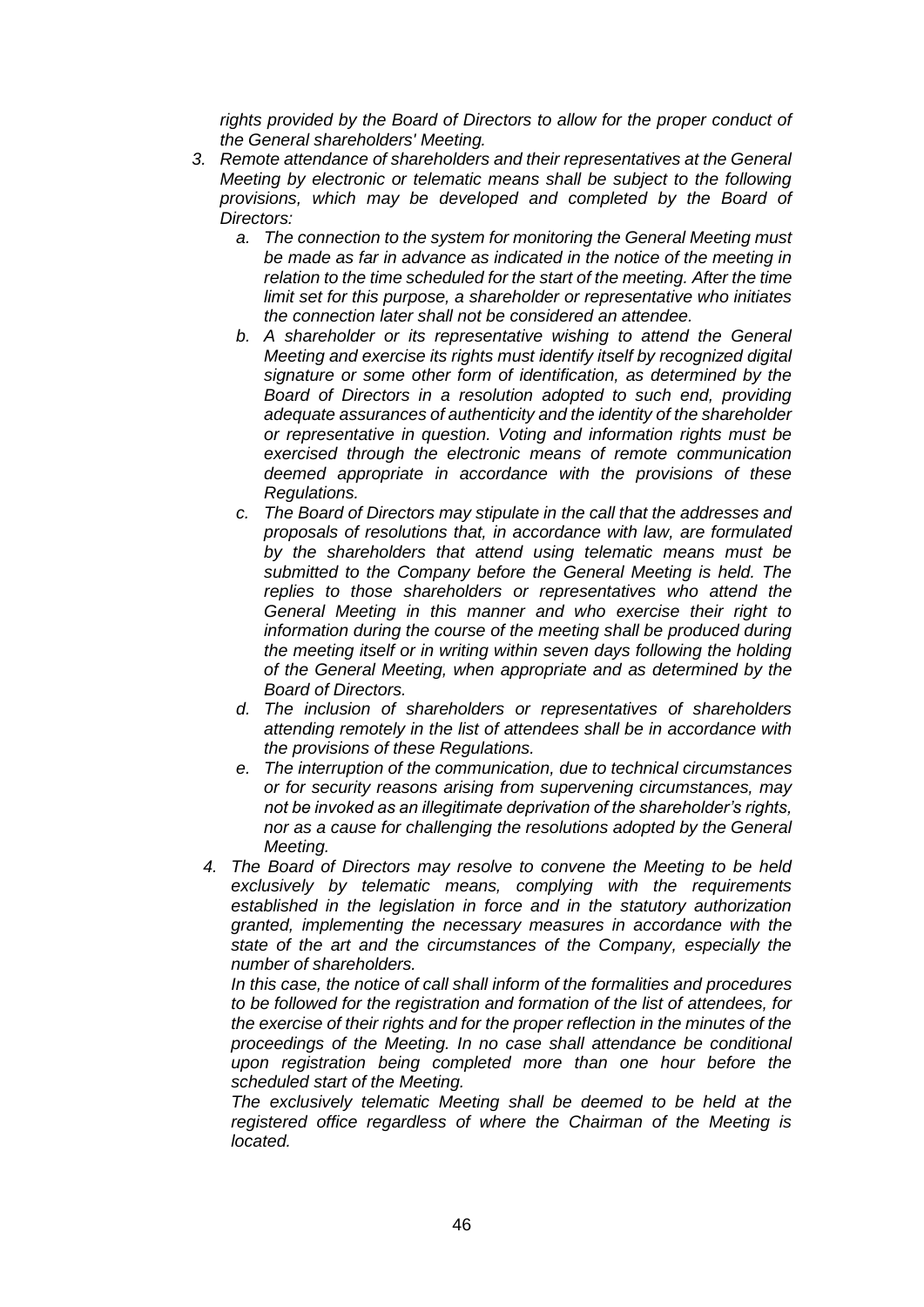*The provisions on attendance and telematic means contained in this article shall be applicable, provided that they do not contradict the provisions of this paragraph.*

*5. The Board of Directors may establish and update the media and procedures appropriate to the state of the technology to handle the remote attendance and casting of electronic votes from a distance during the holding of the General Meeting, adapting, if appropriate, to the rules and regulations for this system and to the provisions of the Bylaws and these Regulations. Such means and procedures will be published on the Company's corporate website."*

#### *"Article 10. Proxies*

*Shareholders who are entitled to attend may be represented at the General Meeting by another person, in the manner established by law and in the Bylaws. The proxy must be granted in writing and specifically for each Meeting.*

*No person may accumulate proxies in the name of the same shareholder which confer on him voting rights in the name of such shareholder that exceed the limits established in article 5 of the Bylaws.*

*Proxies may also be granted by means of postal or electronic correspondence or by any other means of remote communication, provided that the identity of the individual granting the proxy and the security of the electronic communications are duly guaranteed, pursuant to the provisions of the applicable legislation and subject, if appropriate, to the provisions of articles 15 and 17 bis of these Bylaws and 15.9 of these Regulations on the casting of votes by the aforesaid means, insofar as this is not incompatible with the nature of the proxy granted.*

*The provisions of the preceding two paragraphs shall also apply to the notification to the Company of the appointment of the proxy-holder and to the revocation of the appointment. The Company shall establish the system for electronic notification of the appointment, with the formal, necessary and proportionate requirements in order to guarantee the identity of the shareholder and of the proxy-holder(s) appointed by him.*

*Where instructions are issued by the represented shareholder, the proxy- holder shall cast his vote in accordance with such instructions and shall be obliged to keep the instructions for a period of one year as from the date of the relevant Meeting.*

*Proxy-holders may hold the proxies of more than one shareholder with no limit on the number of shareholders they may represent. Where a proxy-holder holds several proxies, he may cast votes in different directions, in accordance with the instructions received from each shareholder. In all cases, the number of shares represented shall be calculated for the valid constitution of the Meeting.*

*Prior to his appointment, a proxy-holder must provide detailed information to the shareholder on whether he has any conflict of interest, in accordance with the provisions of article 523 of the Spanish Companies Act. If the conflict arises after his appointment and the proxy-holder has not warned the represented shareholder of its potential existence, he must inform the shareholder immediately. In both cases, if no new specific voting instructions have been received for each of the items on which the proxy-holder is to vote in the name of the shareholder, the proxy-holder must refrain from casting the vote.*

*Where the Directors of the Company, or another acting for the account or in the interests of any of them, have made a public proxy solicitation, the Director obtaining it may not exercise the right to vote attaching to the shares represented on those items on the Agenda in respect of which he has a conflict of interest unless he has received specific voting instructions from the*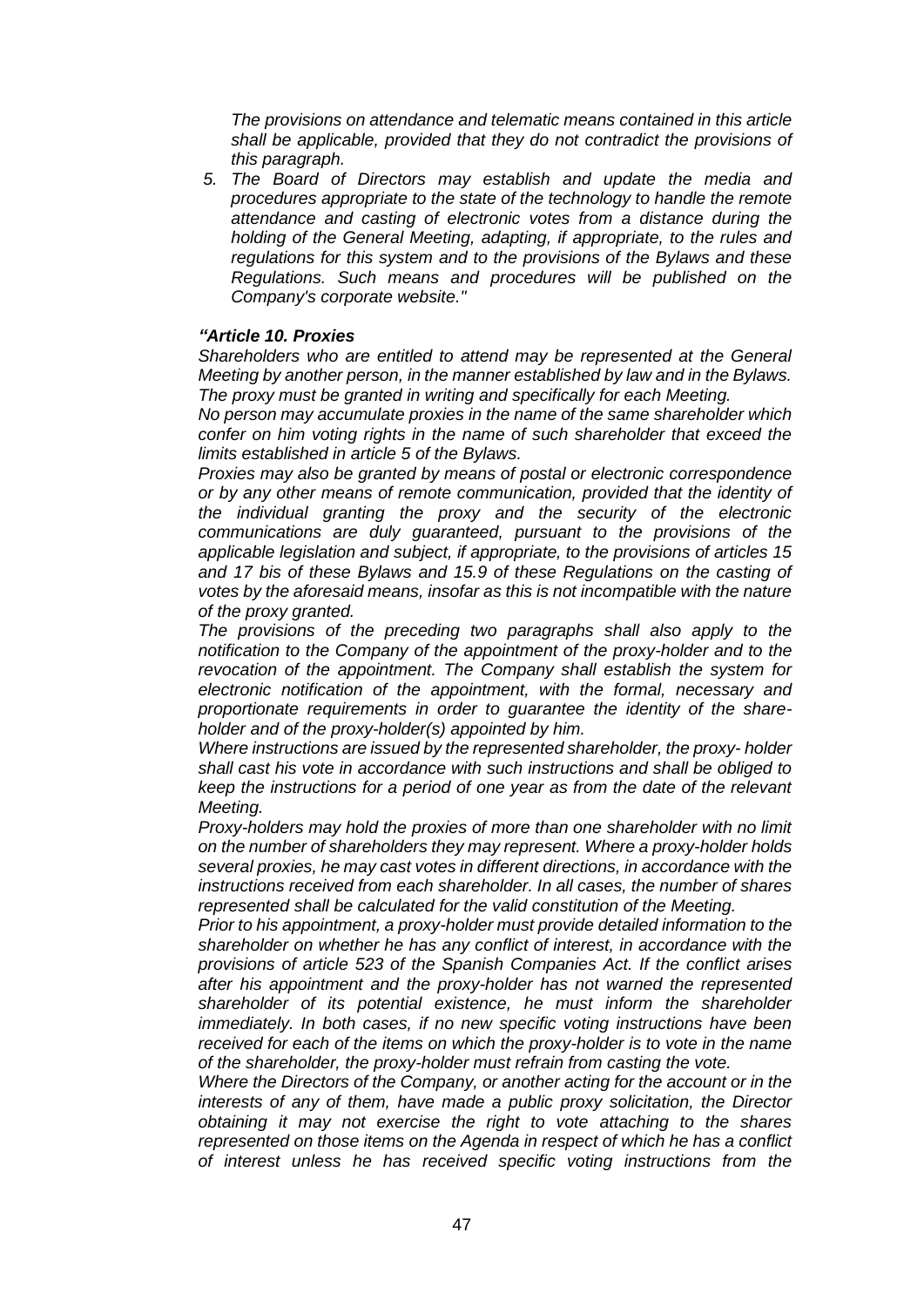*represented shareholder for each item, as provided in this article, in accordance with article 526 of the Spanish Companies Act.*

*Any intermediary entities registered as entitled shareholders according to the share accounting register, albeit acting on behalf of other ultimate beneficiaries, may in any case fraction their vote and vote against the proposal, further to different voting instructions, if such are received. These intermediary entities may grant a proxy to each ultimate beneficiary or to third parties designated by the latter, without limitation on the number of proxies granted.*

*Personal attendance of the General Meeting, either physically or telematically, by the shareholder represented shall be deemed to revoke the proxy granted.*

*The shareholder's proxy-holder may appoint a substitute to cast the vote where there is a conflict of interests."*

#### **Fifth. - Amendments to the articles relating to the conduct of the General Meeting (articles 11 "Quorum", 12 "Chair of the General Meeting", 15 "Constitution, deliberation and adoption of resolutions" and 17 "Publicity").**

To amend Articles 11 ("Quorum"), 12 ("Chair of the General Shareholders' Meeting"), 15 ("Constitution, deliberation and adoption of resolutions") and 17 ("Publicity") of the Regulations of the General Shareholders' Meeting, which shall be worded as follows:

### *"Article 11. Quorum*

*The General Meeting shall be validly convened on first call when the shareholders, attending in person or by proxy, hold at least twenty-five per- cent of the subscribed voting capital stock.*

*On second call the General Meeting shall be validly convened regard- less of the capital stock attending thereat.*

*In order for an Annual or Special General Meeting to be able to validly adopt a resolution for a capital increase or reduction or any other amendment of the Bylaws, the issue of debentures, the removal or limitation of the preemptive right of acquisition of new shares, or an alteration of legal form, merger, spin-off or transfer en bloc of assets and liabilities, or the transfer abroad of the registered office, shareholders holding at least 50 percent (50%) of the subscribed voting capital stock must attend in person or by proxy on first call. On second call, the attendance of 25 percent (25%) of said capital stock shall be sufficient.*

*Non-voting shares and those whose holders are not up to date in the payment of calls on unpaid capital, shall not be counted as present or represented at any General Meeting."*

#### **"***Article 12. Chair of the General Meeting*

*The General Meeting shall be chaired by the Chairman of the Board of Directors and, in his absence, by the relevant Deputy Chairman, according to rank or to seniority in the office, and, in their absence, by the person designated by the Board of Directors and, in the absence of such designation, by such Director or shareholder as is freely designated by the shareholders attending each Meeting.*

*The Secretary or Deputy Secretary of the Board of Directors shall act as Secretary of the General Meeting. In the absence of both, the person designated by the Board of Directors and, if no such designation exists, such Director or shareholder as is freely designated by the shareholders attending each General Meeting shall act as Meeting Secretary.*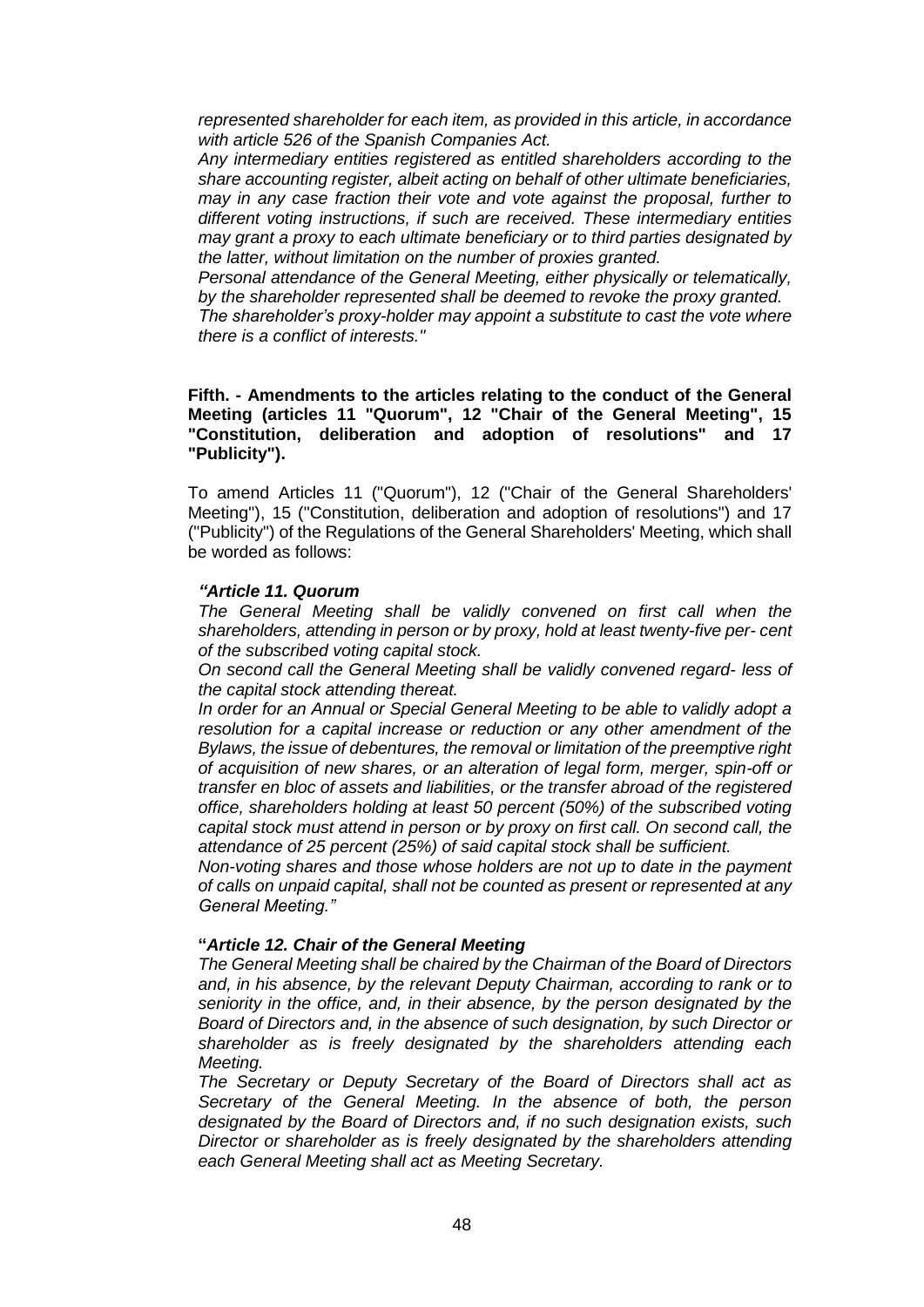*The Chairman is responsible for directing and establishing the order of deliberations and speeches; for deciding on the form taken by the vote on resolutions; for resolving any doubts, making clarifications or handling complaints which are raised in relation to the Agenda, the list of attendees, ownership of shares, delegation of authority or proxies, the requirements for valid constitution and adoption of resolutions by the Meeting, regarding the Bylaws' limit on the right to vote or regarding the interpretation of these Regulations; and for granting the floor to any shareholders requesting it, withdrawing it or refusing it and ending debates when he considers the matter being debated to have been sufficiently discussed; and, in general, exercising all such powers, including those of order and discipline, as may be necessary for the best conduct of the meeting."*

#### *"Article 15. Constitution, deliberation and adoption of resolutions 15.1. Attendance list*

*Before discussing the first item on the Agenda, the list of attendees shall be drawn up, indicating the nature or representation of each one and the number of shares, of their own or of others, with which they attend.*

*At the end of the list the number of shareholders attending in person or by proxy shall be determined, as well as the amount of capital stock they own, specifying that belonging to shareholders with voting rights, by way of summary, verified by the Secretary's Office.*

*The list of attendees may also be drawn up by means of a file or included on a computerized medium. In such cases the means used shall be recorded in the minutes and the appropriate identification note, signed by the Secretary and countersigned by the Chairman, shall be affixed to the sealed cover of the file or of the medium.*

*15.2. Calling the meeting to order*

*After the meeting is called to order, the Secretary shall read the information concerning the call and attendance on the basis of the list of attendees. In light of the list of attendees the Chairman shall, if appropriate, declare the General Meeting to be validly convened. If a notary asked by the Company to draw up the minutes of the General Meeting is present, he shall ask the attendees whether there are any reservations or protests regarding the information concerning the attendance of shareholders and capital stock stated by the Chairman.*

*Any shareholder who physically attends the Meeting and, if applicable, expresses reservations must display his attendance card to the personnel assisting the Presiding Panel and, if appropriate, the attending notary.*

*Before opening the debate on the Agenda, the Chairman shall ask shareholders physically attending the Meeting who wish to address the General Meeting to*  approach the personnel assisting the Presiding Panel, displaying their *attendance card, with a view to establishing the order in which they may take the floor. Those attending by telematic means will be able to intervene in accordance with the terms set forth in the notice of meeting. 15.3. Presentations*

*At the Ordinary General Meeting, the Chairman shall inform the General Meeting of the most significant aspects of the fiscal year and of the Board's proposals, and his presentation may be completed by persons authorized by him. The Chairman of the Audit Committee shall be at the disposal of the General Meeting to answer such questions as may be raised thereat by the shareholders on the matters within its jurisdiction.*

*15.4. Request for information*

*While the General Meeting is being held, shareholders physically attending it may orally request such reports or explanations as they deem appropriate*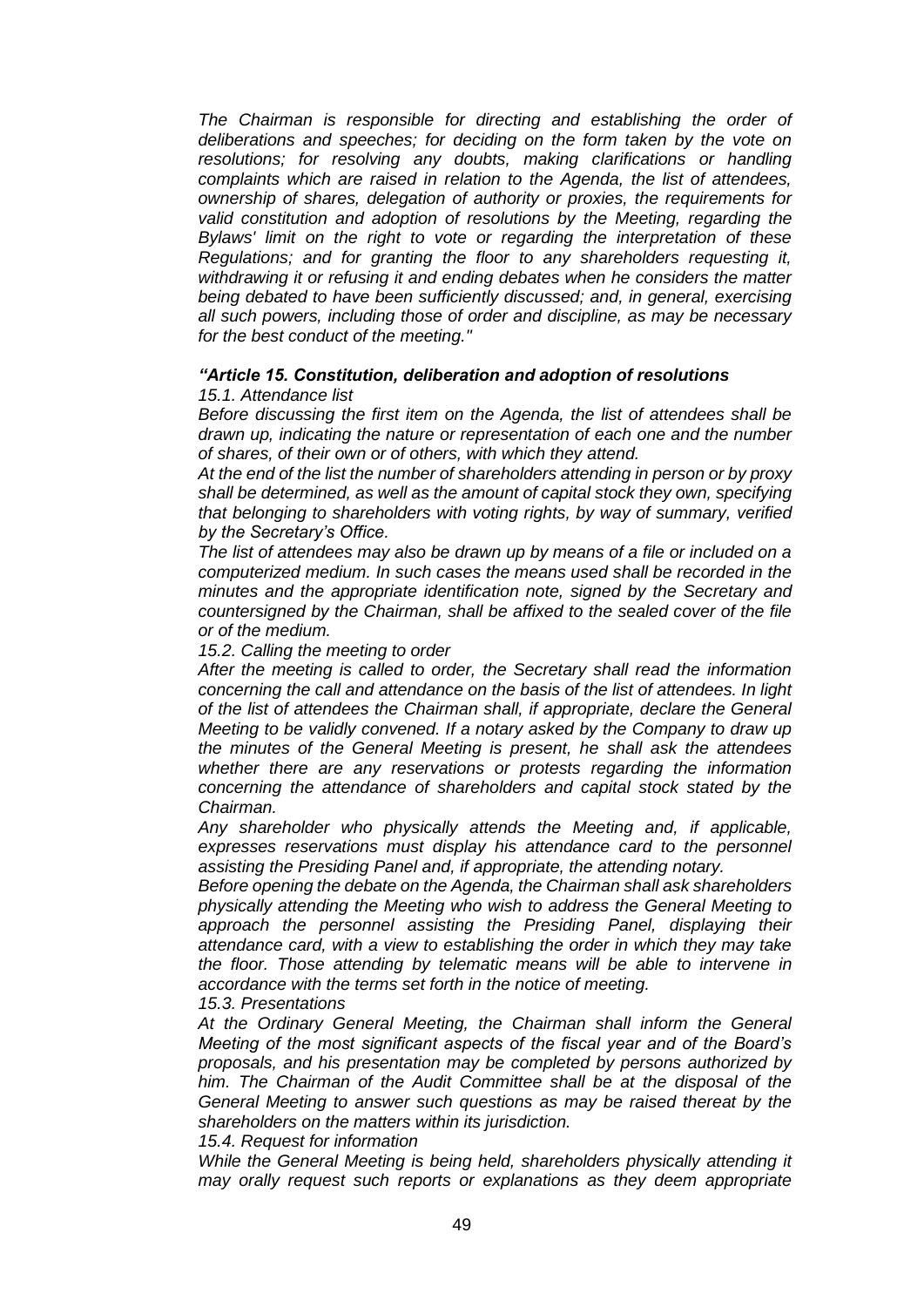*concerning the items on the Agenda or about the information that is publicly available and which the Company has provided to the National Securities Market Commission since the last General Meeting was held, and about the auditor's report. If this right cannot be satisfied at that time, the Board of Directors must provide the information in writing within seven days after the holding of the Meeting. Shareholders attending by telematic means may request such information or clarifications as they deem appropriate regarding these matters under the terms set forth in the notice of call.*

*If prior to their formulation of a specific question, the requested information is clearly, and directly and expressly available to all shareholders on the Company website in a question and answer format, Directors may merely reply by referring to the information provided in this form.*

*Directors must provide the shareholders with the information requested unless this information is unnecessary to protect shareholders' rights, or objective reasons exist to consider that it may be used for non-corporate purposes or that its publicity could damage the Company or its related companies. This exception shall not apply where the request is supported by shareholders who represent at least twenty-five per cent of the capital stock.*

*15.5. Deliberation*

*When the appropriate presentations have been concluded, the Chairman shall grant the floor to shareholders who have so requested, directing and coordinating the debate, and seeking to follow the established Agenda, except as provided for in articles 223.1 and 238 of the Spanish Companies Act.*

*The Chairman shall organize the manner in which replies are to be given to shareholders who have made any request or clarification in their speech. In particular, he may decide that a joint reply be given to the speeches of shareholders at the end of their turn to speak.*

*The Chairman shall bring the debate to a close when the matter has, in his opinion, been sufficiently debated, whereupon the Chairman shall submit the proposed resolutions to a vote and they shall be read by the Secretary.*

*The reading of proposals may be summarized by decision of the Chairman, provided that the shareholders representing the majority of the subscribed voting capital stock present at the Meeting do not object to it.*

*In exercising his powers to organize the proceedings of the Meeting, and notwithstanding other actions, the Chairman may, whenever he deems it appropriate and having regard to the existing circumstances:*

- *i. redistribute the time assigned to each shareholder;*
- *ii. ask speakers to clarify or expand on the issues they have set forth;*
- *iii. call shareholders addressing the Meeting to order so that they limit their speech to matters specific to the Meeting and refrain from making inappropriate comments;*
- *iv. withdraw the use of the floor from speakers who abuse their right or have used up the time assigned;*
- *v. expel from the premises those who are disorderly and disrupt the nor- mal proceedings of the General Meeting, with the necessary ancillary measures.*

#### *15.6. Temporary adjournment*

*(i) Exceptionally, if disturbances occur which substantially disrupt the orderly progress of the meeting, or any other extraordinary circumstance arises which temporarily prevents the normal proceedings of the Meeting, the Chairman of the Meeting may resolve the adjournment of the session for such period of time as he deems adequate, under no circumstances exceeding two hours, in order to seek to reestablish the conditions necessary for its continuation. The Chairman of the General Meeting shall take such additional measures as he deems appropriate to guarantee the*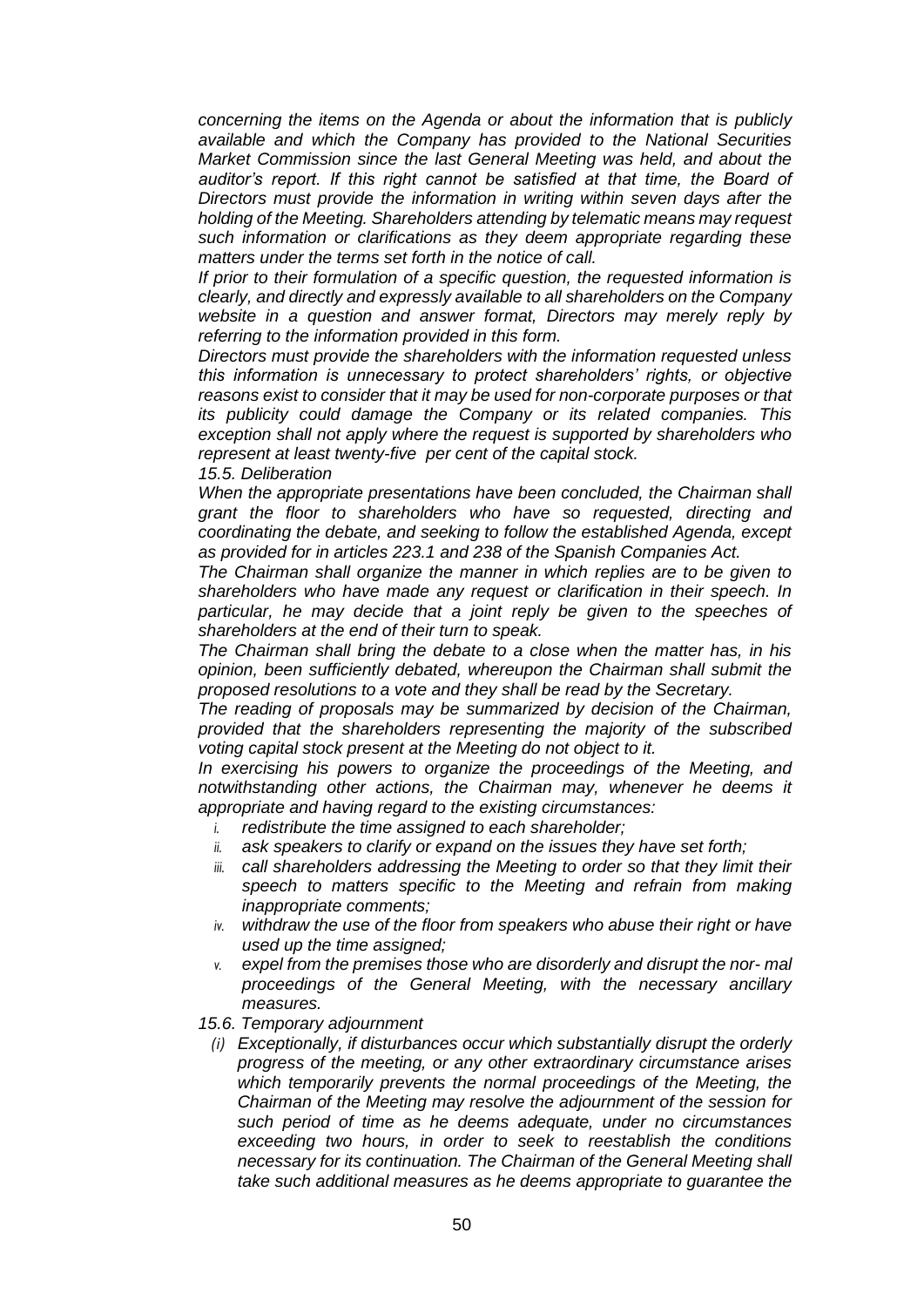*safety of those present and to avoid the repetition of circumstances which could again disrupt the orderly progress of the meeting.*

- *(ii) If, after the meeting is resumed, the situation which gave rise to the adjournment persists, the Chairman may, after consulting the Presiding Panel of the Meeting, resolve an extension for the following day. If the resolution regarding the extension is, for any reason, not adopted by the Presiding Panel, the Chairman shall immediately bring the session to a close.*
- *15.7 Extension*
	- *(i) At the proposal of the Chairman, after consulting the Presiding Panel, or at the request of shareholders who represent at least one fourth of the capital stock present at the General Meeting, those attending may decide to extend its sessions for one or more consecutive days.*
	- *(ii) After the holding of the General Meeting has been extended, it shall not be necessary at successive sessions to repeat compliance with the requirements stipulated by the law or in the Bylaws in order for it to be validly convened. If any shareholder included on the list of attendees drawn up at the beginning of the Meeting subsequently fails to attend successive sessions, the majorities necessary for the adoption of resolutions shall continue to be those determined at the sessions having regard to information derived from that list.*

### *15.8 Voting*

*Each share confers the right to one vote pursuant to the Bylaws, subject to the limitations contained therein in accordance with the mandate of article 30 of the Electricity Industry Act and under Additional Provision No. 23 of Act 54/199717/2007.*

*The Chairman shall put to a separate vote those matters which are substantially independent, so that the shareholders can express their voting preferences separately. In particular, the following shall be put to a separate vote:*

- *(i) the appointment, ratification, re-election or removal of each Director.*
- *(ii) in the event of an amendment of the Bylaws, each article or group of articles with individual autonomy.*
- *(iii) any matters for which this is foreseen in the Bylaws. The Chairman shall decide on the most appropriate method for voting in*  each case, which he shall announce publicly at the General Meeting *sufficiently in advance of the vote.*

*However, the following deductive methods may be adopted to expedite voting:*

- *i. In voting on the Board's proposals relating to items included on the agenda, to treat as votes for those of all shares present or represented, except for votes against, blank votes and any abstentions which were expressly declared by notification to the Secretary of the General Meeting, or, if appropriate, to the notary present at the Meeting, in such manner as may be decided by the Chairman.*
- *ii. In voting on proposed resolutions relating to items not included on the Agenda or alternative proposals to those of the Board, to treat as votes against those of all shares present or represented, except for votes for, blank votes and any abstentions which were expressly declared by notification to the Secretary of the General Meeting, or, if appropriate, to the notary present at the Meeting, in such manner as may be decided by the Chairman.*

*In the two preceding cases, the declaration or casting of votes by notification to the Secretary or, if appropriate, to the notary, may be done individually in relation to each of the items on the agenda, or collectively for some or all of them. The Secretary shall furnish the Chairman with the list of the scrutineers drawn up together with the notary, if the latter was involved, with the result of*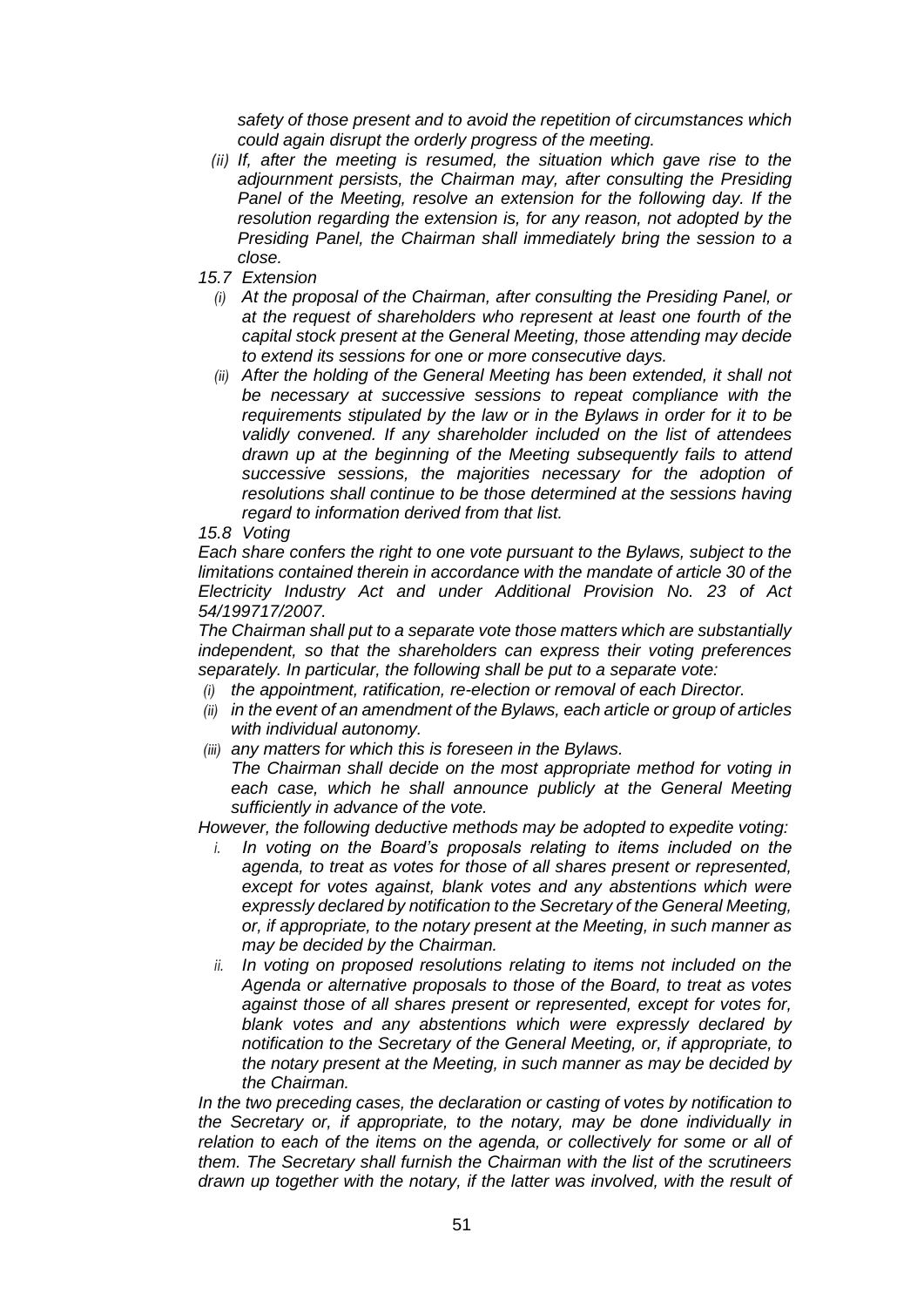*the vote on each proposal. The list of votes counted must record all votes, indicating the voter's identity, the capacity in which he cast the vote (shareholder or proxy-holder) and whether he voted for or against or, if appropriate, his abstention. The notary, if any, shall record this in the minutes in the same way. 15.9 Casting of votes by remote means of communication prior to the holding of the Meeting*

*Shareholders entitled to attend and vote may cast their vote on the proposals relating to items included on the Agenda, prior to the holding of the Meeting, by postal or electronic correspondence or by any other means of remote communication, provided that the identity of the individual exercising his right to vote and the security of the electronic communications are duly guaranteed, in accordance with the provisions of the applicable legislation, as well as of the Bylaws, these Regulations and such supplemental rules and rules implementing them as may be approved by the Board of Directors.*

*Votes by postal correspondence shall be cast by sending the Company a document in which the vote is recorded, accompanied by the attendance card issued by the entity or entities in charge of keeping the record of book entries or, if appropriate, by the Company.*

*Votes by electronic communication shall be cast using a recognized electronic signature or such other kind of safeguard as the Board of Directors considers suitable to ensure the authenticity and the identity of the shareholder exercising the right to vote.*

*A vote cast by electronic communication must be received by the Company before midnight (24:00) on the day immediately prior to that set for holding the General Meeting on first call. Otherwise, the vote shall be deemed not to have been cast.*

*The Board of Directors, having regard to the technical and legal bases making it possible and duly guaranteeing the identity of the individual exercising his right to vote, is authorized to implement the foregoing provisions by establishing the appropriate rules, means and procedures according to the state of the art with a view to instrumenting the casting of votes and the grant of proxies by electronic means, in compliance with any legislation which may be made for this purpose.*

*In particular, the Board of Directors may regulate the use of alternative safeguards to the electronic signature for the casting of an electronic vote and reduce the advance period for the Company's receipt of votes cast by postal or electronic correspondence or by any other means of remote communication, in accordance with the provisions of the previous paragraphs.*

*In any event the Board of Directors shall take the necessary measures to avoid duplications and to ensure that the person who cast the vote was duly entitled to do so in accordance with the provisions of article 15 of the Bylaws.*

*Any implementing provisions adopted by the Board of Directors under the provisions of this article, as well as the means, procedures and forms established for granting a proxy and exercising the right to vote remotely shall be posted on the Company website.*

*Shareholders entitled to attend and vote who cast their votes remotely in the manner contemplated in this article, must be counted as present for the purposes of convening the General Meeting.*

*Personal attendance at the General Meeting, either physically or telematically, by the shareholder or by his proxy-holder shall constitute the revocation of the vote cast by postal or electronic correspondence or by any other means of remote communication.*

*15.10 Adoption of resolutions*

*Resolutions shall be adopted by a simple majority of the votes of the shareholders present or represented at the Meeting; a resolution will be deemed*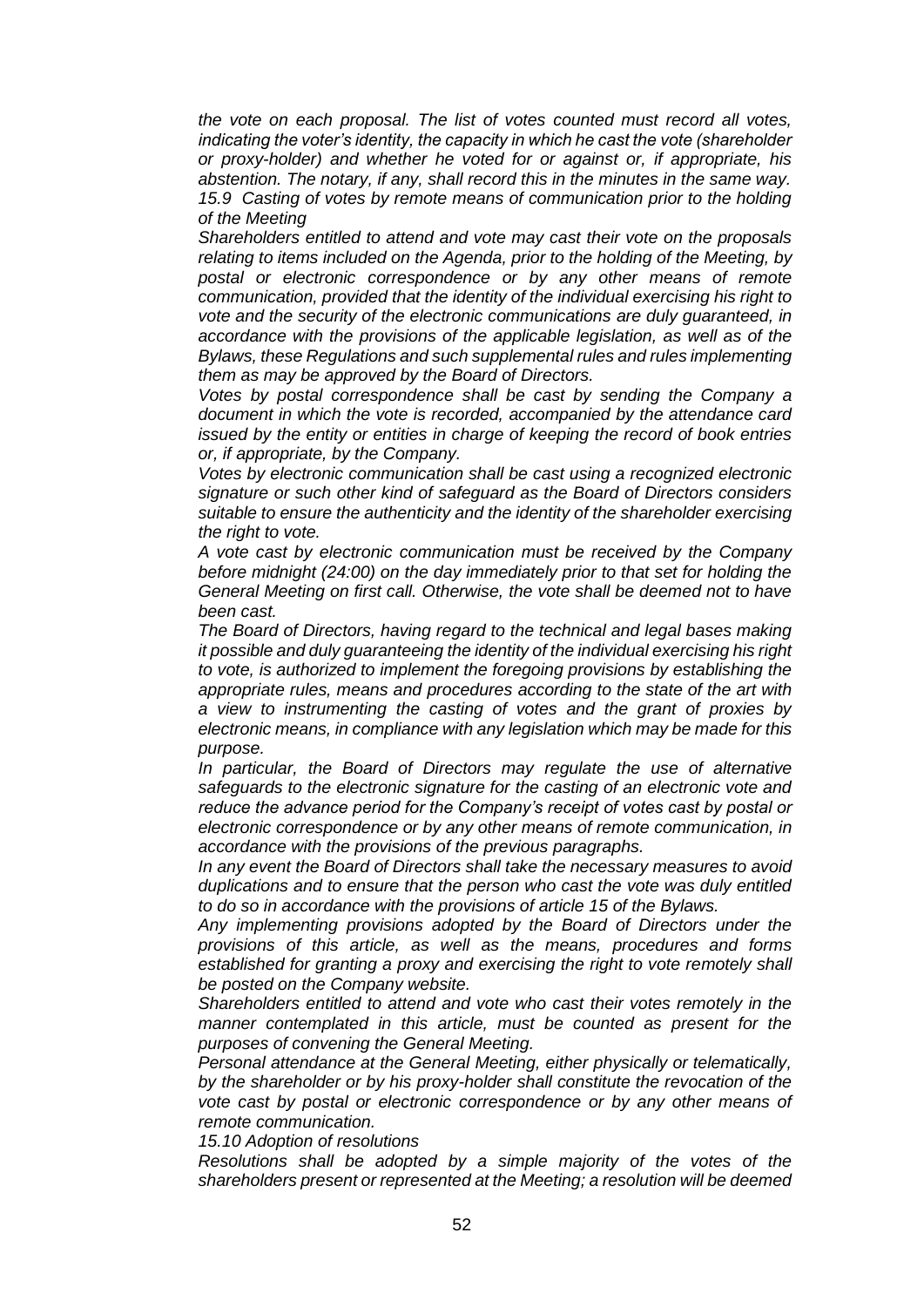*adopted whenever it obtains more votes in favor than against, of the capital stock present or represented. In order to adopt the resolutions foreseen in article 194 of the Spanish Companies Act and article 14 of the Company Bylaws, if the capital stock present or represented exceeds fifty (50) per cent, it will suffice for the resolution to be adopted by an absolute majority. However, the favorable vote of two thirds of the capital stock present or represented at the Meeting will be necessary if, at second call, shareholders attend that represent twenty-five (25) per cent or more of the voting capital subscribed, without reaching fifty (50) per cent. The foregoing will not apply in those cases where the Law requires a greater majority.*

*For each resolution submitted to a vote the General Meeting must determine, at minimum, the number of shares with respect to which valid votes have been cast, the proportion of the capital stock represented by such votes, the total number of valid votes, the number of votes for and against each resolution and, as the case may be, the number of abstentions.*

*15.11Confirmation of votes*

*When the shareholder has cast its vote by electronic means, the Company shall send it an electronic confirmation of the receipt of its vote.*

*Within one month from the date of the General Meeting, the shareholder or its representative and the ultimate beneficial owner may request confirmation that the votes corresponding to the shares have been correctly recorded and counted by the Company, unless they already have this information. The Company must send this confirmation within the term established in the applicable regulations.*

*15.12Closing of the session*

*Once all the items on the Agenda have been debated and any relevant voting held, the Chairman shall bring the Meeting to a close.*

*15.13Publication of resolutions on the website*

*The resolutions approved and the result of the voting shall be published in full on the Company website within the five days following the end of the General Meeting."*

#### *"Article 17. Publicity*

*Notwithstanding the registration at the Mercantile Registry of all resolutions capable of being registered and the applicable statutory provisions governing the publication of corporate resolutions, on the same day on which the General Meeting is held or on the next business day the Company shall send the wording of the approved resolutions to the National Securities Market Commission, in the appropriate notice of other relevant information. The wording of the resolution may also be accessed on the Company's website. Furthermore, at the request of any shareholder or of whoever represented him at the General Meeting, the Secretary shall issue a certificate of the resolutions or of the Minutes of the General Meeting."*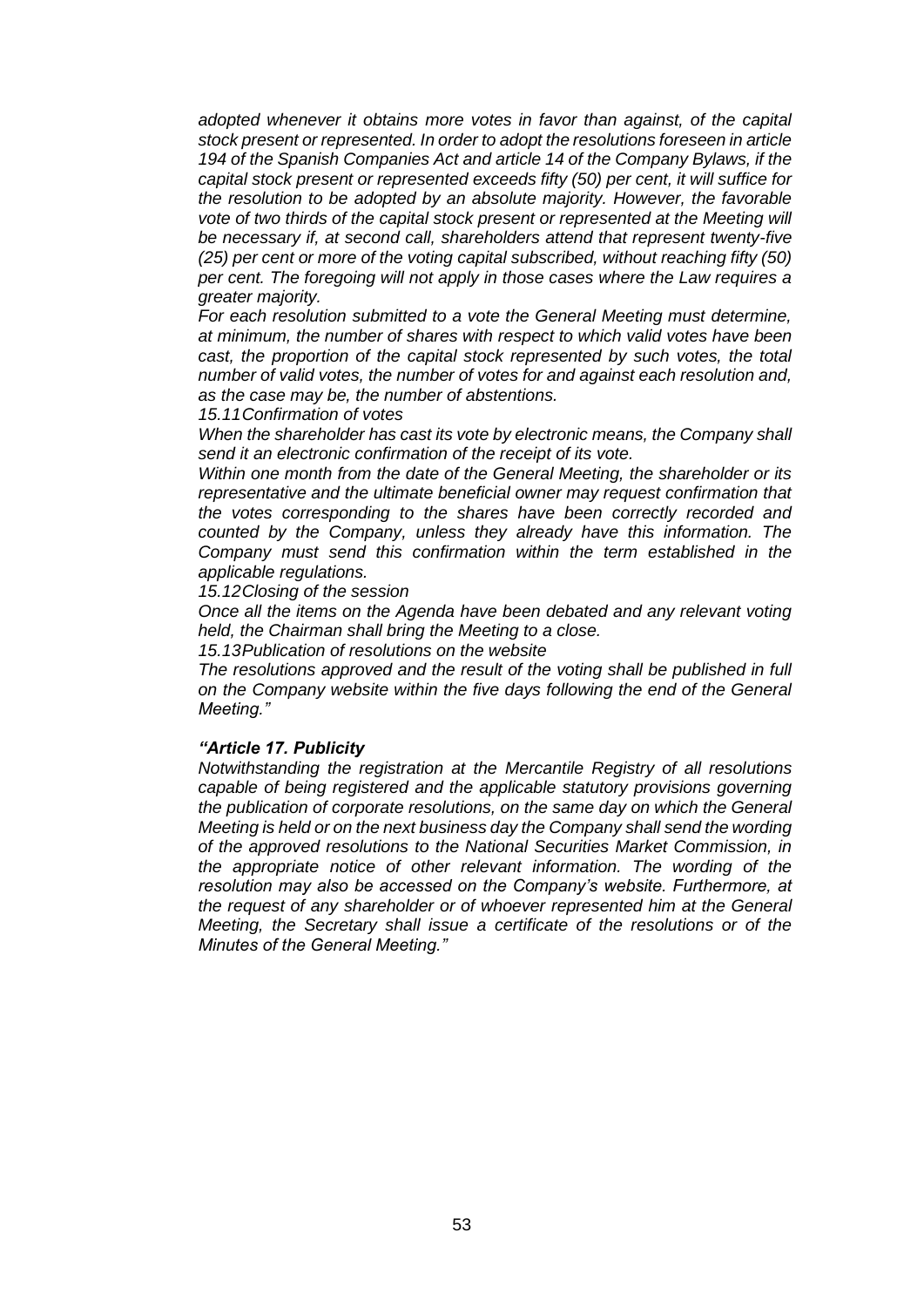# **PROPOSED RESOLUTIONS REGARDING ITEM NINTH ON THE AGENDA:**

# **REMUNERATION OF THE COMPANY'S BOARD OF DIRECTORS:**

### **First.- Approval of the Annual Report on Remuneration of the Directors of Red Eléctrica Corporación, S.A.**

To approve the Annual Report on Remuneration of the Directors of the company, in accordance with the proposal of the Board of Directors approved at its meeting of 23 February 2021.

(The full report is available on the company's website [\(www.ree.es\)](http://www.ree.es/), in the section relating to the 2021 *General Shareholders' Meeting*, in the sub-section *Agreements and other documentation of the Meeting*).

### **Second.- Approval of the remuneration of the Board of Directors of Red Eléctrica Corporación, S.A. for the 2021 financial year**.

To approve the remuneration of the Board of Directors of Red Eléctrica Corporación, S.A. for the 2021 financial year that was approved by the Board of Directors at the meeting of 23 February 2021, in accordance with the provisions of the Bylaws, of the new Policy on Remuneration of the Directors, and of the Annual Report on Remuneration of the Directors, at the proposal of the Appointments and Remuneration Committee, on the following terms:

### **REMUNERATION OF THE BOARD OF DIRECTORS, IN RESPECT OF ALL ITEMS, FOR THEIR NON-EXECUTIVE FUNCTIONS, FOR THE 2021 FINANCIAL YEAR**

Next, it is proposed that the remuneration of the directors "as such", i.e. for their nonexecutive functions as members of the Board of Directors and its Committees, during the financial year 2021, be maintained, in all its components and amounts, as in the financial year 2020, as follows:

#### **1. Chairperson (non-executive) of the Board of Directors**

a) Fixed Remuneration (as chairperson of the Board).

The same amount as in 2020 is maintained, at 399,170.00 euros per year, which shall be paid in monthly instalments before the fifth  $(5<sup>th</sup>)$  day of the following month.

b) The chairperson of the Board of Directors also maintains the annual remuneration established below for all directors, as members of the Board of Directors, under the heading of "Fixed remuneration" and "Remuneration for attendance at Board meetings".

#### **2. Fixed Remuneration**

The Fixed Remuneration for the year 2021 is set as follows:

130,742.00 euros per year per director, to be paid monthly before the 5th day of the following month.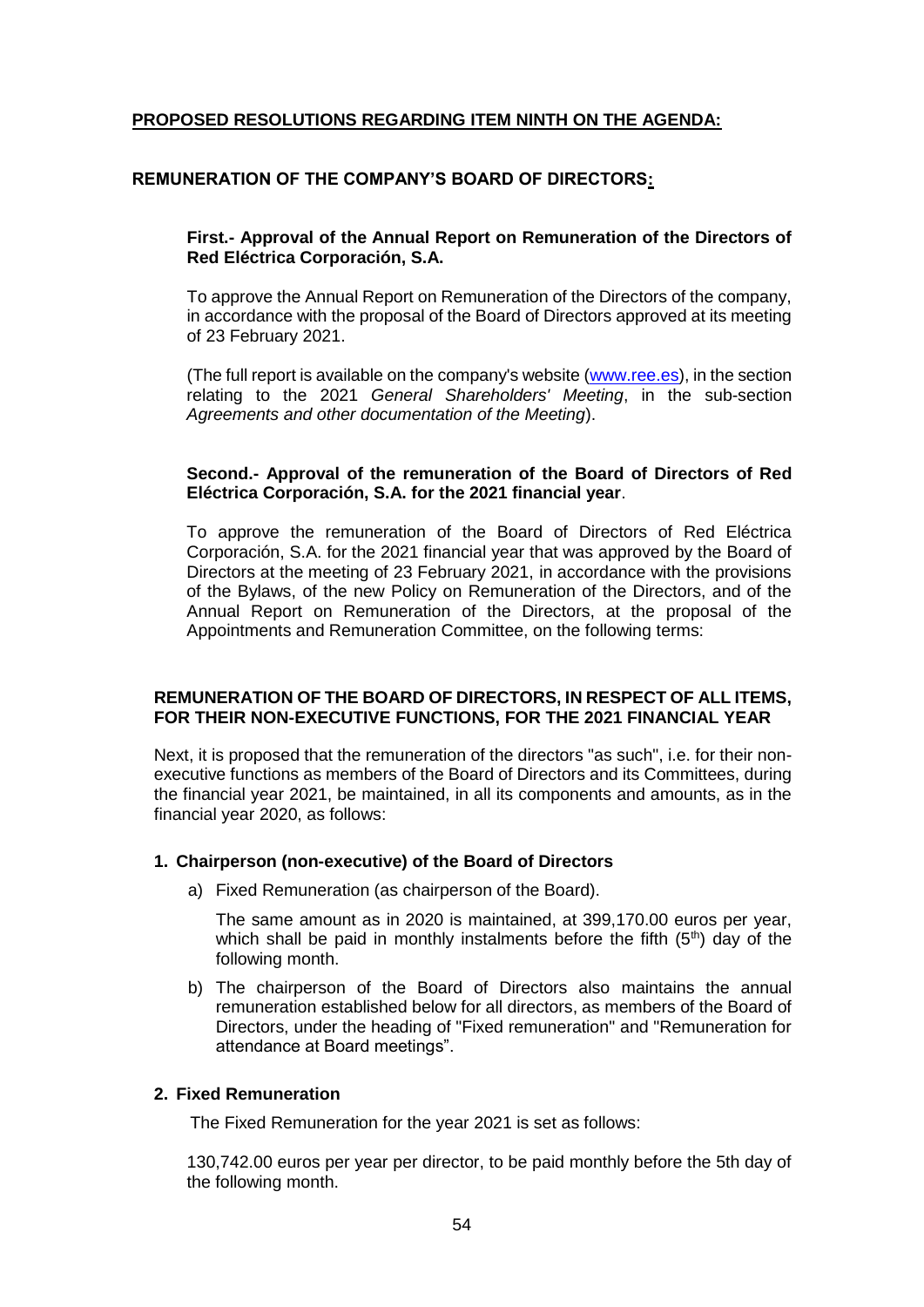### **3. Remuneration for attending meetings of the Board of Directors**

The remuneration for attending meetings of the Board of Directors and its Committees during the 2021 financial year will be as follows:

1,500.00 euros for attendance in person by directors at each of the eleven ordinary meetings included in the schedule for 2021 approved by the Board of Directors. Proxies may be granted without losing the entitlement to receive the remuneration, provided the proxy appointment is for just cause and occurs no more than twice during the year. This amount will be paid within fifteen days of the given meeting being held.

The holding of extraordinary meetings of the Board of Directors, in person or electronically, will not be remunerated by this remuneration for attending Board meetings.

### **4. Service on Board of Directors Committees**

The remuneration for service on the committees of the Board of Directors, during the 2021 financial year, is established as follows:

a) 27,900.00 euros per annum to each member of a Board committee, to be paid monthly before the  $5<sup>th</sup>$  day of the following month.

The foregoing amount is an annual amount, regardless of the number of committee meetings held during 2021.

b) An additional 15,000.00 euros per annum to each chairperson of a Board Committee, to be paid monthly before the  $5<sup>th</sup>$  day of the following month.

The foregoing amount is an annual amount, regardless of the number of committee meetings held during 2021.

#### **5. Independent Lead Director**

Additional remuneration of 15,000.00 euros per annum is assigned to the position of lead independent director, to be paid monthly before the 5th day of the following month.

In accordance with article 20 of the Bylaws, directors who perform executive functions (in this case, the Chief Executive Officer) shall be entitled to receive additional remuneration for the performance of such functions; such remuneration has been established in the corresponding contract approved by the Board of Directors on 27 May 2019, in accordance with articles 249 and 529.octodecies of the Spanish Companies Act, and with the current Policy on Directors' Remuneration, which is detailed in the Annual Report on Directors' Remuneration submitted for approval under item nine, section one of the Agenda of this General Shareholders' Meeting.

In the event of an increase in the number of directors in the 2021 financial year, in application of the provisions of article 20 of the company's Bylaws, the total amount of the annual remuneration of the Board of Directors will be increased by the amounts and individual items per director contemplated in this proposed resolution.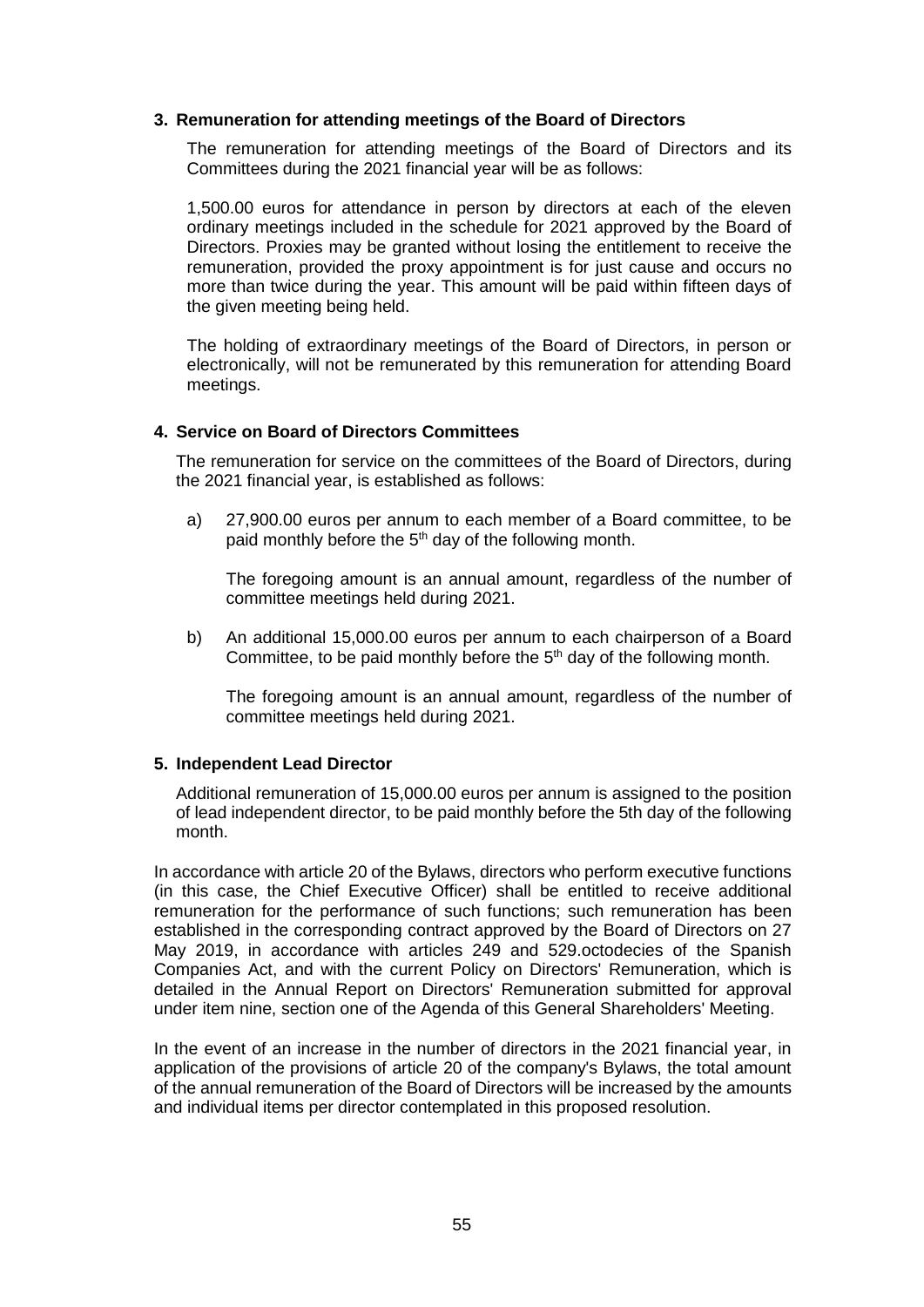# **Third**.- **Approval of the remuneration through the delivery of shares of the company provided for in the new Long-Term Incentive Plan for the Promotion of Energy Transition, Reduction of the Digital Divide and Diversification.**

To approve, in accordance with the provisions of articles 219 of the Spanish Companies Act and 20 of the Bylaws of RED ELÉCTRICA CORPORACIÓN, S.A. (the "Company"), the remuneration through the delivery of shares of the Company provided for in the new Long-Term Incentive Plan for executive directors and members of management of the Company and companies belonging to the Red Eléctrica Group. (the "Plan"), in accordance with the terms and conditions set forth below:

# **1. Description**

The Plan is instrumented through the grant of a total incentive (the "Incentive") which is the sum of a cash incentive and a certain number of shares, once the Plan has expired and the Appointments and Remuneration Committee has verified compliance with all the established conditions.

# **2. Beneficiaries**

The Plan is aimed at executive directors and members of the management team of the Company and of the companies belonging to the Red Eléctrica Group who, due to their position or responsibility, are considered to contribute decisively to the creation of value and are included in the Plan during its term.

# **3. Duration, evaluation and settlement**

The Plan will have a total duration of six (6) years, which is the period for measuring the objectives to which it is linked and will end on 31 December 2025.

The quantification of the Incentive derived from the Plan will take place in the first quarter following the date of completion of the Plan, by resolution of the Appointments and Remuneration Committee, once it approves the level of achievement of each of the objectives and compliance with the Plan as a whole, and its settlement will take place within a maximum period of two months from the date of the aforesaid resolution regarding the level of compliance with the Plan.

# **4. Maximum number and reference value of the shares**

The total Incentive allocated is the sum of the incentive allocated in cash and the incentive allocated in shares, which will be communicated individually to each Beneficiary.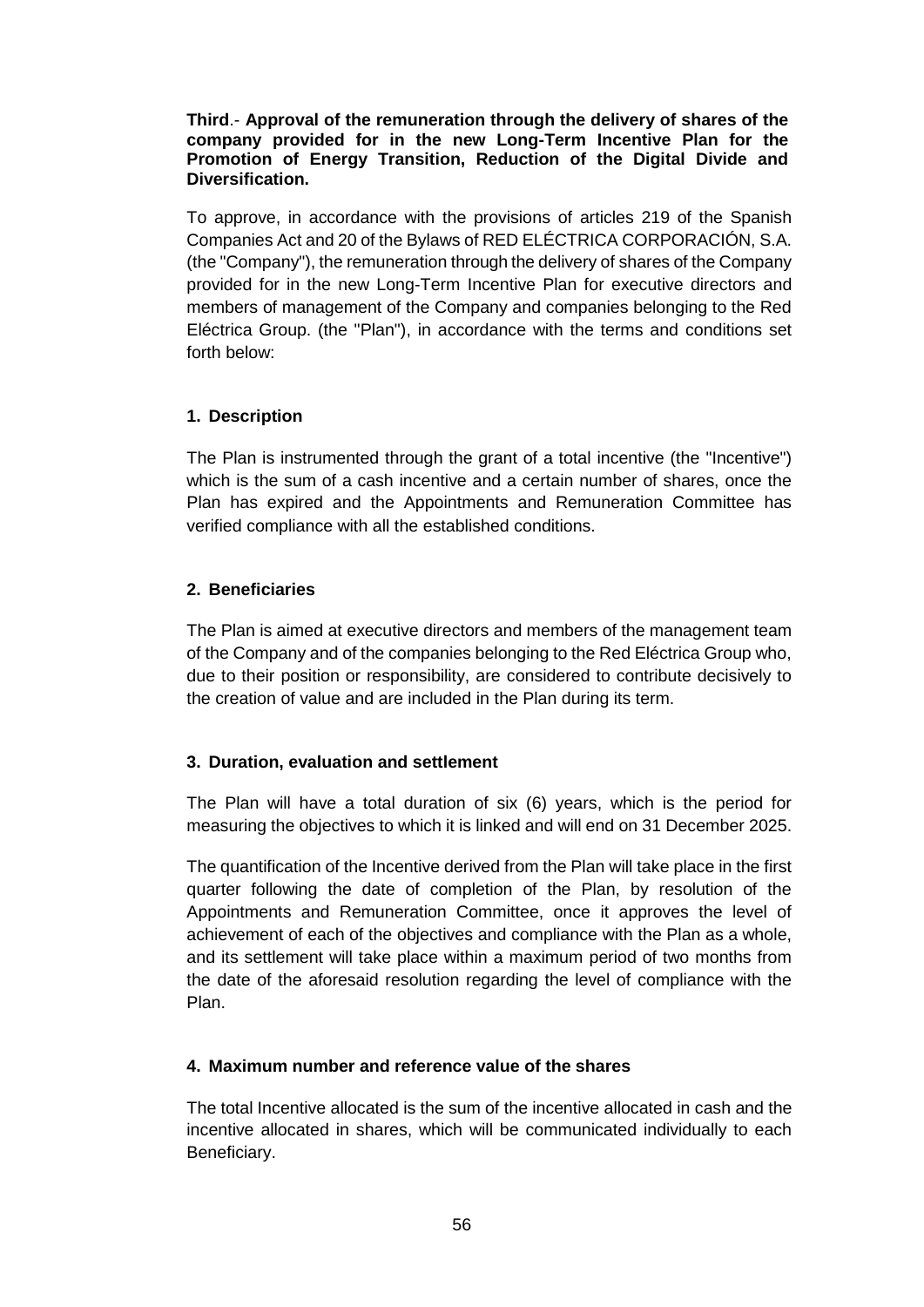The incentive allocated in shares is a number of shares for each Beneficiary resulting from dividing the amount in euros corresponding to the portion of the total Incentive represented by the incentive allocated in shares, by the weighted average price of the Company's shares during the 30 trading days immediately prior to 1 January 2020 (17.54 euros per share), without including the aforesaid day in the calculation.

The allocated incentive may be exceeded in the event of overachievement of the objectives, with a limit of 110%.

The maximum number of shares to be delivered to an executive director will be 17,000 shares equivalent to 0.003% of the Company's capital stock.

# **5. Requirements and conditions for settlement of the Incentive**

The amount of the cash incentive and the number of shares to be delivered to each Beneficiary at the end of the Plan will depend on whether the Beneficiary maintains its relationship with the Red Eléctrica Group and the degree of achievement of the established objectives.

The achievement of the objectives, linked to the new 2021-2025 Strategic Plan, will be measured using identified and quantifiable criteria and parameters.

In setting the aforesaid objectives linked to the Incentive Plan, the Appointments and Remuneration Committee and the Board have taken into account, among other issues, the transversal sustainability strategy of the 2021-2025 Strategic Plan, the alignment with the Red Eléctrica Group's Commitment to Sustainability, its Sustainability Policy and the United Nations 2030 Agenda for Sustainable Development, compliance with which is periodically supervised by the Company's Sustainability Committee.

| Weighting | <b>Objectives</b>                                                                             | <b>Metrics</b>                                                                                                                                                                                                                                                                                       |
|-----------|-----------------------------------------------------------------------------------------------|------------------------------------------------------------------------------------------------------------------------------------------------------------------------------------------------------------------------------------------------------------------------------------------------------|
| 45%       | Making<br>the<br><b>Energy</b><br>Transition a reality in<br><b>Spain</b>                     | Volume of regulatory asset base (RAB) placed in<br>service (25%)<br>Average interruption time (AIT) of electric power<br>$\bullet$<br>demand $(7.5%)$<br>Electricity system operator: penetration of<br>renewables (7.5%)<br>Investments in operation of the electricity system<br>$\bullet$<br>(5%) |
| 15%       | <b>Boosting Connectivity</b>                                                                  | <b>EBITDA of the Telecommunications business</b>                                                                                                                                                                                                                                                     |
| 10%       | Consolidating<br><b>EBITDA</b> of the international business<br><b>International Business</b> |                                                                                                                                                                                                                                                                                                      |
| 5%        | Innovation<br>and<br><b>Technology</b>                                                        | Compliance with the Innovation Plan                                                                                                                                                                                                                                                                  |

Specifically, the incentive to be delivered to each Beneficiary will depend on the following objectives and metrics, with the weightings indicated: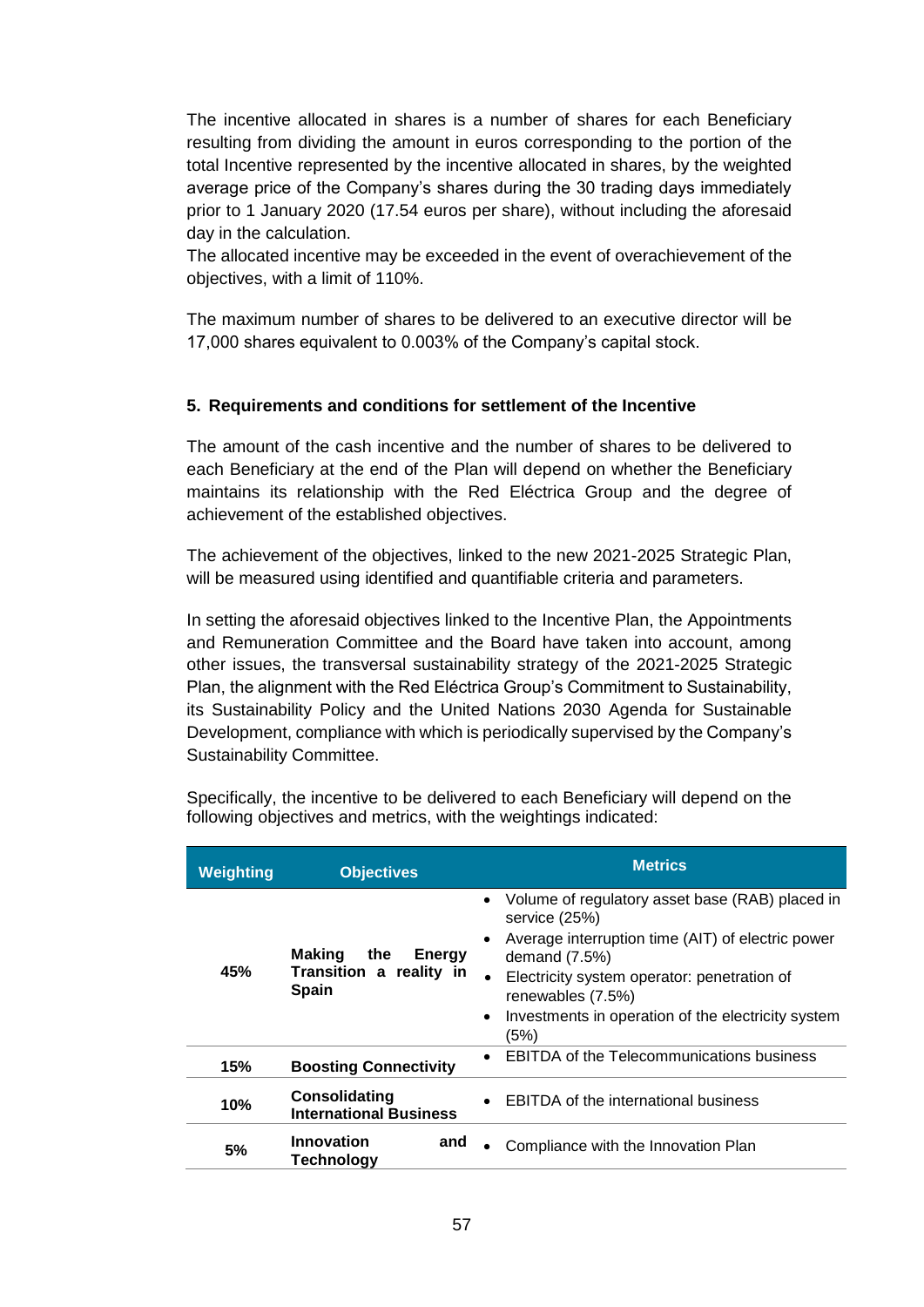| 5%  | <b>Persons</b>        | Accident severity rate                                                                            |
|-----|-----------------------|---------------------------------------------------------------------------------------------------|
| 10% | <b>Efficiency</b>     | Average annual ROIC (weighted by EBITDA)<br>(5%)<br>Compliance with CNMC ratios (5%)<br>$\bullet$ |
| 10% | <b>Sustainability</b> | Compliance with the Sustainability Plan                                                           |

The Appointments and Remuneration Committee will monitor the objectives on an annual basis and, once the Plan's measurement period has ended, in the first quarter of the fiscal year following its expiration it will evaluate achievement of each of the objectives and fulfilment of the Plan as a whole, considering the information provided by the Company, and will propose the incentive levels associated with compliance, based on the achievement scales established in the Plan.

The Appointments and Remuneration Committee is supported by the Corporate Economic-Financial Department, responsible for the management control function of the Red Eléctrica Group, which provides information on the audited results of the Company and the Red Eléctrica Group. Both for the establishment of the objectives and for the evaluation of their fulfilment, the Commission will also consider any associated risks.

In addition, the Company's Audit Committee verifies the economic-financial data that may form part of the established objectives, since it is necessary for this Committee to previously verify the economic results of the Company and the Group that, if applicable, are considered for the calculation of the corresponding objectives.

In any case, it has been established that the weighted average achievement of all the objectives must reach at least 70%. If not, no right to receipt of incentive will arise, regardless of individual achievement of each objective. Similarly, the maximum level of achievement of the overall objectives of the plan will be 110%, although weighted-average achievement of the objectives may be greater.

In determining the level of achievement of the objectives, the economic effects, positive or negative, derived from extraordinary events that could distort the results of the evaluation shall be eliminated.

# **6. Cancellation or refund**

The Appointments and Remuneration Committee shall have the authority to propose to the Board the cancellation or repayment of an executive director's long-term variable remuneration in certain circumstances, in accordance with the provisions of the directors' remuneration Policy.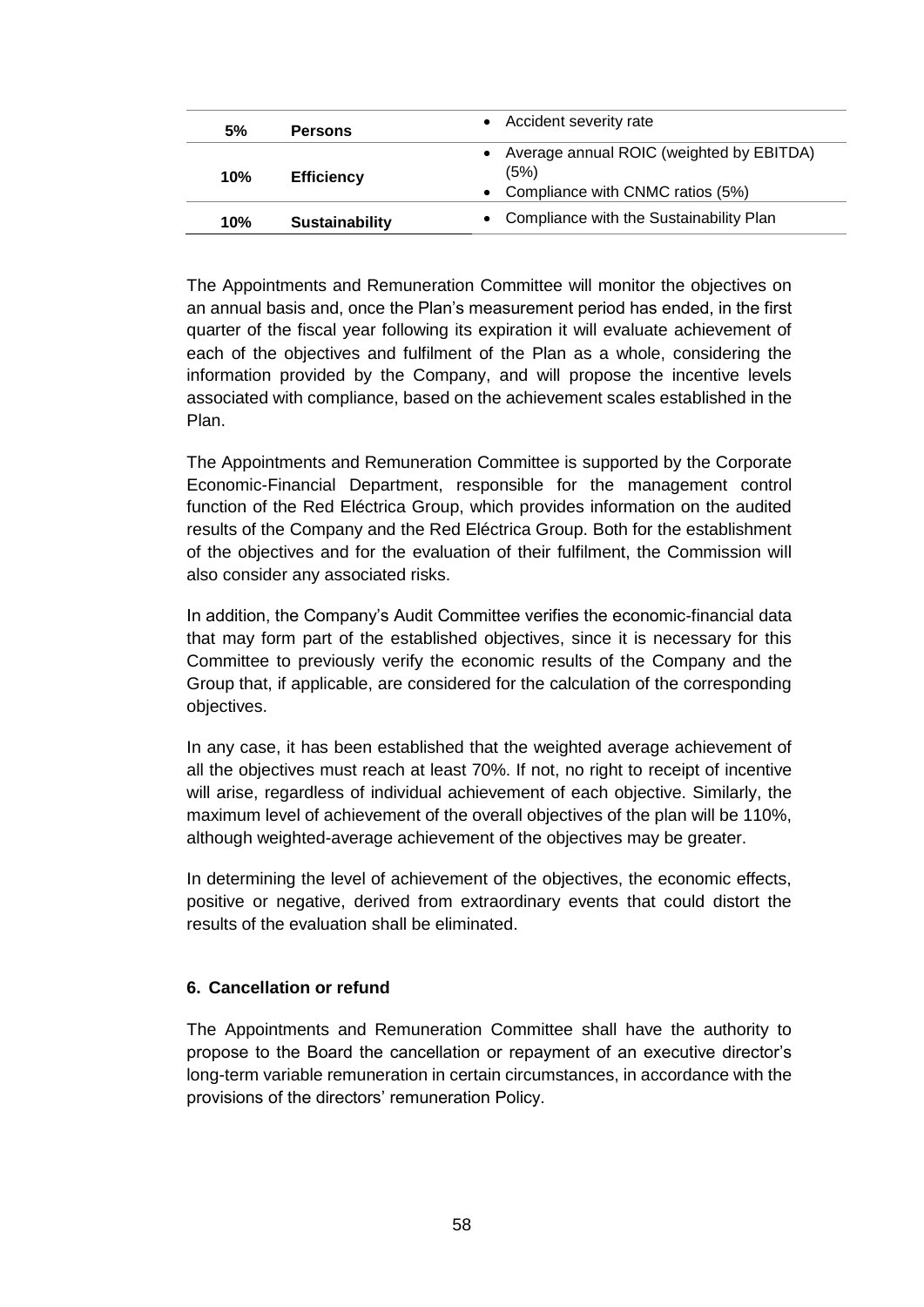# **7. Source of the shares to be delivered**

The shares to be delivered to the Beneficiaries may, subject to compliance with the legal requirements established for such purpose, be: (a) shares of the Company in treasury stock acquired or to be acquired by the Company or any company of its Group; (b) newly issued shares of the Company; or (c) shares of the Company from third parties with which agreements have been entered into to ensure fulfilment of the commitments assumed.

# **8. Delegation of authority**

Likewise, it is proposed to the General Meeting of Shareholders to empower the Board of Directors, in the broadest terms, to implement this resolution and to delegate (with the power to subdelegate when appropriate) all the delegable powers referred to in this resolution to the Appointments and Remuneration Committee and, in general, including the adoption of such resolutions and the performance of such actions as may be necessary or merely convenient for the full execution and successful completion of this resolution for the implementation, execution and settlement of the remuneration by delivery of shares provided for in the Plan.

The resolutions of the Board of Directors regarding the remuneration by means of delivery of shares of the Company provided for in the Plan shall be adopted, as appropriate, upon proposal or after a report from the Appointments and Remuneration Committee.

All of the foregoing is understood to be without prejudice to the exercise by the companies belonging to the Red Eléctrica Group, as appropriate in each case, of their powers to implement, if applicable, the remuneration through the delivery of shares of the Company provided for in the Plan with respect to their executive directors and executives.

# **Fourth.- Approval of the Remuneration Policy for the Directors of Red Eléctrica Corporación, S.A. 2022-2024.**

Approve the Remuneration Policy for the Directors of Red Eléctrica Corporación, S.A., in accordance with the proposal of the Board of Directors approved at the meeting held on 25 May 2021.

(The full text of the proposal of the Remuneration Policy for Directors of Red Eléctrica Corporación, S.A. 2022-2024, drawn up by the Board of Directors, and of the mandatory report of the Appointments and Remuneration Committee, are available on the company's website (www.ree.es), in the section relating to the 2021 *General Shareholders' Meeting*, in the sub-section headed *Agreements and other documentation of the Meeting*).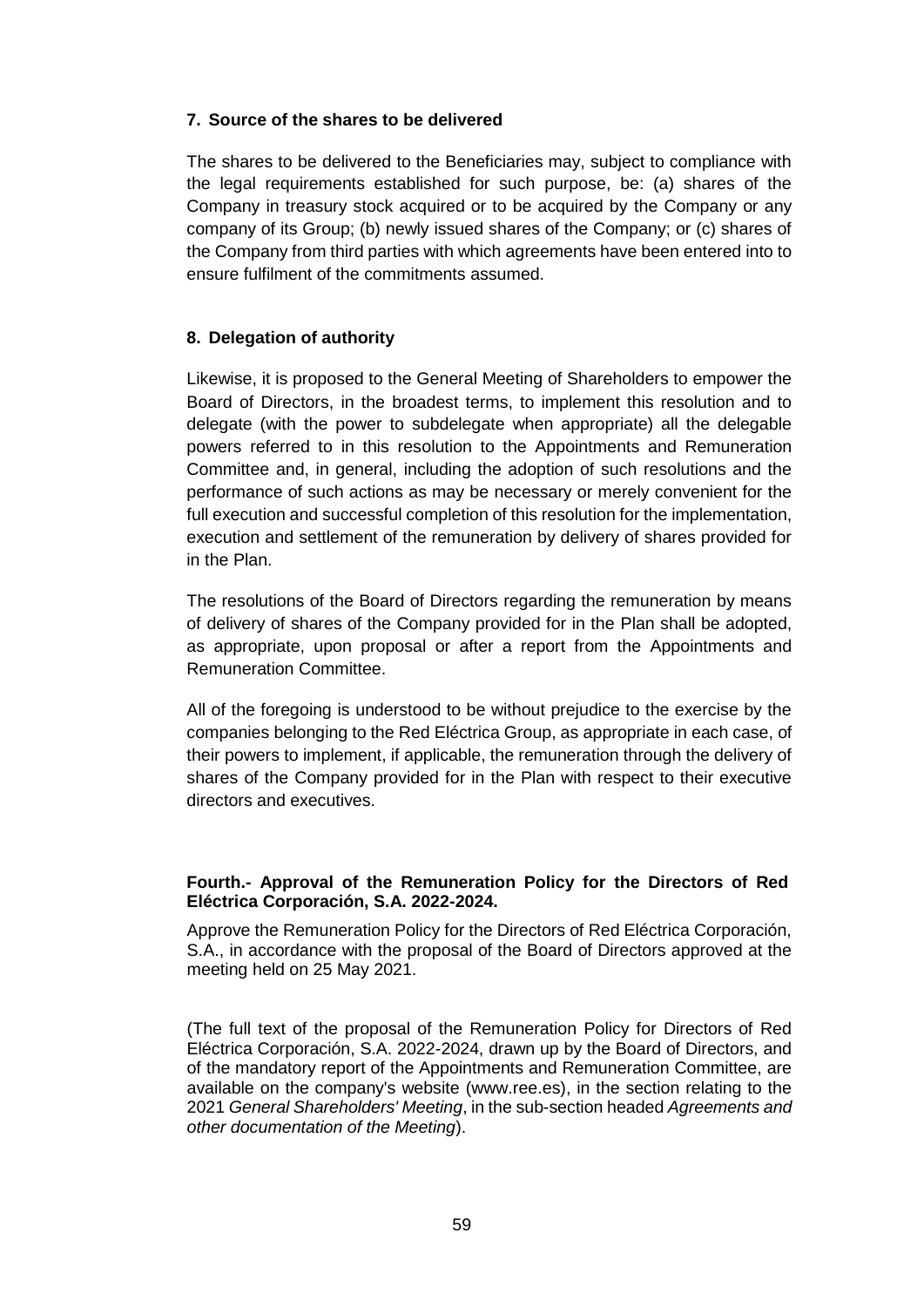# **PROPOSED RESOLUTION REGARDING ITEM TENTH ON THE AGENDA:**

# **REAPPOINTMENT OF THE STATUTORY AUDITOR OF THE PARENT COMPANY AND OF THE CONSOLIDATED GROUP.**

The firm of KPMG Auditores, S.L. ("KPMG Auditores") has audited the individual and consolidated annual financial statements of Red Eléctrica Corporación and of the Group's subsidiaries since 2013, as well as the requisite Comfort Letters that were issued to renew the Group's debt securities and bond issuance programmes.

The General Shareholders' Meeting of Red Eléctrica Corporación, S.A. ("REC") held on 18 April 2013, in accordance with the provisions of article 264 of the Spanish Companies Act, resolved to name KPMG Auditores as statutory auditors of the company and of its Consolidated Group in order to audit the individual annual financial statements of the company and those of its Consolidated Group for the 2013, 2014 and 2015 financial years.

Similarly, after the initial term envisaged in the Spanish Accounting Audit Act (*Ley de Auditoría de Cuentas*) expired, the General Shareholders' Meeting of REC held on 15 April 2016 resolved to reappoint KPMG Auditores as statutory auditors of the company and of its Consolidated Group in order to audit the individual annual financial statements of the company and those of its Consolidated Group for the 2016, 2017 and 2018 financial years and the Ordinary General Shareholders' Meeting of REC held on 22 March 2019 resolved to reappoint KPMG Auditores as auditors of the accounts of the company and its consolidated group for the 2019 financial year, and the Ordinary General Shareholders' Meeting of REC, held on 14 May 2020, resolved to re-elect KPMG Auditores as auditors of the company and its consolidated Group for the fiscal year 2020.

Law 22/2015, of 20 July on Auditing of Accounts, establishes in Article 40 that, in relation to the duration of the audit contract, the provisions of Article 17 of Regulation (EU) No. 537/2014, of 16 April, shall apply and that, in the case of public interest entities, the contracting period may not exceed, including extensions, the maximum duration of ten years established in Article 17 of the aforementioned Regulation.

Based on the above, and given that KPMG Auditores' first audit year was 2013, the years for which the audit could be contracted to KPMG Auditores would be the years 2021 and 2022 at the most.

Furthermore, the selection of the new auditor for the 2023 financial year must be made sufficiently in advance to ensure that the new auditing firm does not have any problems of legal incompatibilities in providing services to the Group in the year prior to the first financial year to be audited. Likewise, it is considered advisable that the new auditor for the 2023 fiscal year be appointed by the General Shareholders' Meeting the year before the beginning of the fiscal year for which the external auditor is appointed -i.e., that he/she be appointed in 2022-, mainly to facilitate the replacement of the outgoing external auditor sufficiently in advance.

Consequently, on the expiry of this latest term of one year of KPMG Auditores' appointment as auditor of the company and of the Group, in accordance with the terms of article 529 quaterdecies, paragraph 4.d) of the Spanish Companies Act and article 16.3.a) of the Regulations of the Board of Directors, the following resolution is submitted at the proposal of the Audit Committee: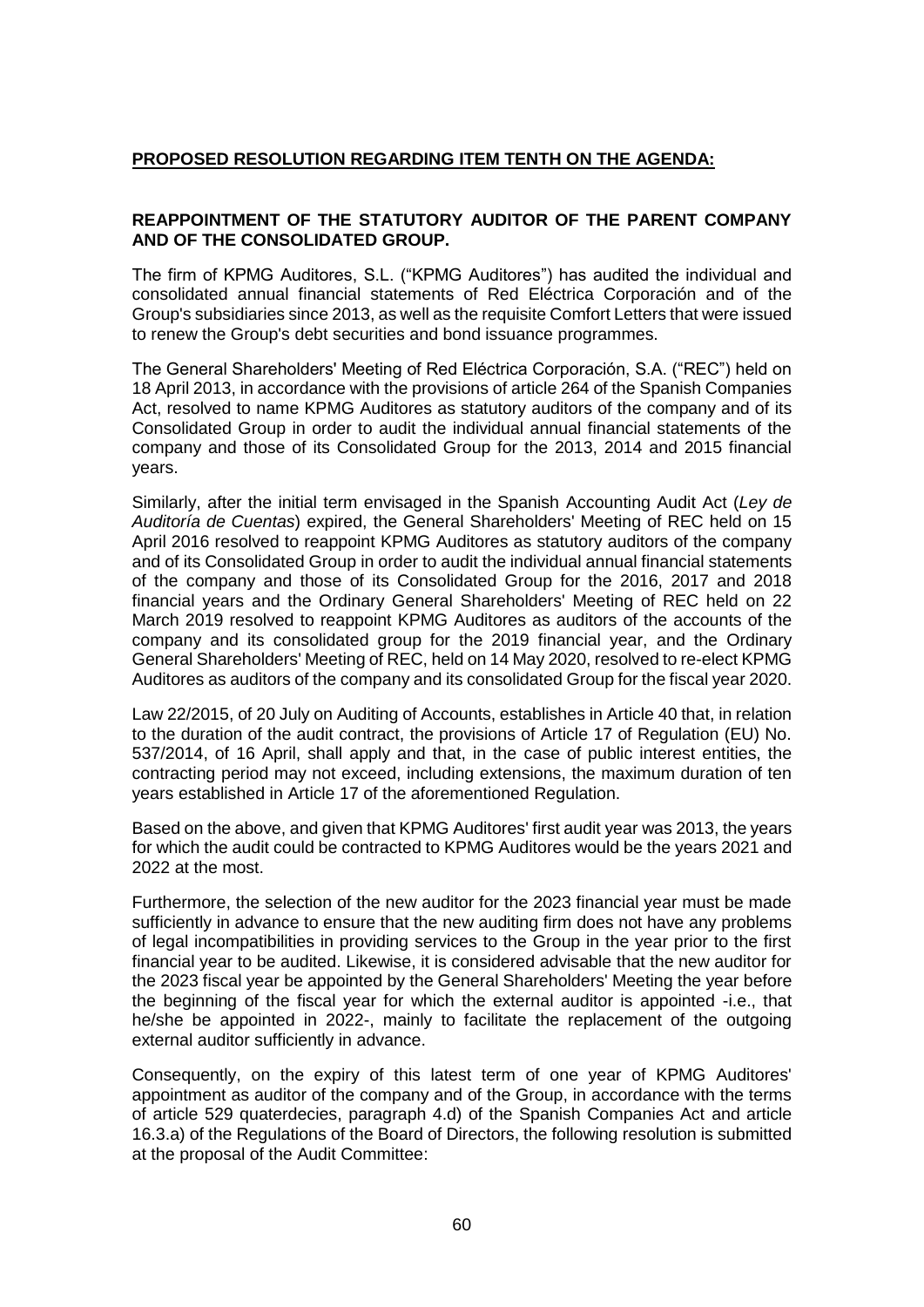To reappoint KPMG Auditores, S.L., con NIF B-78510153, with tax identification number B-78510153, and registered office at Paseo de la Castellana, 259 C, C.P. 28046 Madrid, registered in the Mercantile Registry of Madrid (volume 11,961, folio 90, section 8, page number M188.007, entry 9) and in the Official Register of Statutory Auditors (*Registro Oficial de Auditores de Cuentas — ROAC*) under number S0702, as auditors of the accounts of the parent company, Red Eléctrica Corporación, S.A. and of its Consolidated Group, for a term of two (2) years, covering the 2021 and 2022 financial years, in accordance with the terms of article 264 of the current Spanish Companies Act.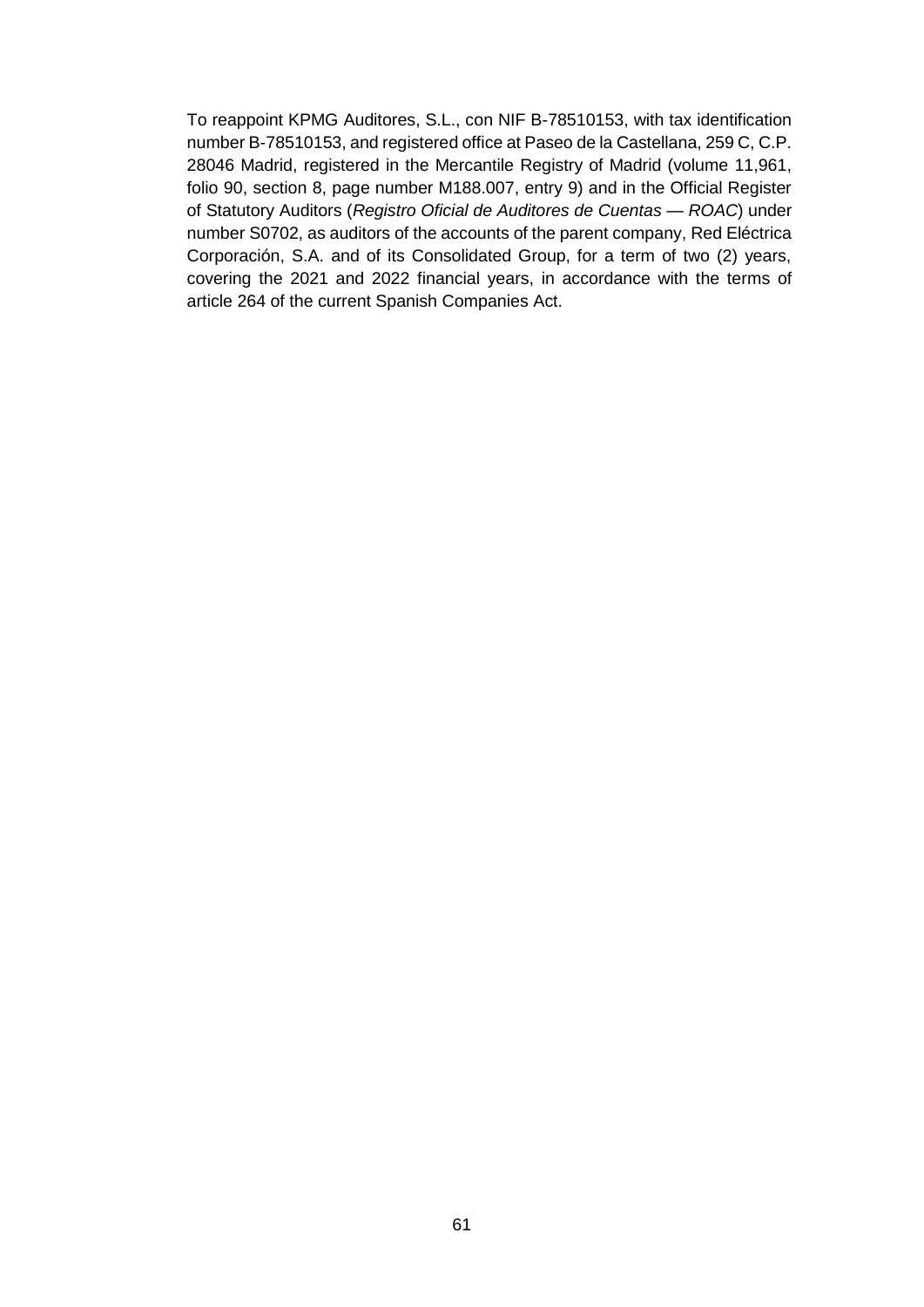# **PROPOSED RESOLUTION REGARDING ITEM ELEVENTH OF THE AGENDA:**

# **DELEGATION FOR FULL IMPLEMENTATION OF RESOLUTIONS ADOPTED AT THE GENERAL SHAREHOLERS' MEETING.**

For implementation of those of the foregoing resolutions that are adopted by the General Shareholders' Meeting, the following resolution is proposed to the Board of Directors for submission to the General Meeting:

Without prejudice to the authorisations expressly given by the shareholders at the General Meeting to the Board of Directors, the Chairperson and each of the members of the company's Board of Directors, and the secretary of the Board and vice secretary thereof, are granted the broadest authority, to be exercised jointly or separately, to implement, perform and register each and every one of the resolutions adopted by this General Shareholders' Meeting, including signing the relevant agreements and documents, with the clauses and conditions they deem to be appropriate, and interpreting, correcting and completing the aforesaid resolutions and recording them as public documents, based on their effectiveness and the comments of any agency or authority, in particular the verbal or written comments of the Mercantile Registrar, taking such actions as may be necessary or appropriate to successfully implement the same, in particular to achieve registration with the Mercantile Registry of those resolutions that are susceptible of registration.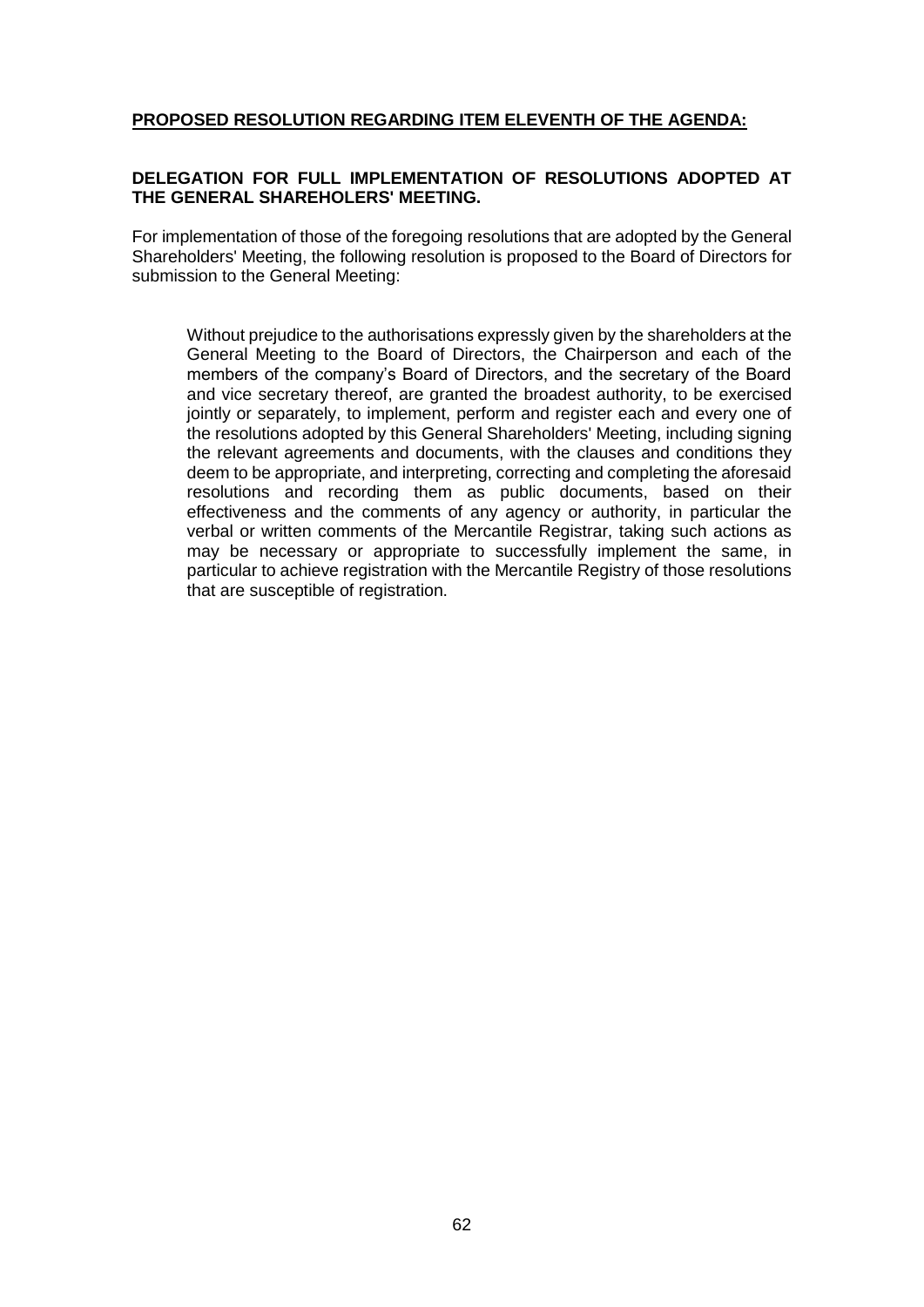# **II**. **MATTERS REPORTED**

# **MATTER RELATED TO ITEM TWELFTH ON THE AGENDA:**

#### **REPORT TO THE GENERAL SHAREHOLDERS' MEETING ON THE ANNUAL CORPORATE GOVERNANCE REPORT OF RED ELÉTRICA CORPORACIÓN, S.A. FOR THE 2020 FINANCIAL YEAR.**

The General Shareholders' Meeting is advised that, in accordance with the provisions of article 540 of the LSC and other applicable regulations, the Board of Directors, at a meeting held on 23 February 2021, unanimously approved the Annual Corporate Governance Report (*Informe Anual de Gobierno Corporativo, or "IAGC"*) of Red Eléctrica Corporación S.A. for the 2020 financial year. That report was notified to the National Securities Market Commission (*Comisión Nacional del Mercado de Valores*) as a material disclosure.

The 2020 IAGC applies the same structure and criteria as the 2019 report, and was prepared after comparative analysis of international best practices of comparable undertakings, seeking elimination of repetition, introducing summaries, graphics and hyperlinks to the corporate website to facilitate its reading, with direct access to related documents that may be of interest.

The Annual Corporate Governance Report for the 2020 financial year consists of a main body of seven sections, which refer to the regulatory framework and corporate governance policy as an expression of the strategy in this regard (Section 1), the commitment to dialogue and the participation of shareholders and other stakeholders (Section 2), the Board of Directors as the control and supervision body (Section 3), the balance of authority on the Board of Directors (Section 4), the remuneration policy and evaluation (Section 5), the application of the system for comprehensive risk control, management and compliance (Section 6) and future prospects (Section 7).

New to the 2019 report is the inclusion of an introductory section of a statistical nature entitled "At a glance: corporate governance model in 2020", with the aim of concentrating on two sides as an executive summary of the main indicators relating to the ownership structure, the General Shareholders' Meeting and the Board of Directors, including the Board Committees. The indicators contained herein are those most frequently requested by analysts, proxy advisors and institutional investors in their analyses and evaluations of the company.

Likewise, the format of the entire document has evolved in order to modernize it, make it more visual and easier to read, eliminating repetitions, complementing and introducing new highlighted sections, improving existing graphics and texts and introducing new ones.

In addition, as was done in prior years, the most relevant aspects of the process of annual self-evaluation of the Board of Directors have been reported (Section 5) together with the roadmap for Corporate Governance established by Red Eléctrica for coming years, which is explained in Section 7, called *Future Prospects.*

Finally, as is customary, an Official Annex is attached in the Form of Annex I to the Circular 2/2018 of 12 June 2018 of the National Securities Market Commission.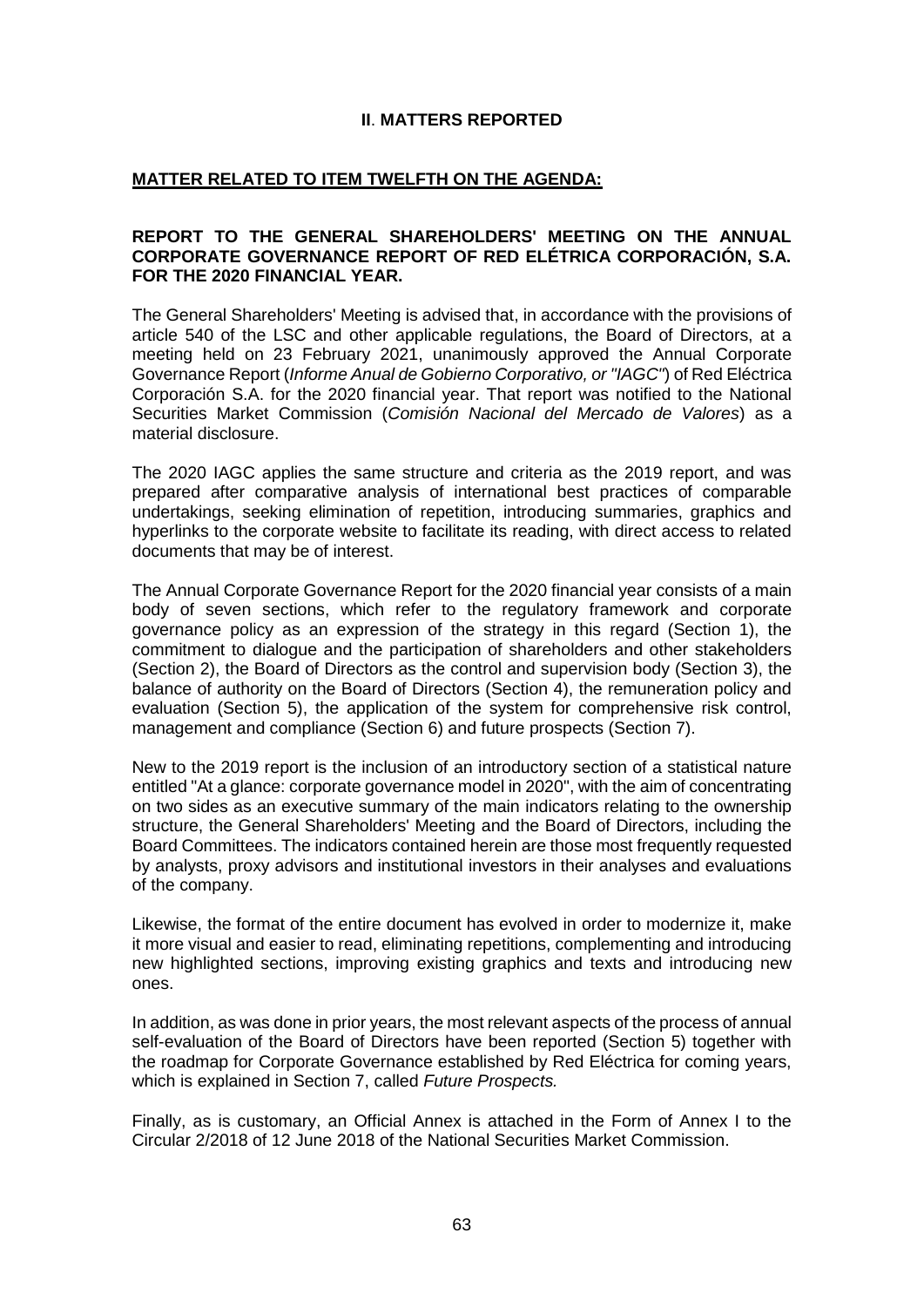The Annual Corporate Governance Report is available, in Spanish and English, since 24 February 2021 in the Corporate Governance section of the company's website [\(www.ree.es\)](http://www.ree.es/), and in the documentation made available to shareholders for this General Shareholders' Meeting.